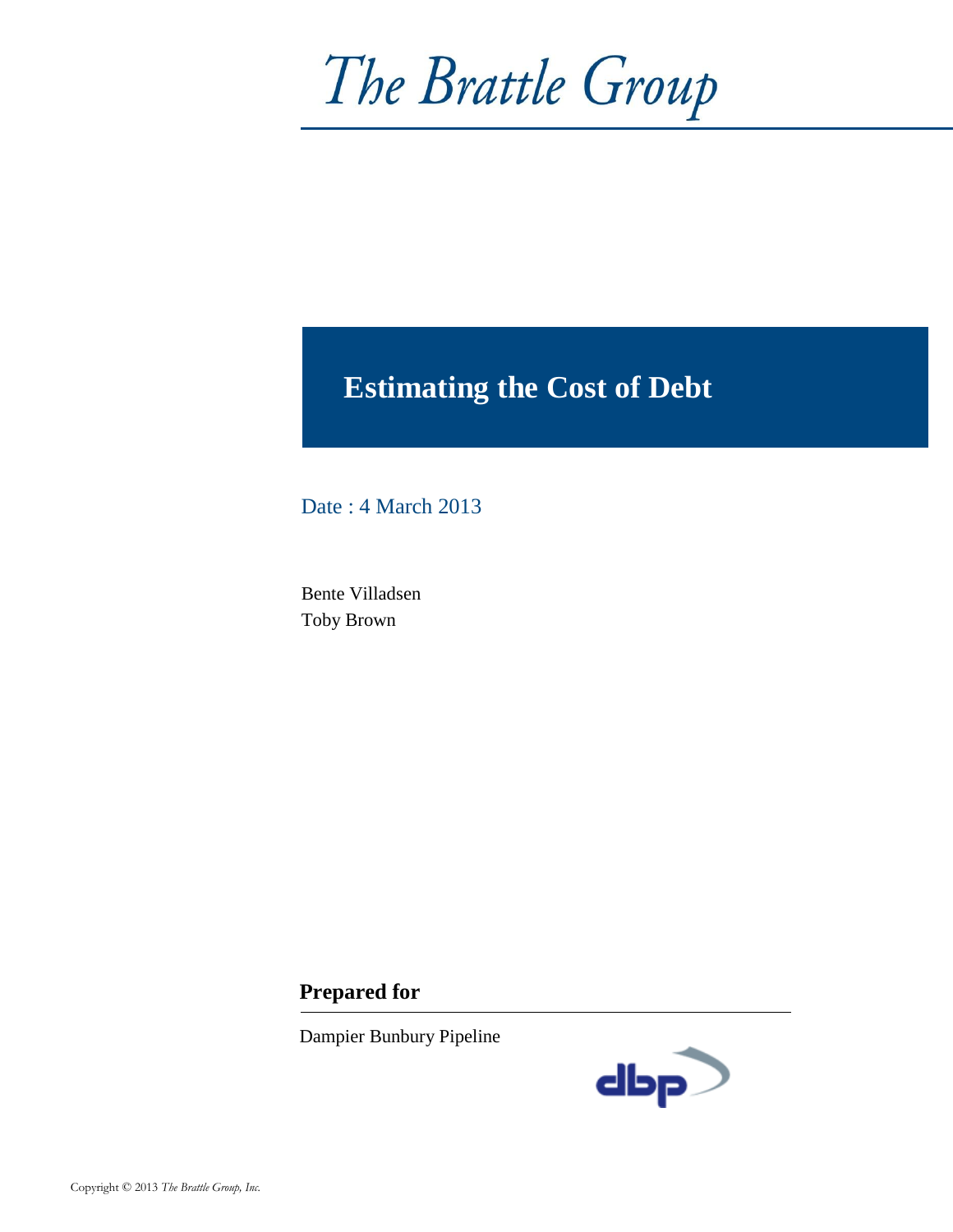# **Table of Contents**

| $\mathbf{I}$ .  |                                                             |  |
|-----------------|-------------------------------------------------------------|--|
| A.              |                                                             |  |
| <b>B.</b>       |                                                             |  |
| 1.              |                                                             |  |
| 2.              |                                                             |  |
| 3.              |                                                             |  |
| П.              | COST OF DEBT ESTIMATION METHODS, MODELS, MARKET DATA AND    |  |
|                 |                                                             |  |
| A.              |                                                             |  |
| <b>B.</b>       |                                                             |  |
| C.              |                                                             |  |
| Ш.              | CHARACTERISTICS OF COST OF DEBT ESTIMATION METHODS, MODELS, |  |
|                 |                                                             |  |
| A.              |                                                             |  |
| <b>B.</b>       |                                                             |  |
| 1.              |                                                             |  |
| 2.              |                                                             |  |
| 3.              |                                                             |  |
| IV.             |                                                             |  |
| A.              |                                                             |  |
| <b>B.</b>       |                                                             |  |
| $\mathcal{C}$ . |                                                             |  |
| V.              |                                                             |  |
| A.              |                                                             |  |
| <b>B.</b>       |                                                             |  |
|                 |                                                             |  |
| A.              |                                                             |  |
| <b>B.</b>       |                                                             |  |

# The Brattle Group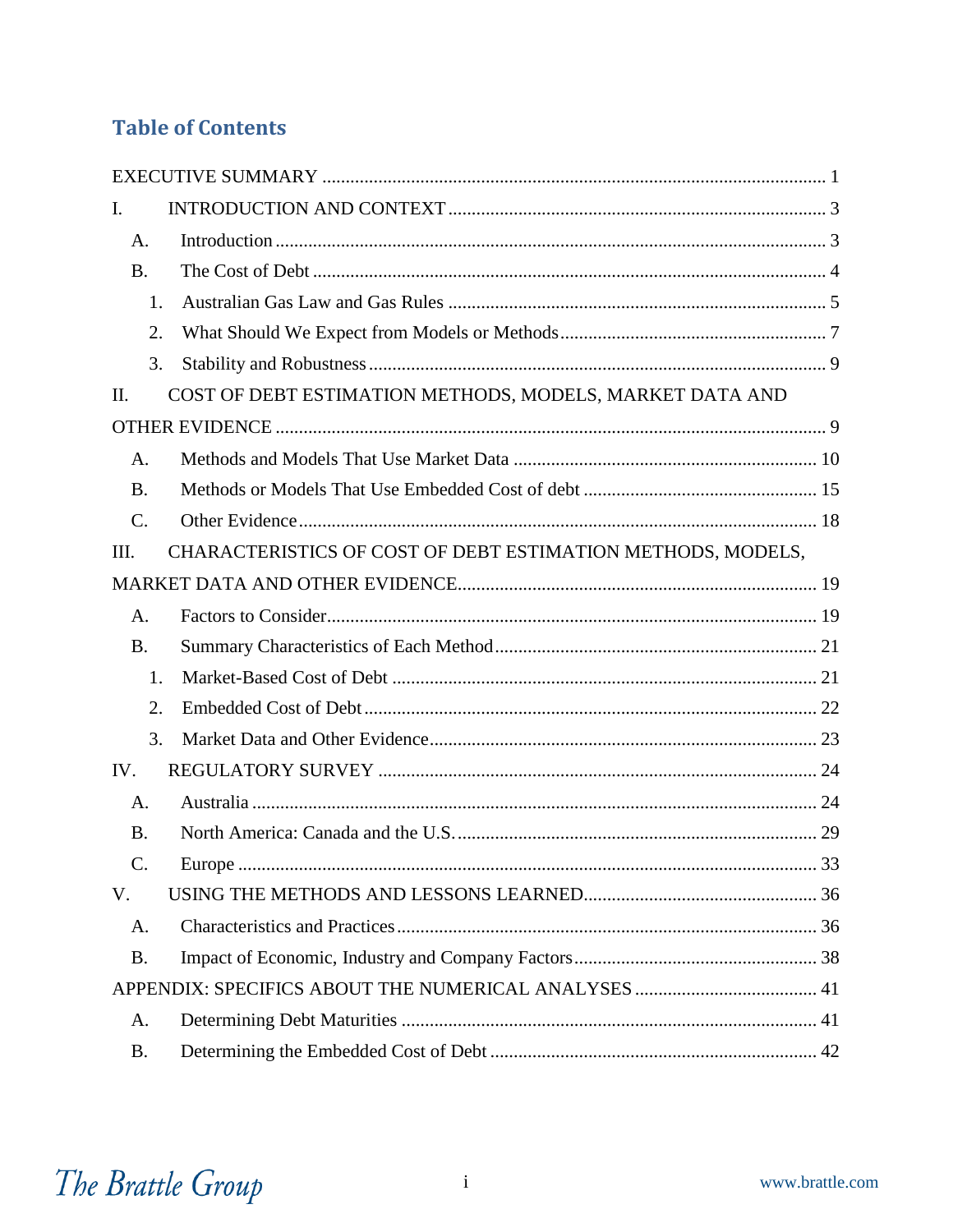#### <span id="page-2-0"></span>**EXECUTIVE SUMMARY**

This report discusses the models available for estimating the cost of debt for the purpose of the National Gas Rules in Australia. The new Rule 87 requires "[t]he return on debt for a regulatory year is to be estimated such that it contributes to the achievement of the *allowed rate of return objective*" and that the estimated return on debt must have regard to several characteristics such as (a) the desire to minimize the difference between the return on debt and the return on debt of an efficient benchmark entity referred to in the *allowed rate of return objective*, (b) the relationship between the return on equity and the return on debt, (c) the incentives that the return on debt may provide regarding capital expenditures, and (d) any impact that a change in methodology from one access arrangement period to the next could have on a benchmark efficient entity referred to in the *allowed rate of return objective*.

It is therefore important to consider whether any method, model, market data or other information leads to an overall rate of return that is commensurate with the efficient financing cost of an entity with similar risks to that of the target entity in the provision of reference services. For the purposes of debt estimation both systematic and idiosyncratic risks have to be considered.

All models have relative strengths and weaknesses, and data weaknesses may be more pronounced in a jurisdiction with fewer regulated entities and / or a less active capital market. The focus of the report is on the key characteristics of the various cost of debt estimation methods, models and data available for a decision maker and circumstances under which each methodology may be more or less suitable. It is imperative that the choice of models and their implementation take into account the prevailing economic conditions, industry specifics as well as characteristics of the firm for which the cost of debt is being determined, because, according to the circumstances, each model can show bias. Because the cost of debt interacts with the cost of equity and could impact capital expenditures, a decision maker must take into account specifics about the company, industry and economy. For example, we expect a company with a higher leverage to have a higher cost of debt (and equity) than a company with lower leverage, but the weights assigned to the cost of debt and equity differ, so that the overall cost of capital (absent taxes) is the same. Further, because capital attraction is crucial for entities undertaking capital expenditures, the decision maker must

# The Brattle Group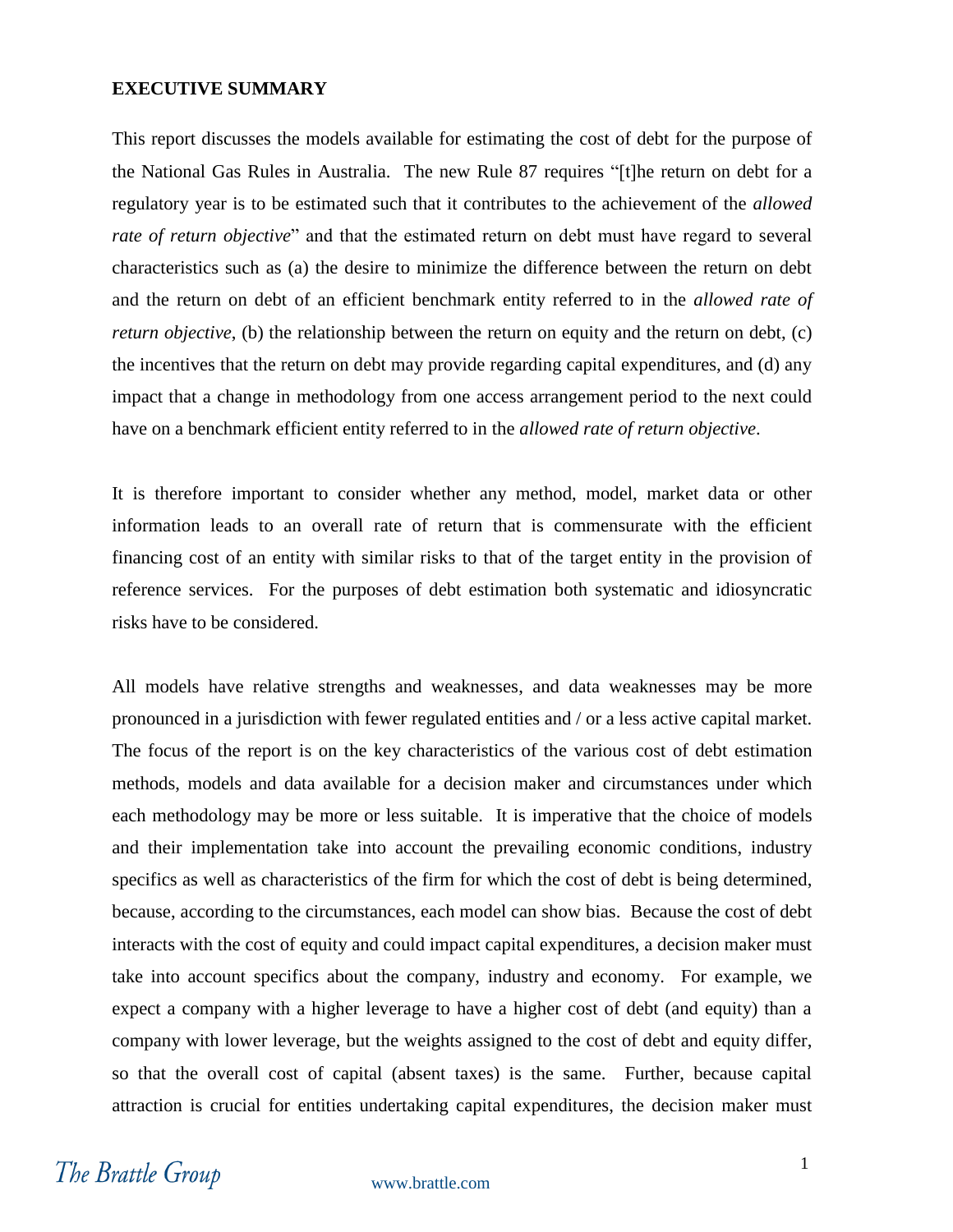consider whether the cost of debt estimate allows the entity to raise sufficient funds, so that it can undertake necessary projects.

We review three broad categories of methodologies that can be used to determine the cost of debt. First, the cost of debt can be estimated from market cost of debt using comparable companies. This can be done directly using the cost of debt on an index of companies or through a combination of the risk-free rate and a debt premium. Second, the cost of debt can be based on the embedded cost of debt for one or more companies (also referred to as a portfolio approach or trailing average). Third, the debt cost of recent issuers or investment banks' professional views on the cost of debt for specific companies could be used to determine the cost of debt.

By using embedded cost of debt, the rate regulated entity relies on the historical cost of debt and therefore does not face current financing conditions for the majority of its debt capital. Opponents of embedded cost of debt find that it does not provide the entity the same incentive as market cost to refinance when market conditions indicate that it would be efficient. By using market cost of debt, the regulated firm faces conditions that more closely match conditions in which non-regulated firms operate. Proponents of market cost argue that it gives the entity an incentive to refinance when market conditions dictate that it is efficient.

Regardless of whether market or embedded cost of debt is used, the lack of data can be a serious problem in environments such as Australia, where there are limited numbers of rate regulated entities and few, if any, entities with the same risk characteristics as the target. Therefore, looking to other sources overseas, recent debt issuances or investment banks' forecasts of financing costs becomes important.

Finally, because of the complexity of estimating the cost of debt, the estimate derived from applying each method is likely to result in a range of cost of debt estimates from which the decision maker will determine the cost of debt for the access period. In doing so, all relevant information should be considered and because the risks of the target entity may be unique, the decision maker will need to consider both systematic and idiosyncratic risks.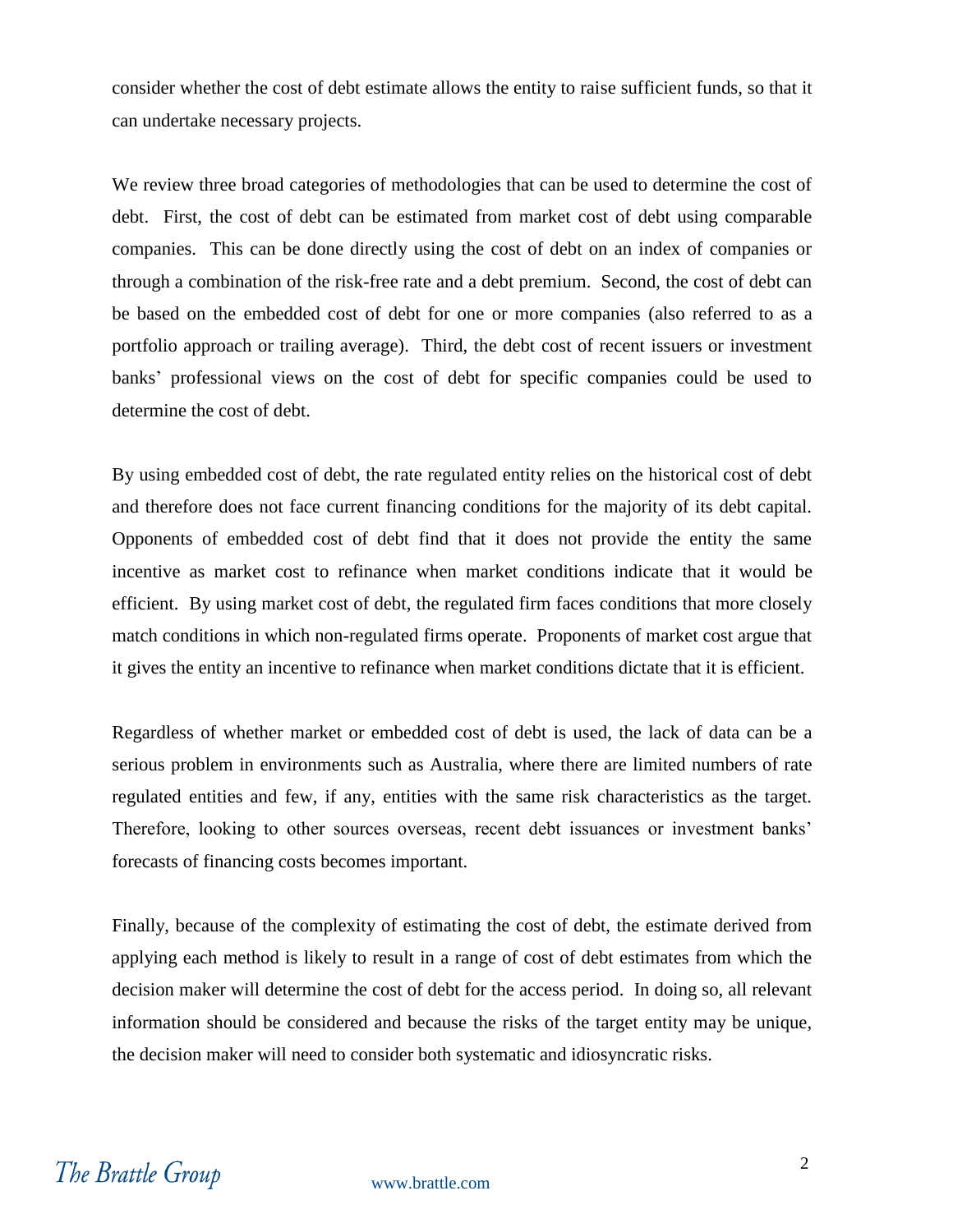#### <span id="page-4-0"></span>**I. INTRODUCTION AND CONTEXT**

#### **A. INTRODUCTION**

<span id="page-4-1"></span>The Australian Energy Market Commission (AEMC) recently modified the rules that guide the regulation of pipelines in Australia. DBP has therefore asked *The Brattle Group* (*Brattle*) to review the methods that are currently used or could be used to estimate the cost of debt for the purposes of the National Gas Rules (NGR) in Australia. As part of this exercise, DBP has asked us to review various models that are used or could be used to determine the cost of debt. We therefore discuss examples of regulatory approaches in the U.S., Canada, the U.K., and the Netherlands, where regulators have considered a number of methods for determining the cost of debt. In assessing the various methods, we note that Rule 87 requires that "[t]he return on debt for a regulatory year is to be estimated such that it contributes to the achievement of the *allowed rate of return objective*" and that the estimated return on debt must have regard to (a) the desire to minimize the difference between the return on debt and the return on debt of an benchmark efficient entity referred to in the *allowed rate of return objective*, (b) the relationship between the return on equity and the return on debt, (c) the incentives that the return on debt may provide regarding capital expenditures, and (d) any impact that a change in methodology from one access arrangement period to the next could have on a benchmark efficient entity referred to in the *allowed rate of return objective*. 1

We note that the *allowed rate of return objective* in order to be achieved, requires that "regard must be had to relevant estimation methods, financial models, market data and other evidence<sup>32</sup> in determining the overall rate of return. We therefore focus on introducing a broad set of methods for cost of debt estimation, the characteristics of these methods and how they interact with economy-wide, industry, and company specific factors. Given the complexity of estimating the cost of debt, the estimate derived from applying each method is likely to result in a range of cost of debt estimates. The decision maker will determine the cost of debt for the access period from the range. In doing so, all relevant information should be considered and because the risks of the target entity may be unique, the decision maker will need to consider both systematic and idiosyncratic risks.

The Brattle Group

<sup>&</sup>lt;sup>1</sup> Rule 87, (8) – (11).

 $^{2}$  Rule 87, (5), part a.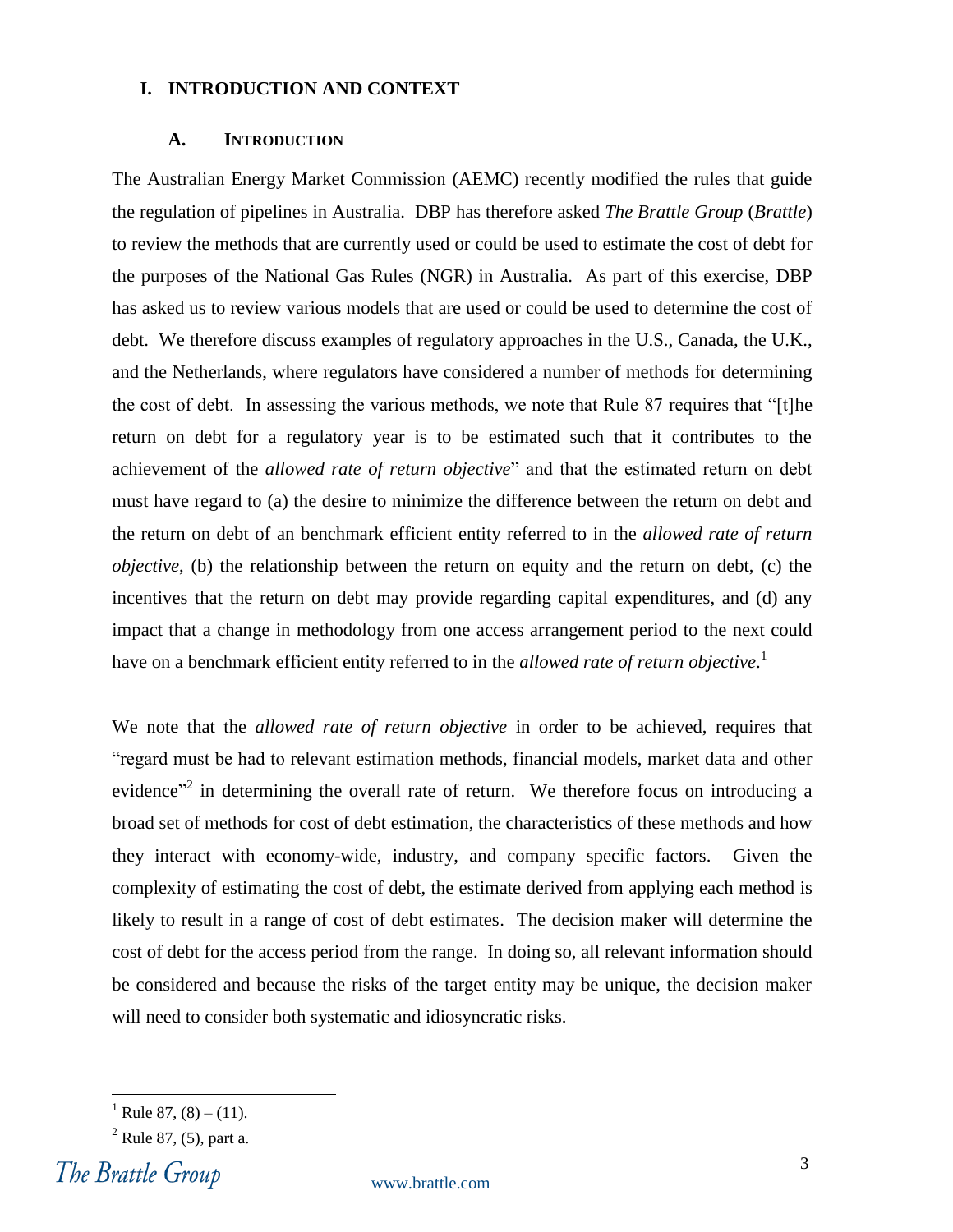The remainder of this report is organized as follows. *Section I.B* introduces the Australian regulatory system and the reasons for considering the estimation of cost of debt in Australia at this point in time. *Section II* then discusses estimation methods used to determine the return on debt, including methods that rely on current or historical market data, methods that use embedded cost of debt, and other methods. *Section III* provides a discussion of the characteristics of each method. *Section IV* surveys the methods relied upon by regulators in Canada, the U.S., the Netherlands and the U.K. Finally *Section V* provides a discussion of lessons learned, focusing on experiences that have worked well and those that have failed.

#### **B. THE COST OF DEBT**

<span id="page-5-0"></span>The cost of debt capital is a key parameter in regulatory settings, because it contributes to determining the return to the company's investors. The (required) cost of debt is the rate at which the entity can obtain debt financing. If the allowed cost of debt differs from the return on debt that debt investors require then the difference will be reflected in the return to equity investors. There are two fundamentally different ways to approach the determination of the cost of debt for a rate-regulated entity. First, if the rate-regulated entity itself can be considered to be the benchmark efficient entity referred to in the *allowed rate of return objective*, then the entity's embedded cost of debt could be used as the cost of debt. Second, the cost of debt could be estimated for a benchmark efficient entity of similar risk. The second approach requires the use of estimation methods, models, market data, and other evidence that can then be combined to obtain a reasonable estimate. Under the second approach all relevant information should be used to insure the *Allowed Rate of Return Objective* is achieved.

Up front it is important to recognize that while the cost of equity only varies with systematic risks, the cost of debt varies with both systematic and idiosyncratic risks. It is common to observe non-zero bond betas, which indicate the presence of systematic risks.<sup>3</sup> At the same time, the cost of debt also depends on company-specific characteristics such as the company's capital structure, cash flow variability, the level of capital expenditures, regulatory, environmental and possibly other factors that may not impact systematic risks.

 $3$  For example, E.J. Elton, M.J. Gruber, D. Agrawal and C. Mann's "Explaining the Rate Spread on Corporate Bonds," in *The Journal of Finance* 56 (2001) reports bond betas ranging from 0.12 to 0.76 depending on the bond type.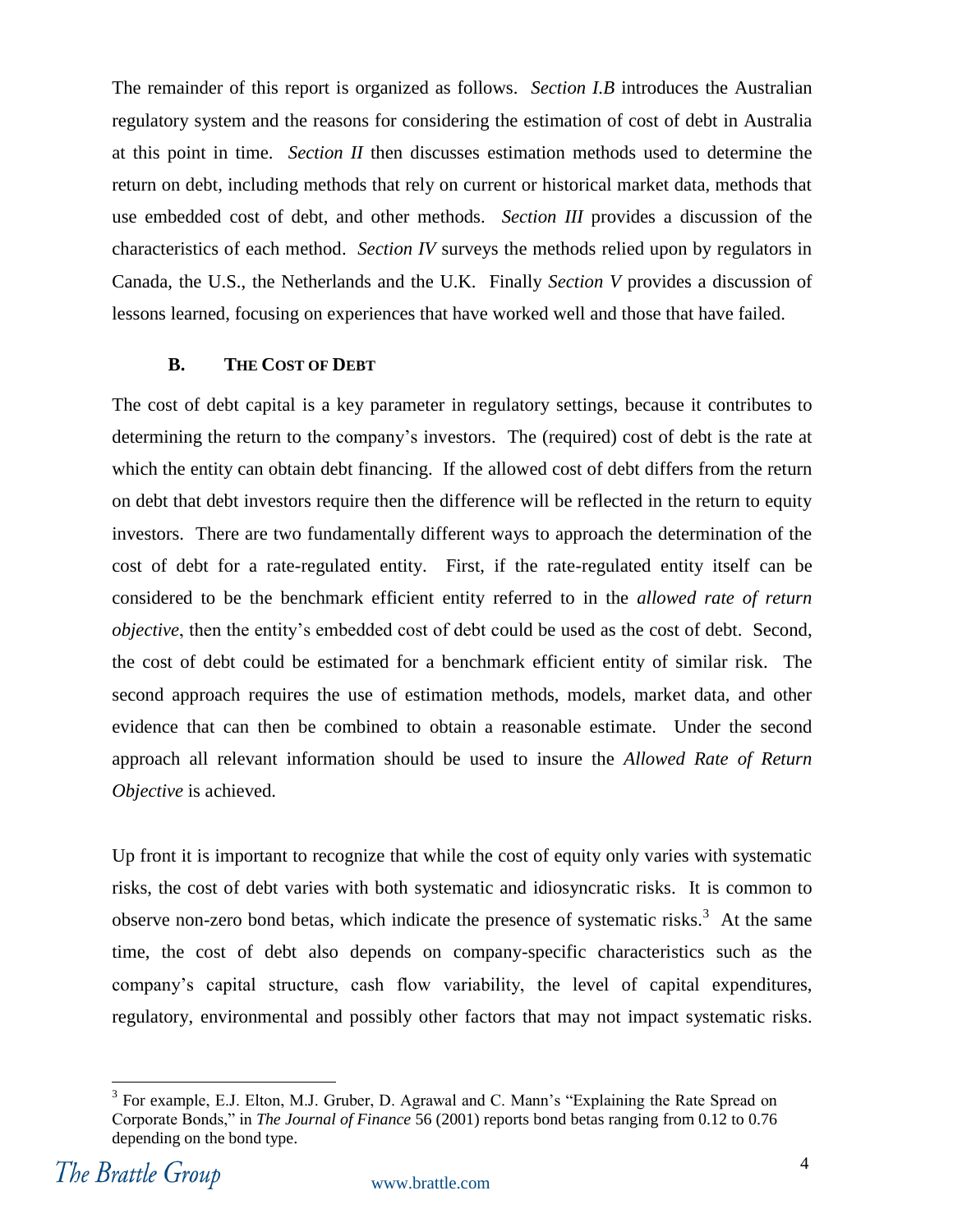Thus, a broader set of factors affect the cost of debt than affect the cost of equity. We discuss these factors further in *Sections III* and *V* below.

#### **1. Australian Gas Law and Gas Rules**

<span id="page-6-0"></span>Australia's National Gas Law (NGL) specifies that the *National Gas Objective* is

to promote efficient investment in, and efficient operation and use of, natural gas services for the long term interests of consumers of natural gas with respect to price, quality, safety, reliability and security of supply of natural gas.<sup>4</sup>

Thus, an overarching goal of determining the rate of return should be to ensure the goal is met. Further, Section 24 (2) of the NGL states that

A service provider should be provided with a reasonable opportunity to recover at least the efficient costs the service provider incurs in –

(a) providing reference services; and

(b) complying with a regulatory obligation or requirement or making a regulatory payment.<sup>5</sup>

The NGL is supplemented by the National Gas Rules (NGR), which are made under the NGL and govern access to natural gas pipelines. The NGR set the framework for how the Australian Energy Regulator (AER) and the Economic Regulation Authority of Western Australia (ERA) determine access arrangements for covered gas pipelines, including the rate of return on capital which is a component of the charges paid by pipeline customers. We understand that the regulators are currently developing guidelines as to how the rate of return provisions of the NGR may be applied in future determinations.

Of relevance to the determination of the cost of debt, the NGR state that

… the rate of return for a service provider is to be commensurate with the efficient financing costs of a benchmark efficient entity with a similar degree of risk as that which applies to the service provider in respect of the provision of reference services<sup>6</sup>

and

 $\overline{a}$ 

[I]n determining the allowed rate of return, regard must be had to: (a) relevant estimation methods, financial models, market data and other evidence...<sup>7</sup>

The Brattle Group

<sup>4</sup> National Gas (South Australia) Act 2008 (version 1.2.2013), Section 23.

 $<sup>5</sup>$  NGL, Section 24 (2).</sup>

 $6$  Rule 87, (2).

 $<sup>7</sup>$  Rule 87, (5), part a.</sup>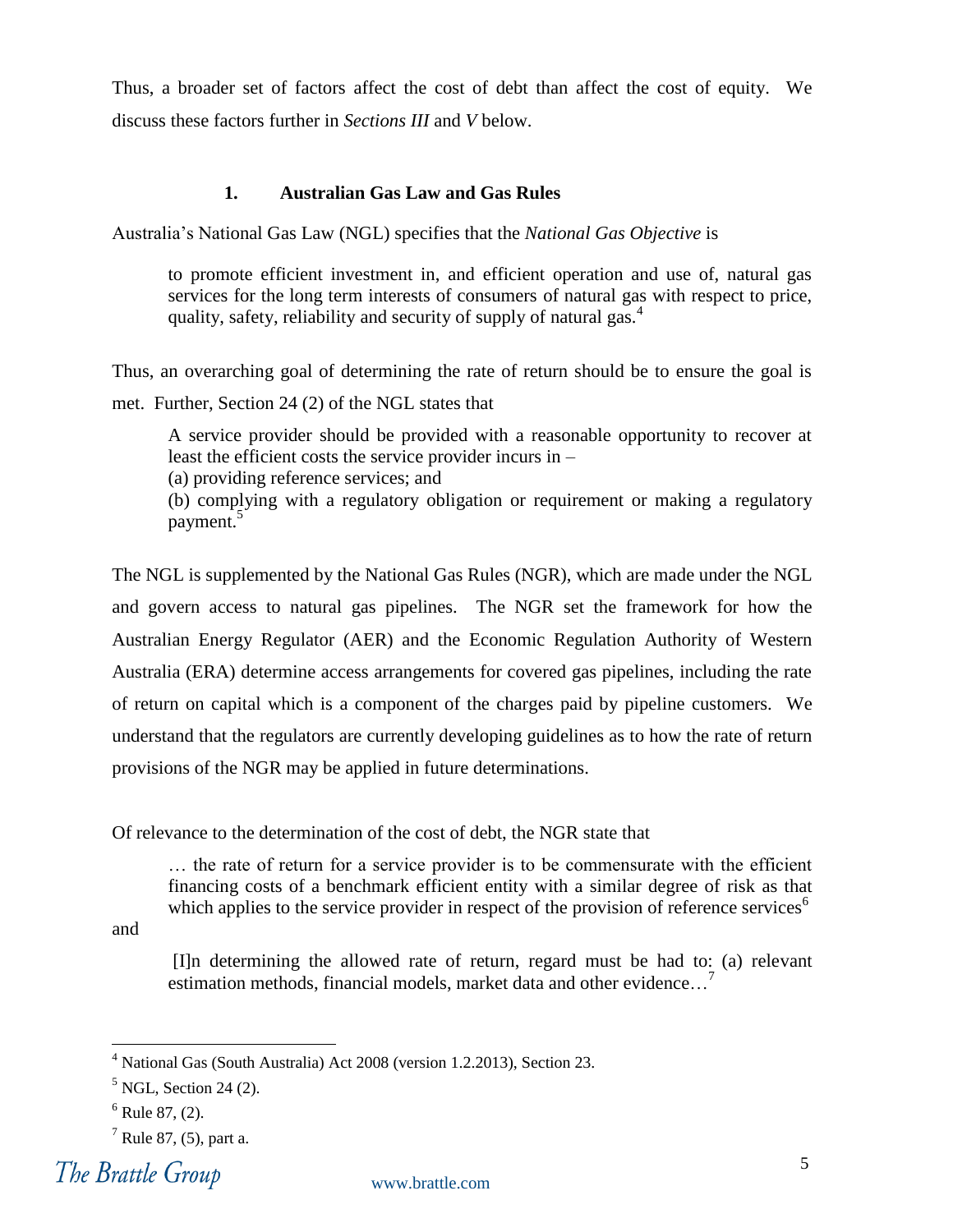Rule 87 further requires that "[t]he return on debt for a regulatory year is to be estimated such that it contributes to the achievement of the *allowed rate of return objective*" and that ―the return on debt may be estimated using a methodology which results in either: (a) the return on debt for each regulatory year in the *access arrangement period* being the same; or (b) the return on debt (and consequently the *allowed rate of return*) being, or potentially being, different for different regulatory years in the *access arrangement period*." Rule 87 at (10) further states that

the methodology adopted to estimate the return on debt may, without limitation, be designed to result in the return on debt reflecting:

(a) the return that would be required by debt investors in a benchmark efficient entity if it raised debt at the time or shortly before the time when the AER's *decision* on the access arrangement for that *access arrangement period* is made;

(b) the average return that would have been required by debt investors in a benchmark efficient entity if it raised debt over an historical period prior to the commencement of a regulatory year in the *access arrangement period*; or (c) some combination of the returns referred to in subrules (a) and (b).

Finally, Rule 87 at (11) requires that the estimation of the return on debt have regards to

(a) the desirability of minimizing any difference between the return on debt and the return on debt of a benchmark efficient entity referred in the allowed rate of return objective;

(b) the interrelationship between the return on equity and the return on debt;

(c) the incentives that the return on debt may provide in relation to capital expenditure over the access arrangement period, including as to the timing of any capital expenditure; and

(d) any impacts (including in relation to the costs of servicing debt across access arrangement periods) on a benchmark efficient entity referred to in the allowed rate of return objective that could arise as a result of changing the methodology that is used to estimate the return on debt from one access arrangement period to the next.

The NGR also state (but does not require) that the cost of debt can be estimated using a methodology that sets the cost of debt at the cost of debt that would have been incurred by a "benchmark efficient entity" referred to in the *allowed rate of return objective* (a) had it raised debt just prior to the regulator's decision *or* (b) had it raised debt over a historical period of time.<sup>8</sup> In the latter case, the NGR require that the cost of debt be formula-based

 $8$  Rule 87,  $(10)$ .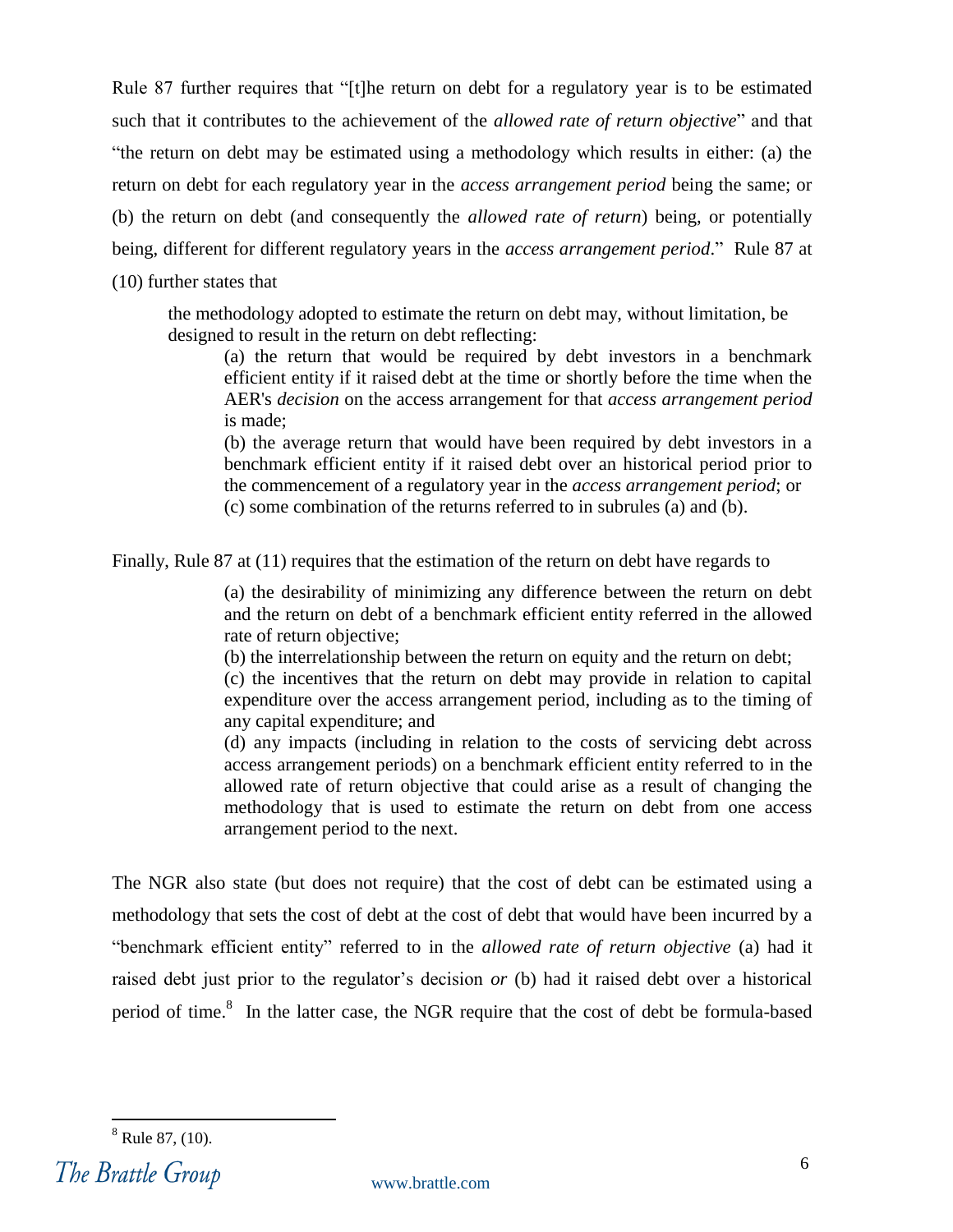and updated each year through the upcoming access period.<sup>9</sup> A combination of (a) and (b) is also possible.

In the past, both the AER and the ERA have relied on market information to determine the cost of debt for regulated entities. For example, the AER determined the cost of debt based on an average of the recently observed yields on corporate bonds of a comparable rating,  $10$ and the ERA recently took a similar approach.<sup>11</sup>

Note that under the new Rule 87, two options are specified (though the AER and ERA are free to accept a different approach, neither option is required). We note that the first of these methods resembles a market-based cost of debt for a benchmark efficient entity with similar risks, while the second resembles the embedded cost of debt for a benchmark efficient entity with similar risks.

Rule  $87(10)(b)$  states that cost of debt should be "the average return that would have been required by debt investors in a benchmark efficient entity if it raised debt over an historical **period prior to the commencement of a regulatory year** in the access arrangement period," where the bolded portion indicates that the cost of debt is expected to change during the price control period.

#### **2. What Should We Expect from Models or Methods**

<span id="page-8-0"></span>It is useful to explicitly recognize at the outset that models or methods are imperfect. All are simplifications of reality, and this is especially true of financial models. Simplification, however, is also what makes them useful. By filtering out various complexities, a model can illuminate the underlying relationships and structures that are otherwise obscured. After all, while a perfect scale model representation of the city might be highly accurate, it would make a poor road map. It is therefore imperative that regulators and other users of the models use sound judgment when implementing and using the models — there is no one

 $<sup>9</sup>$  Rule 87, (12).</sup>

<sup>&</sup>lt;sup>10</sup> Australian Energy Regulator, "Final Decision, Jemena Gas Networks: Access Arrangement Proposal for the NSW Gas Networks," June 2010 (AER Jemena Decision) and "Final Decision, Envestra Ltd., Access Arrangement Proposal for the Qld Gas Network," June 2011 (AER Envestra Decision).

<sup>&</sup>lt;sup>11</sup> Economic Regulation Authority, Western Australia, "Final Decision on Proposed Revisions to the Access Arrangement for the Dampier to Bunbury Natural Gas Pipeline," October 2011 as Amended December 2011 (ERA DBNGP Decision).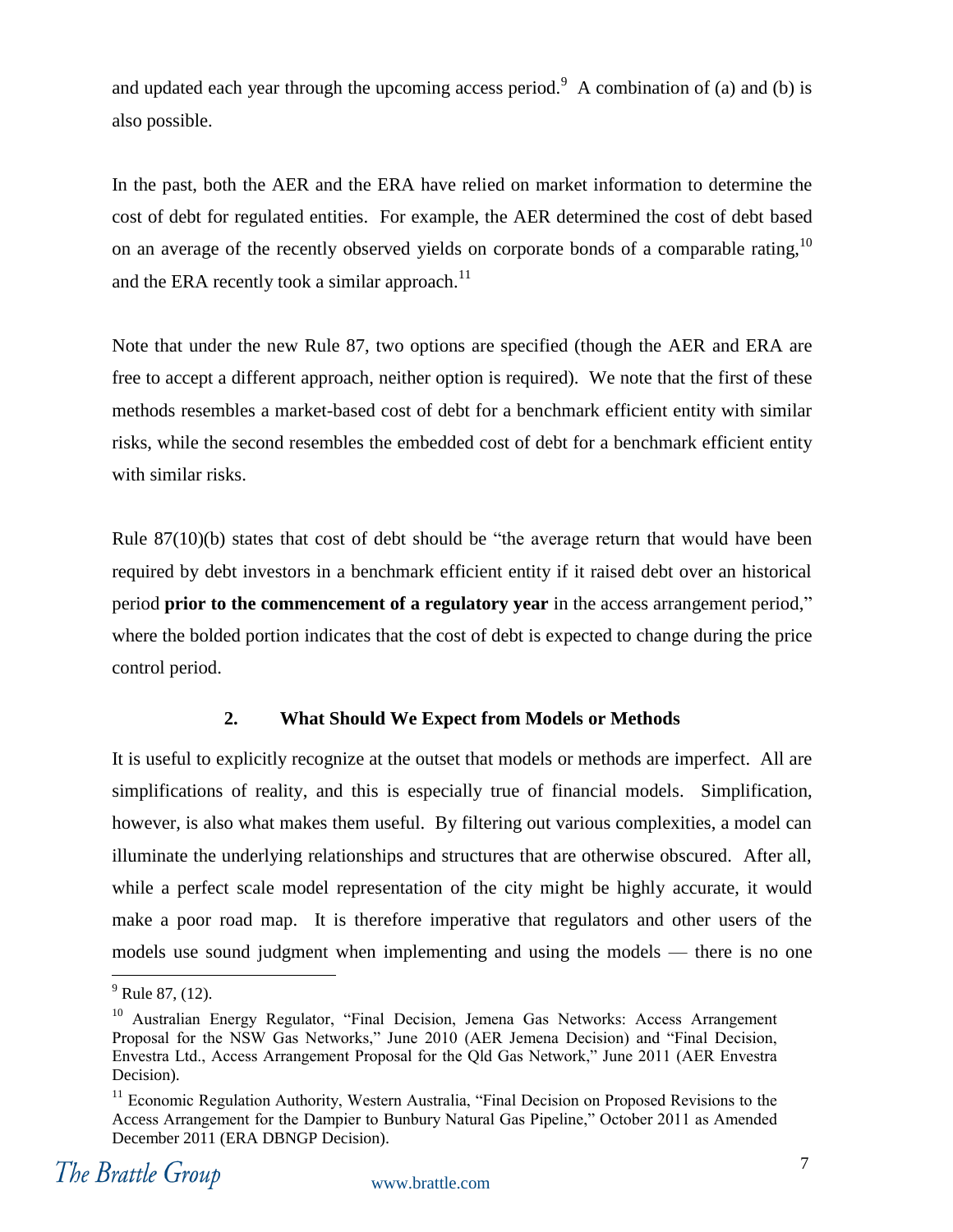model or set of models that are perfect. The gap between financial models and reality can sometimes be quite significant (as was painfully demonstrated by the recent financial crisis). Therefore, if an estimation approach is used to determine the forecasted cost of debt for a rate-regulated entity, there is no single, best pricing model available for the estimation of the expected cost of debt. Instead, analysts have a variety of potential models at their disposal, and it must be acknowledged that cost of debt estimation requires the exercise of judgment.

While no model is perfect, there are certain features that make models more useful from a regulatory perspective. For example, it is desirable to have models and methods that i) are consistent with the goal being pursued, ii) are transparent, iii) produce consistent results, iv) are robust to small deviations or sampling error, v) are as simple as possible (while maintaining reliability), and vi) can be replicated by others (*e.g.,* data is widely available). However, in the scheme of regulation under the NGL and NGR the most important feature of any method, model, market data or other evidence is that it contributes to the achievement of the allowed rate of return objective.<sup>12</sup>

For example, the average yield on a well-specified group of comparable companies is a transparent measure, is simple, and can be replicated by others, but it may not be consistent with the regulatory goal being pursued, e.g., the National Gas Objective or the notion that a ―service provider should be provided with a reasonable opportunity to recover at least the efficient costs the service provider incurs" in providing services. $^{13}$ 

All cost of debt estimation models have strengths and weaknesses that may be more or less pronounced for specific economic circumstances, industries, or companies. For example, the spread between the yield on corporate and government bonds is currently unusually high, so that methods that rely on adding historical spread to the current risk-free rate may be biased. Similarly, certain industries are more prone to cash flow volatility or large capital expenditures than others, thus making a direct comparison across industries biased. Many of the industry specific characteristics also pertain to companies within an industry because the demand or supply situation, the need for infrastructure investments, or other factors may differ.

 $12$  Rule 87, (8).

<sup>&</sup>lt;sup>13</sup> NGL Sections 23 and 24.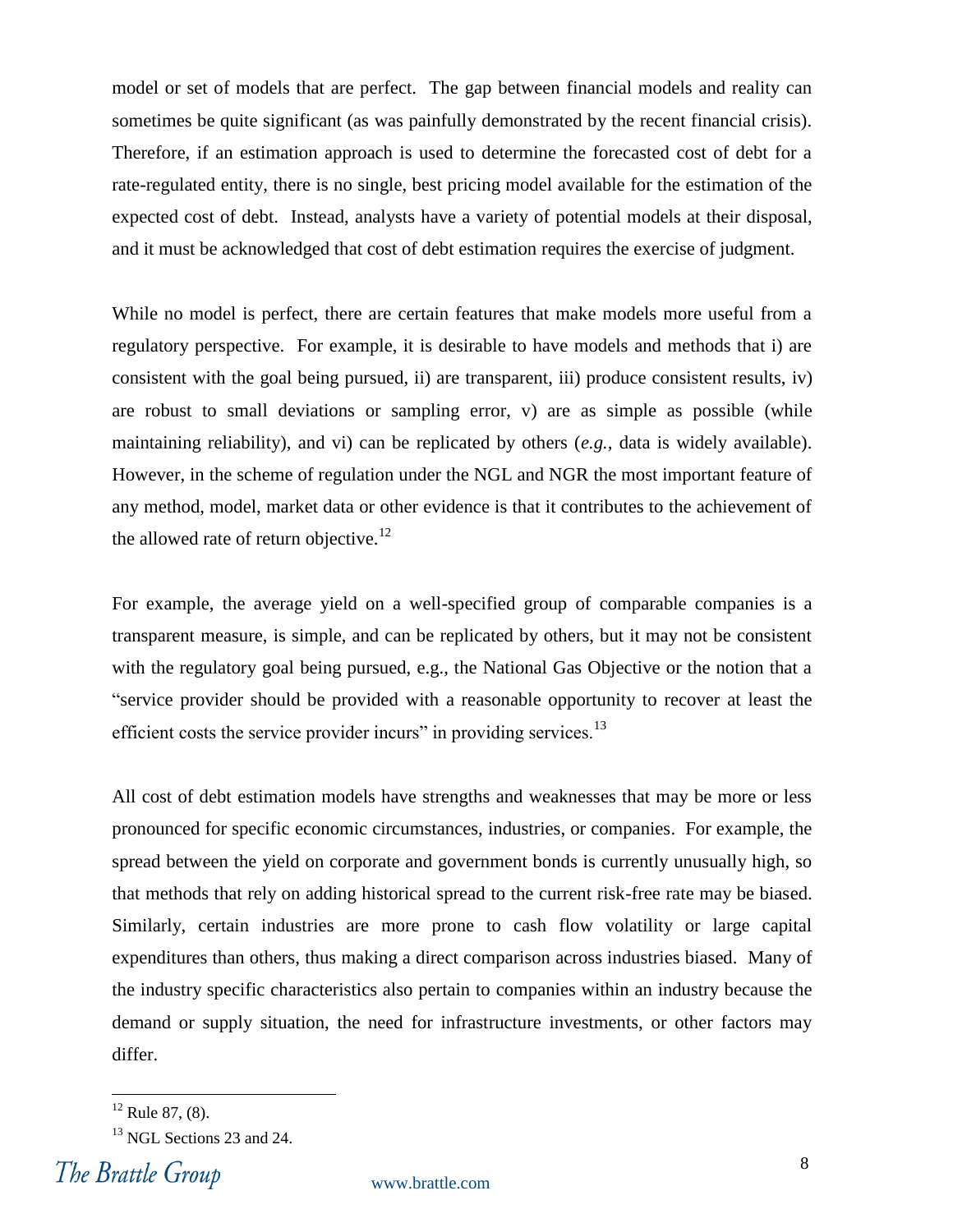Regardless of which estimation methods or models are used to determine an expected cost of debt, the estimate is subject to some uncertainty. Therefore, it is more accurate to say that the methods or models give rise to a range of possible cost of debt estimates from which the decision maker can select. In doing so, the decision maker needs to keep the overarching goal in mind, i.e., the National Gas Objective to "promote efficient investment in, and efficient operation and use of, natural gas services ..."<sup>14</sup> and the *allowed rate of return objective*. 15

#### **3. Stability and Robustness**

<span id="page-10-0"></span>For an estimation model used to determine the cost of debt, stability and robustness over time are desirable unless economic conditions have truly changed. Stability means that cost of debt estimates produced in similar economic environments should be similar, not only period-to-period but also company-to-company within a comparable sample. Robustness is meant here as the ability of a model to estimate the cost of debt across different economic conditions.

In general, all of the models discussed here have characteristics that make them more or less suited to one economic environment versus another. As such, all individual models can be, and often are, subject to some instability over time.

### <span id="page-10-1"></span>**II. COST OF DEBT ESTIMATION METHODS, MODELS, MARKET DATA AND OTHER EVIDENCE**

Before discussing the cost of debt estimation methods used in various settings, we note that most methods are based on empirical data, that these methods are **not** mutually exclusive, and that estimation and data error (in a statistical sense) may give rise to a range of plausible cost of debt estimates rather than a single number. It is therefore important to look to the specific risks of the entities for which data is used as well as for the benchmark efficient entity referred in the allowed rate of return objective entity before placing the cost of debt in the range.

<sup>&</sup>lt;sup>14</sup> NGL Section 23.

 $15$  Rule 87, (2).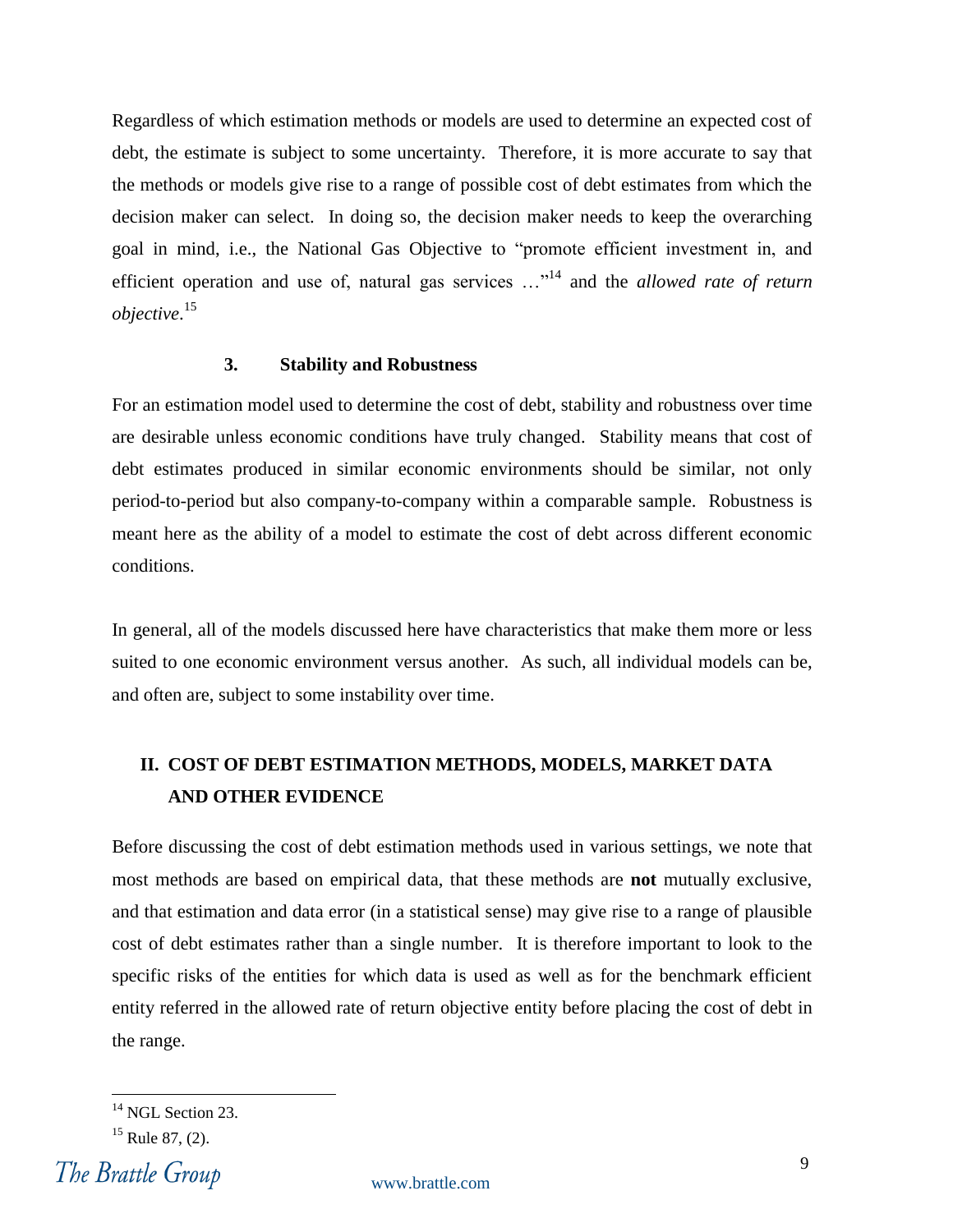#### **A. METHODS AND MODELS THAT USE MARKET DATA**

<span id="page-11-0"></span>The market cost of debt is determined using market data, but the exact implementation of this notion differs. Some regulators rely on a forecasted cost of debt while others rely on observed market data. To further complicate matters, some regulators take a simple average of historically observed cost of debt (or yield) figures, some add a debt premium to the riskfree rate, and some combine a forecasted risk-free rate with a historically observed premium on bonds issued by regulated entities. This section describes the various methods that have been used to estimate the market cost of debt in regulatory settings. *Section III* below discusses the characteristics of each approach as well as biases that might be introduced by considering an inaccurate benchmark efficient entity.

#### *Average of Observed Yields*

In theory the simplest way to determine the current cost of debt for a company is to use the current market cost of debt for similarly situated companies. This is **not** a straightforward exercise because the NGR calls for the use of a rate of return that is "commensurate with the efficient financing costs of a benchmark efficient entity with a similar degree of risk..."<sup>16</sup> Determining what constitutes a benchmark efficient entity of similar risks or finding a sample of entities with a similar risk profile is not trivial. In particular, the use of the yield on a generic index selected by credit rating is not sufficient, because entities within a given rating differ with respect to their coverage ratios, capital structures, cash flow variability, level of capital expenditures, and fundamental demand / supply conditions. All of these factors affect the cost of debt that the entity will face.

The only truly comparable companies are those that have similar business and financial risks as the benchmark efficient entity for which the cost of debt is being determined. Only rarely will there be a sufficiently large group of such comparable companies from which one can feasibly determine the market cost of debt, so in practice the methodology is often implemented by using the yield on an industry index (e.g., a utility, corporate, or generic index), the yield on bonds issued by a sample of companies, or the yield obtained on recently issued bonds. It may then be necessary to adjust this estimate for industry and / or entity specific facts. This is because the NGR requires the cost of debt is estimated for a benchmark efficient entity of similar risk and that the cost of debt contributes to the

 $16$  Rule 87, (3).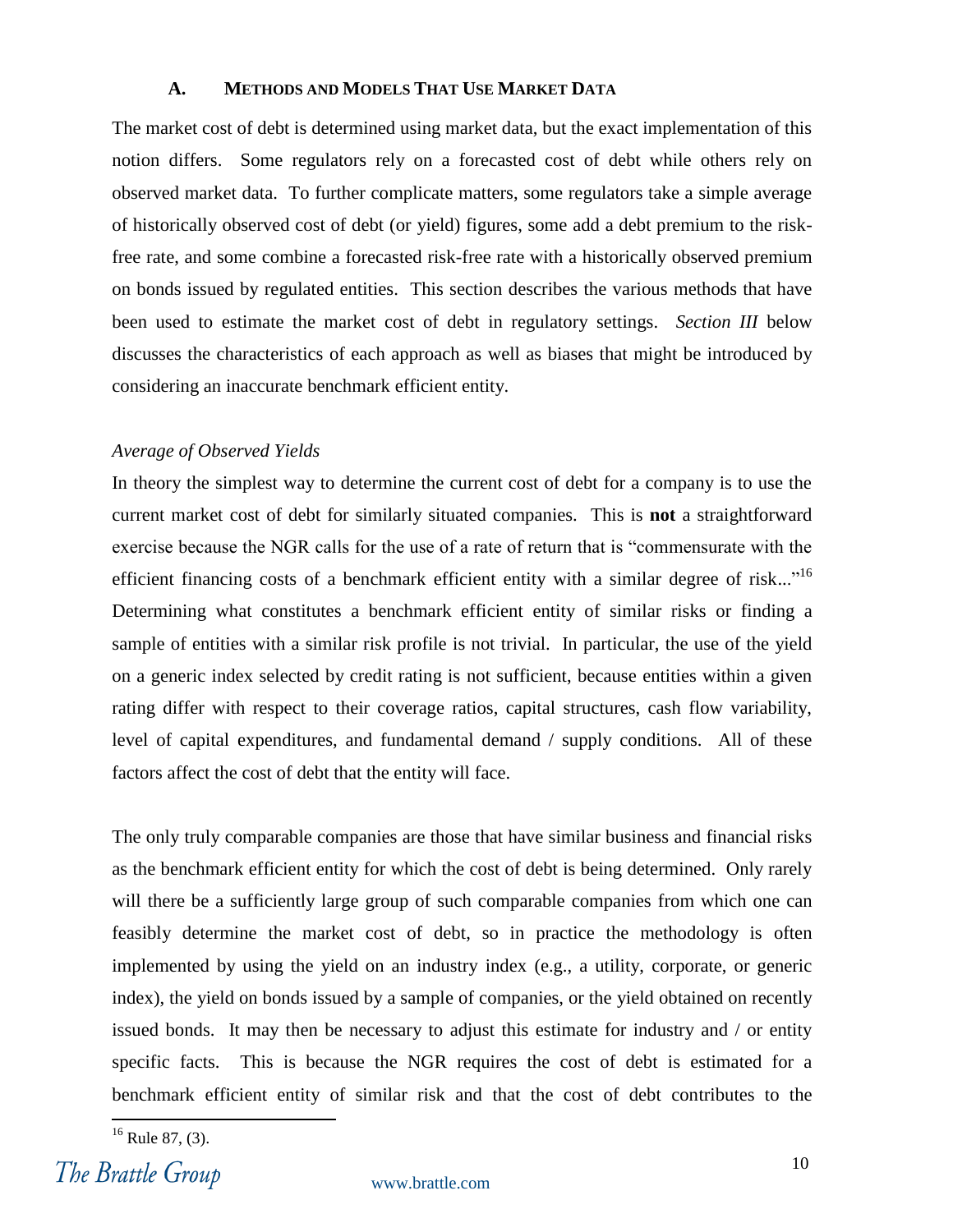achievement of the allowed rate of return objective.<sup>17</sup> Specifically, the methodology requires an analyst to (1) determine exactly what the benchmark efficient entity of similar risk should be, (2) determine the time horizon over which the cost of debt should be estimated, and (3) assess what adjustment, if any, to make to the raw estimate.

First, because the NGR reference an efficient benchmark entity with a similar degree of risk as that which applies to the service provider in respect of the provision of reference services, it is important to consider its exact definition. For example, while it might be tempting to consider only A-rated entities as efficient, this would be incorrect. In particular, one entity may operate with a relatively low gearing and be A-rated, while another entity may operate with a higher gearing and be BBB-rated, but both entities may be efficient benchmarks. Because the cost of debt, in part, depends on the company's gearing, the BBB-rated entity will have a higher cost of debt, but because the cost of equity has a lower weight for the BBB-rated entity, the weighted average cost of capital (WACC) could be exactly the same as that of the A-rated entity. Not only is it important to distinguish credit ratings and notches of credit ratings, but the evaluation cannot stop there as risk characteristics differ across industries and among entities within an industry. For example, two otherwise benchmark efficient entities within an industry may have different capital expenditure needs and therefore face differences in idiosyncratic risk.

Second, because debt is thinly traded and only few bonds of any specific maturity have yield information on any given day, a very short estimation window could result in biased estimates. If a very long period (e.g., several years) is used, the cost of debt truly measures the historical cost of debt rather than the current cost of debt. For example, in the UK Ofgem has recently used a 10-year trailing average from an index of industrial bonds issued in BGP,<sup>18</sup> an approach explicitly designed to allow for changes in interest rates during the price control period (because the cost of debt is reset annually). This approach is consistent with the average maturity of the debt in the industry being analyzed. Updating the cost of debt annually is more important in the UK context because the price control is longer (8 years) than in other jurisdictions.

 $17$  Rule 87.

<sup>&</sup>lt;sup>18</sup> Ofgem, "RIIO-T1: Final Proposals for National Grid Electricity Transmission and National Grid Gas," 17 December 2012, p. 25.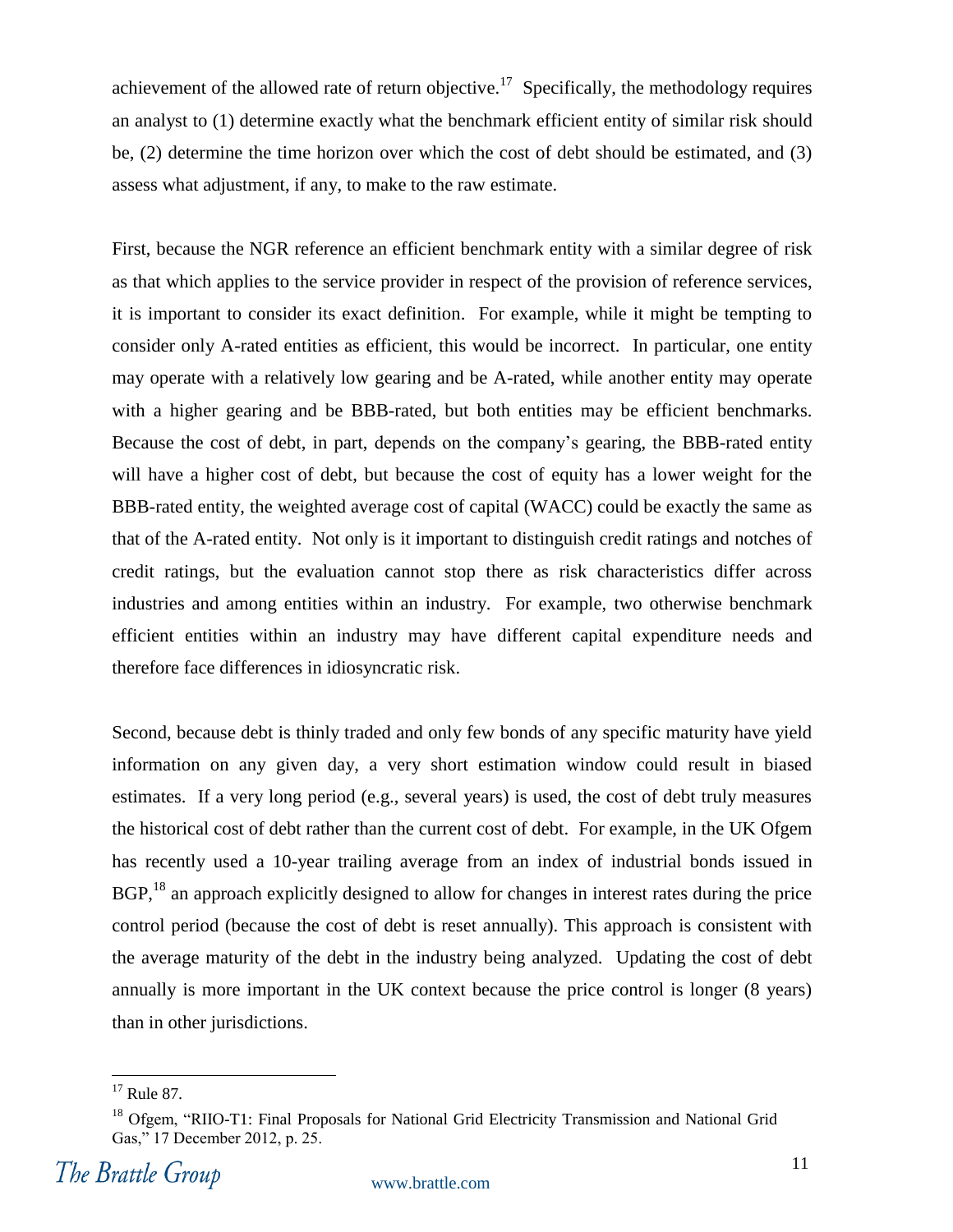Third, it is possible that there are instances where an adjustment to the raw estimate is needed. For example, if there is insufficient data in Australia on the cost of debt for types of industries, it may be possible to use foreign data on the cost of debt and adjust the estimate for generally higher interest rates in Australia than in, for example, the U.S. Similarly, if the only estimates that are available are for entities with either substantially more or less leverage than the target entity, then it may be necessary to increase or decrease the cost of debt for the target entity.

#### *Using the Risk-Free Rate Plus a Debt Premium to Estimate the Cost of Debt*

Assuming that the cost of debt for an efficient entity adjusts in response to changes in the risk-free rate, an approach to determining the cost of debt is to add a debt premium to the risk-free rate. This method implicitly assumes that the relationship between the risk-free rate and the cost of debt is constant over time and differs only by a limited number of basis points. Technically, the cost of debt is then calculated as:

$$
Cost of Debt = Risk-free Rate + Debt Premium
$$
 (1)

If the decision maker simply looks at the current risk-free rate, e.g., the current yield on the 10-year government bonds and adds a debt premium, the decision maker implicitly assumes not only that the relationship between the cost of debt for a benchmark efficient entity with similar risks and the risk-free rate is constant but also that this is an appropriate measure of the required return by debt investors on funds (i) raised shortly before the ERA's decision for an access period or (ii) raised over a historical period prior to the commencement of the access period. The method described in Equation (1) can determine the debt premium as the average spread of utility bond yields over government bond yields using a historic period. However, such a simple implementation would not necessarily contribute to the achievement of the allowed rate of return objective as assumes that the utility bond yields relied upon are consistent with the cost of debt of a benchmark efficient entity of similar risk. Because there are many ways in which risk can differ, the risk characteristics of the entity as well as those included in the debt premium need to be considered. To be consistent with the notion that the cost of debt is for a benchmark efficient entity of similar risk, the raw estimate from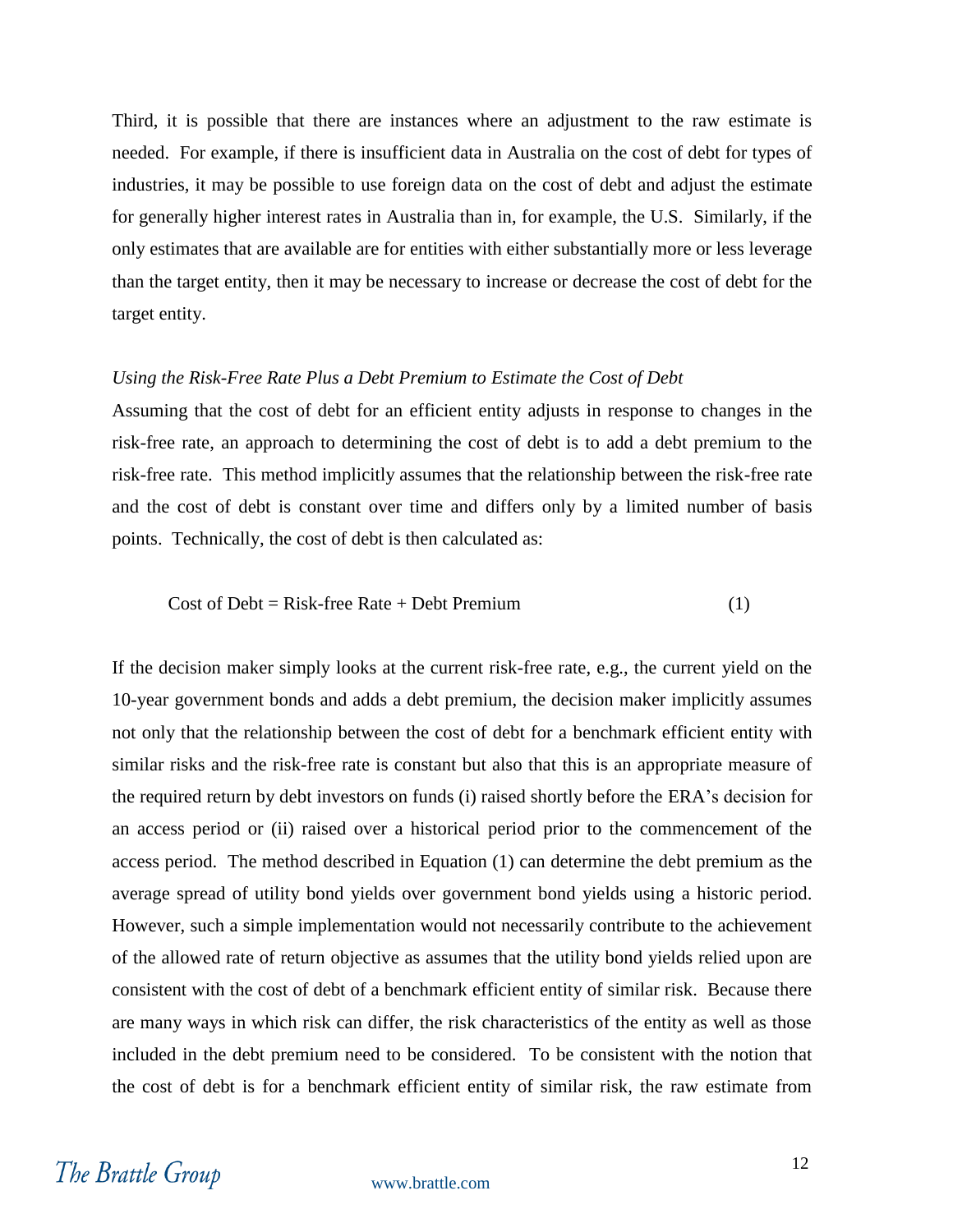Equation (1) will, for most entities, need to be adjusted for risk differences or alternative methods need to be considered in conjunction with this method.

One interpretation of the method is that the current risk-free rate proxies for the expected risk-free rate over the access period and that the debt premium remains constant, so that the sum of these two figures proxies for the forecasted cost of debt. In a sense, the use of the risk-free rate normalizes the cost of debt estimate.

This approach is currently problematic as the long-term historical average spread is lower than the current spread in countries such as Canada. For example, the historical average spread over the period for which data is available is approximately 100 basis points while the year-end 2012 spread was approximately 150 basis points. At the same time, the current yield on government bonds is historically low, so that an estimation technique as the one in Equation (1) would result in very low cost of debt estimates. For example, the year-end 2012 10-year government bond yield in Canada was about 1.8%, so adding 100 basis points would result in a cost of debt of 2.8%. At the same time the yield on highly creditworthy (A-rated) utility bonds in Canada was approximately  $3.2\%$ .<sup>19</sup> Thus, the estimated cost of debt does not reflect the cost at which regulated entities can obtain debt financing.<sup>20</sup> We use U.S. and Canadian data in the discussion due to the limits on available data on rate-regulated debt in Australia. Because the yield on Australian government and corporate debt is substantially higher than the yield on similar debt in Europe or North America, the absolute figures have no bearing on the cost of debt for a benchmark efficient entity of similar risk in Australia.<sup>21</sup>

To illustrate this point [Figure 1](#page-15-0) below shows the yield on 10-year government bonds plus 100 basis points and the yield on A-rated utility bonds using Canadian data. As shown in the chart, the government bond yield and the yield on highly rated utility bonds follow the trend, but at any given point in time, the discrepancy can be quite large and given the drop in yields, any historic debt was financed at rates much higher than what is common right now. In

<sup>&</sup>lt;sup>19</sup> Data as of December 2012; 10-year government bond and Moody's Utility A bond yield from Bloomberg.

 $20$  At a time of very high inflation as was experienced in the eighties, the opposite would be true.

 $21$  For example, while the yield on 10-year government bonds in Australia was 3.3% at the end of December 2012, the yield on 10-year government bonds in the U.S., Canada, and Bloomberg's Euro Generic bond were 1.8%, 1.8%, and 1.3%, respectively. Thus, the Australian government bond carries a substantial spread to North America and Europe.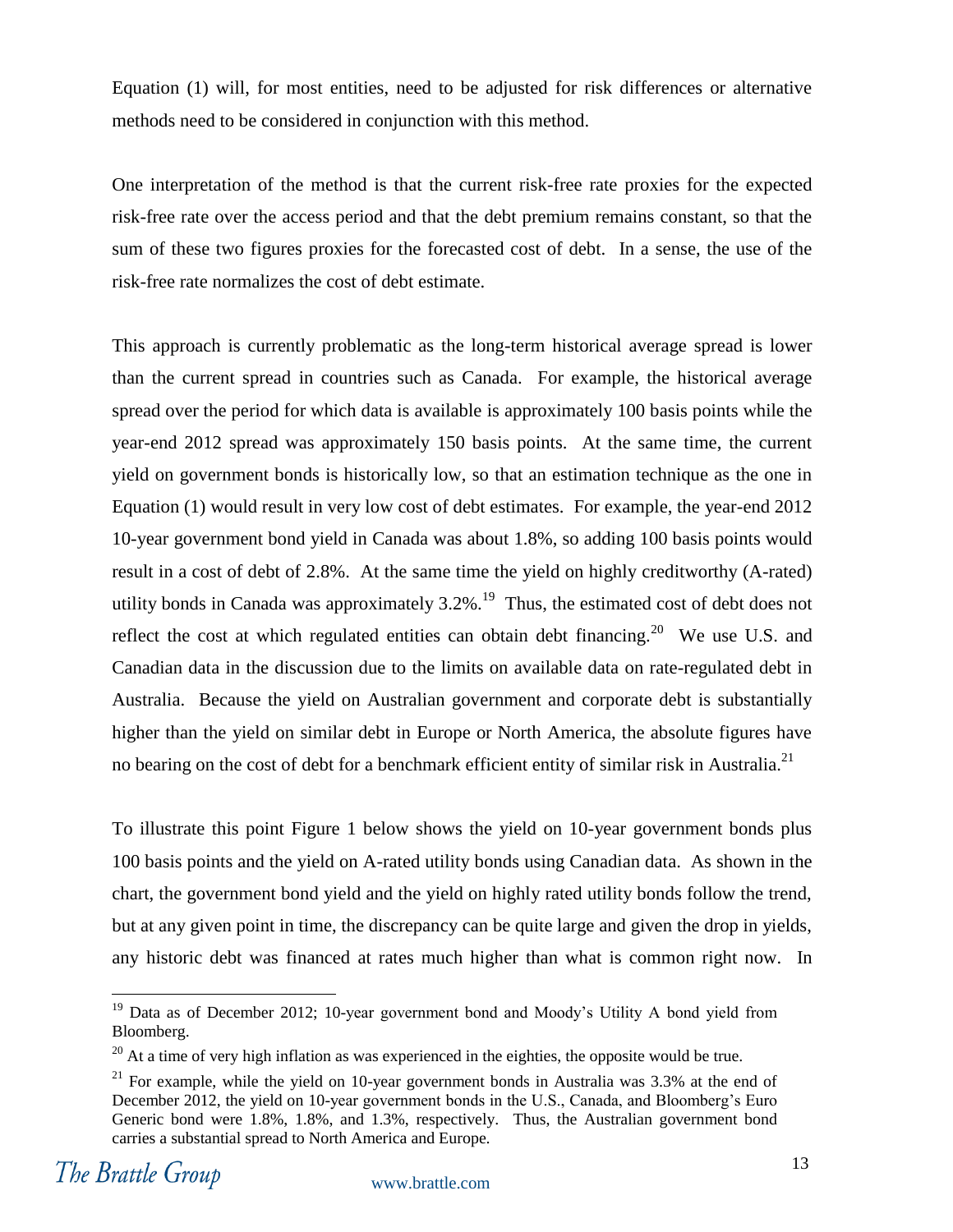[Figure 1](#page-15-0) the period of the financial crisis of 2008-09 lead to a substantial divergence of the government and utility bond yields.



**Figure 1: Utility Bond Yield v. Government Bond Yield Plus Historic Debt Premium**

#### <span id="page-15-0"></span>*Using the Forecasted Risk-Free Rates to Estimate the Cost of Debt*

An alternative to using the current risk-free rate plus a risk premium is to use a forecasted risk-free rate and, if the estimate is based on government bonds, add a risk premium to that estimate. The reason that some regulators use a forecast of the risk-free rate and not a forecast of the cost of debt is that few if any forecasts of the cost of debt for rate-regulated entities or corporations are available. In contrast, many governments as well as commercial vendors provide forecasts for countries' risk-free rates. For example, the National Australia Bank provides forecasts for the yield on the Australian 10-year so-called benchmark bond, but not on corporate or rate-regulated entities' bonds.<sup>22</sup> This approach has been taken by, for example, the Ontario Energy Board in Canada. Specifically, they rely on the forecasted yield

 $22$  The forecast from the National Australia Bank is available at:

http://financial.markets.nab.com.au/News%20and%20Research/Public/Pages/Interest-Rate-Forecast.aspx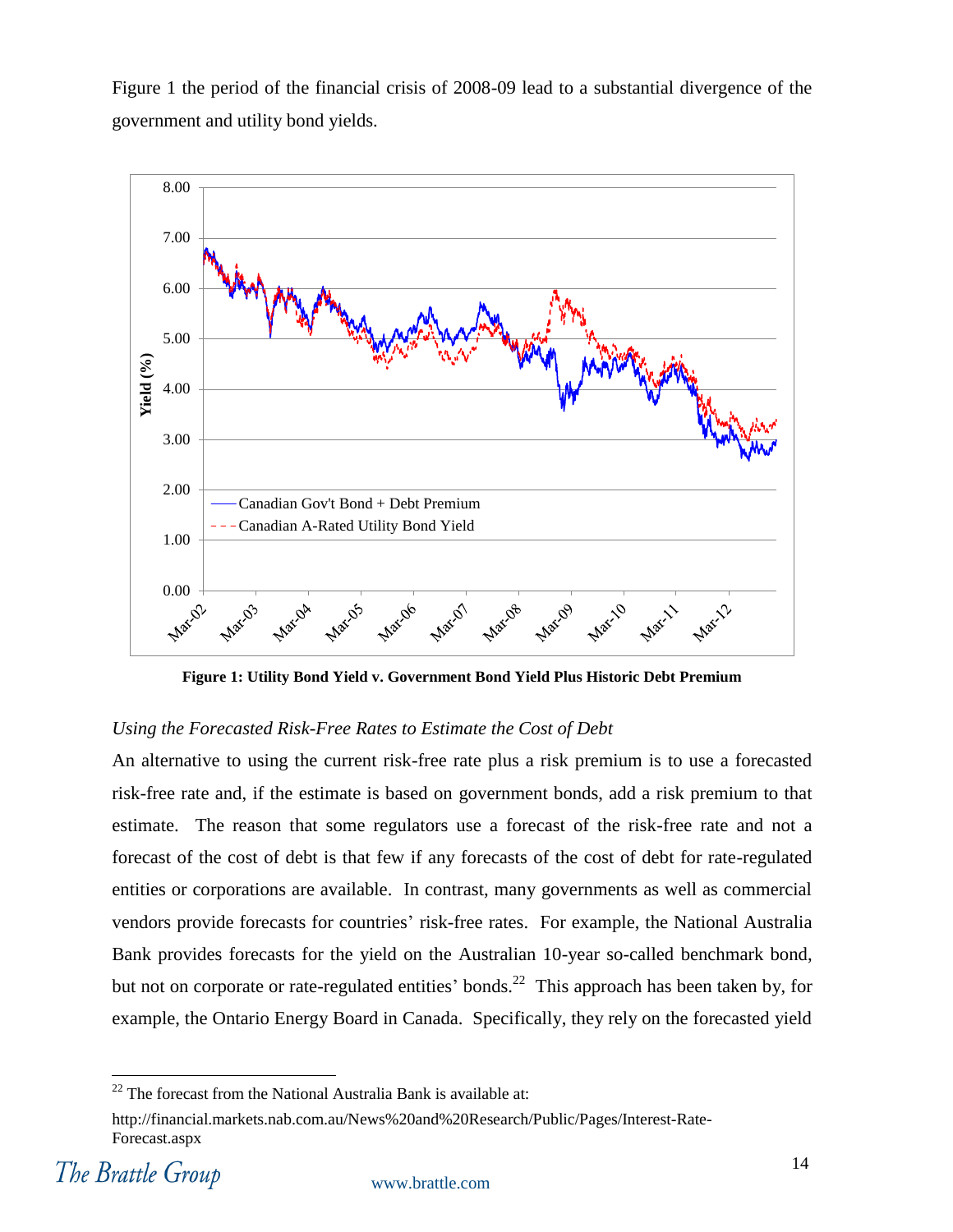on 10-year government bonds plus debt and maturity premia as Canadian utilities commonly issues bonds of longer maturity than 10 years. $^{23}$ 

This approach has the same flaw as the reliance on the current yield in that the debt premium is not constant and typically changes with the cost of debt. Another problem with this approach is that with the possible exception of the U.S., there are few forecasts available for the cost of debt out for more than one year.

#### **B. METHODS OR MODELS THAT USE EMBEDDED COST OF DEBT**

<span id="page-16-0"></span>The embedded cost of debt is simply the actual interest expenses of the regulated entity. It is common in North America to include the amortization of any issuance premia or discount, so that the total interest expense is recovered. Regulators in North America commonly use the embedded cost of debt as the cost of debt for regulated entities subject to prudence.<sup>24</sup> In instances where the regulated entity is 100% equity financed, the FERC has in some past decisions used a hypothetical capital structure for the entity and relied on a market based cost of debt for the entity in question. A similar approach is generally followed by other regulators in the U.S. and Canada. $^{25}$ 

Because the NGR require that the cost of debt be such that the rate of return is commensurate with the financing cost of a benchmark efficient entity with a similar degree of risk to the service provider in the provision of reference services, the relevant embedded cost of debt is that of a benchmark efficient entity with such risks. Thus, it may be feasible to determine the embedded cost of debt for a number of comparable entities of similar risk as that of the target entity and evaluate whether any adjustments need to be made due to the efficiency requirement.

<sup>23</sup> Ontario Energy Board, *EB-2009-084: Report of the Board on the Cost of Capital for Ontario's Regulated Utilities*, issued December 11, 2009 (EB-2009-0084)

<sup>&</sup>lt;sup>24</sup> This is the methodology used by, for example, the Federal Energy Regulatory Commission (FERC), which regulates U.S. pipelines.

<sup>&</sup>lt;sup>25</sup> The one exception is a relatively recent decision by the National Energy Board of Canada, which in its RH-1-2008 decision allowed the recovery of the then market cost of debt rather than the embedded cost of debt.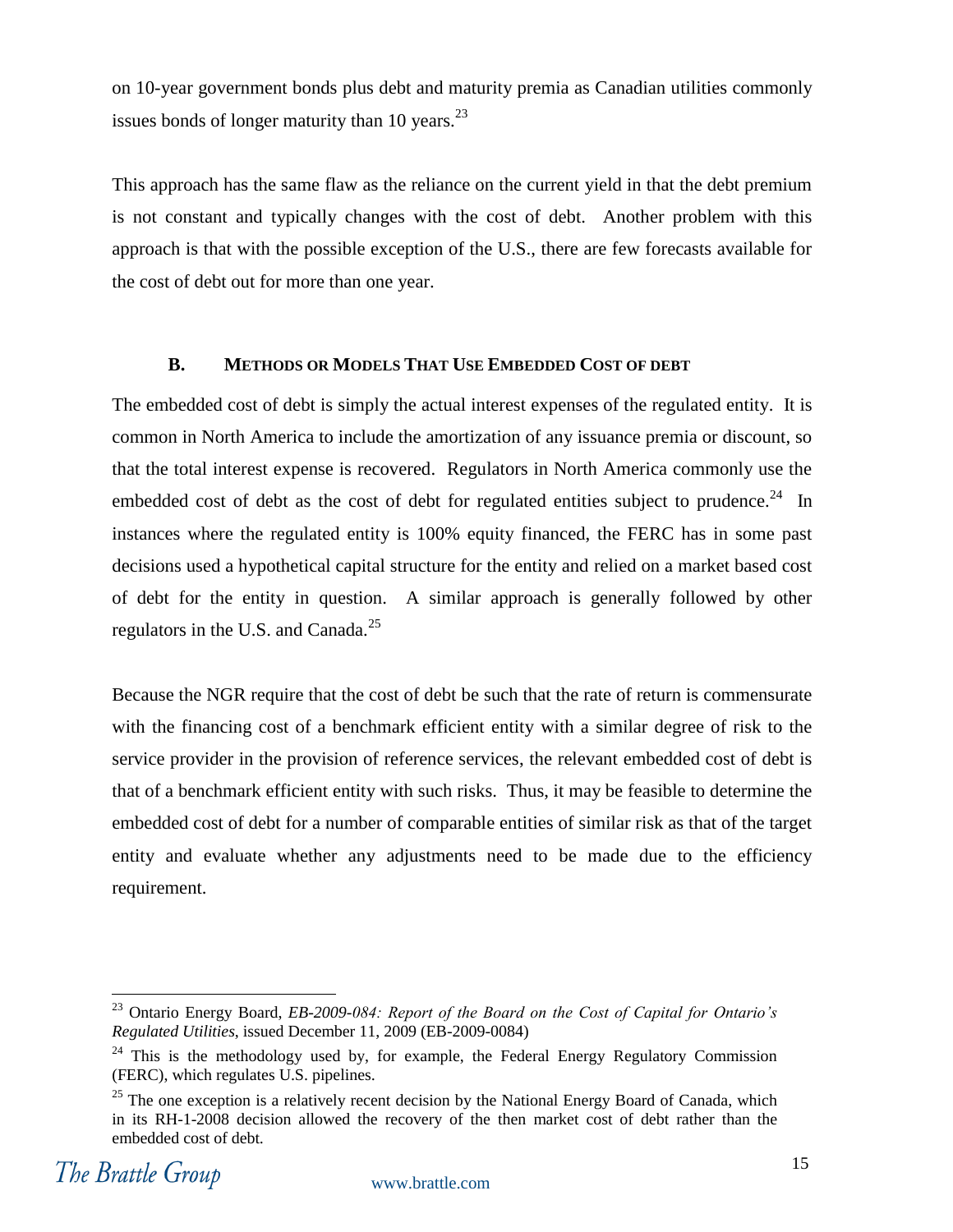The embedded cost of debt has the advantage of potentially allowing the regulated entity to recover its actual debt costs. If the benchmark entity obtains debt financing efficiently, reliance on the embedded cost of debt satisfies the NGL Section 24's requirement that a ―service provider should be provided with a reasonable opportunity to recover at least the efficient costs the service provider incurs  $\ldots$ <sup>26</sup> Using the embedded cost of debt, which is a historically trailing average of debt costs decreases the interest rate uncertainty that regulated entities face and in a stable regulatory environment the regulated entity can finance its operations with debt of maturities that best match the entity's needs without considering the potential for gains or losses due to interest rate movements. As regulatory economists, this is how we envision the NGR embedded cost of debt framework will apply.

It is noteworthy that a recent publication by Fitch Ratings indicates that the par-weighted average coupon of U.S. industrial bonds as of year-end 2012 was 4.72% for A-rated bonds and 5.45% for BBB-rated bonds of all maturities. This was down by about 50 basis points for both A-rated and BBB-rated bonds from  $2011.^{27}$  As A-rated utility bonds currently have a yield a little above 4%, the gap between the two measures of the cost of debt is approximately 70 basis points.<sup>28</sup> There is generally little difference in the investment grade yield on rate-regulated and other companies in the U.S. although there may be a difference in the maturity profile. Thus, the figures indicate that the difference between a historical trailing average and the current cost of debt is substantial.

To illustrate the difference between the embedded cost of debt and the yield on bonds of a comparable rating, we looked at pipeline and natural gas companies in Australia, Europe, and North America to calculate the embedded cost on bonds whose coupon, principal and term to maturity were disclosed in their annual reports or through Thompson Financial. We then compared the entity's embedded cost of debt to the current yield on comparably rated utility bonds in the entity's home country. Unfortunately, not all companies disclose this information, so [Table 1](#page-18-0) does not have complete information for companies outside North America. We note that the calculation in [Table 1](#page-18-0) is approximate because we assumed all

 $26$  NGL Section 24 (2).

<sup>&</sup>lt;sup>27</sup> Fitch Ratings, "U.S. Corporate Bond Market: 2012 Rating and Issuance Activity," February 12, 2013.

<sup>&</sup>lt;sup>28</sup> Source: Bloomberg.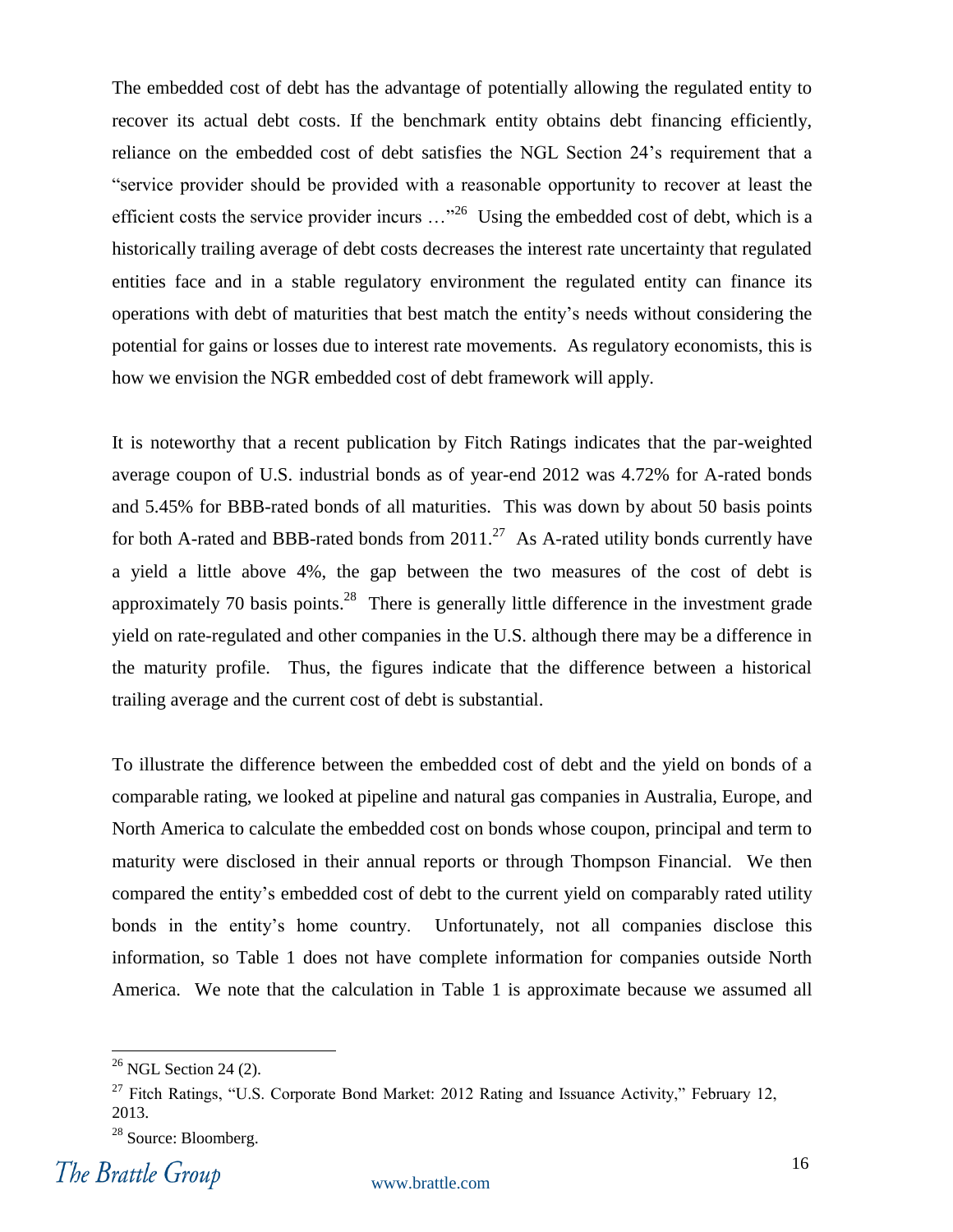|                                              | Cost of Debt<br>$\lceil 1 \rceil$ | Embedded Utility Bond<br>Yield<br>$\lceil 2 \rceil$ | <b>Bond</b><br>Rating<br>$\lceil 3 \rceil$ |
|----------------------------------------------|-----------------------------------|-----------------------------------------------------|--------------------------------------------|
| <b>Australian Regulated Utilities</b>        |                                   |                                                     |                                            |
| <b>APA</b> Group                             | n/a                               | n/a                                                 | <b>BBB</b>                                 |
| Envestra Ltd                                 | 6.81%                             | n/a                                                 | BBB-                                       |
| $SP$ AusNet <sup><math>\ddagger</math></sup> | n/a                               | n/a                                                 | $A-$                                       |
| <b>European Regulated Utilities</b>          |                                   |                                                     |                                            |
| Enagas SA                                    | 2.12%                             | n/a                                                 | <b>BBB</b>                                 |
| National Grid PLC                            | 5.09%                             | 2.79%                                               | $A-$                                       |
| Snam SpA                                     | 2.68%                             | 2.79%                                               | $A-$                                       |
| <b>European Regulated Utilities Average</b>  | 3.30%                             | 2.79%                                               |                                            |
| <b>North American Pipelines</b>              |                                   |                                                     |                                            |
| <b>Boardwalk Pipeline Partners LP</b>        | 5.42%                             | 3.58%                                               | <b>BBB</b>                                 |
| <b>ONEOK Partners LP</b>                     | 6.18%                             | 3.58%                                               | <b>BBB</b>                                 |
| Spectra Energy Corp                          | 6.28%                             | 3.00%                                               | $BBB+$                                     |
| <b>Spectra Energy Partners LP</b>            | 4.22%                             | 3.58%                                               | <b>BBB</b>                                 |
| TC Pipelines LP                              | 4.61%                             | 3.58%                                               | <b>BBB</b>                                 |
| <b>Williams Partners LP</b>                  | 5.64%                             | 3.58%                                               | <b>BBB</b>                                 |
| Enbridge Inc. <sup>‡</sup>                   | 4.85%                             | 3.65%                                               | $A-$                                       |
| TransCanada Corp <sup>‡</sup>                | 6.21%                             | 3.65%                                               | $A-$                                       |
| North American Pipelines Average             | 5.43%                             | 3.52%                                               |                                            |

debt issuances sold at par, while in practice some sell at a discount or a premium. The exact calculation of the embedded cost of debt for such entities is illustrated in the appendix.

Sources and Notes:

<sup>‡</sup> Bond yield calculated as  $(1/3)$  \* BBB yield plus  $(2/3)$  \* A yield to account for notching.

[1]: Obtained from Thomson Financial as of  $1/24/2013$  for the Australian and European Regulated Utilities and from companies' latest annual reports for National Grid and the North American Pipelines.

[2]: Bloomberg LP as of 2/7/2013.

[3]: Bloomberg LP as of  $2/7/2013$ . Bond rating for APA Group obtained from Standard & Poor's as of 2/19/2013.

#### **Table 1: Embedded Cost of Debt and Corresponding Utility Bond Index Yield**

<span id="page-18-0"></span>It is evident from [Table 1](#page-18-0) above that the embedded cost of debt can be quite different from the current market cost of debt. Based on the sample's most recent annual reports, the embedded cost of debt is higher for most companies due to the decline in interest rates over the last several years. If market-based interest rates increase, it is likely that the embedded cost of debt will be lower than the market-based costs.

The Brattle Group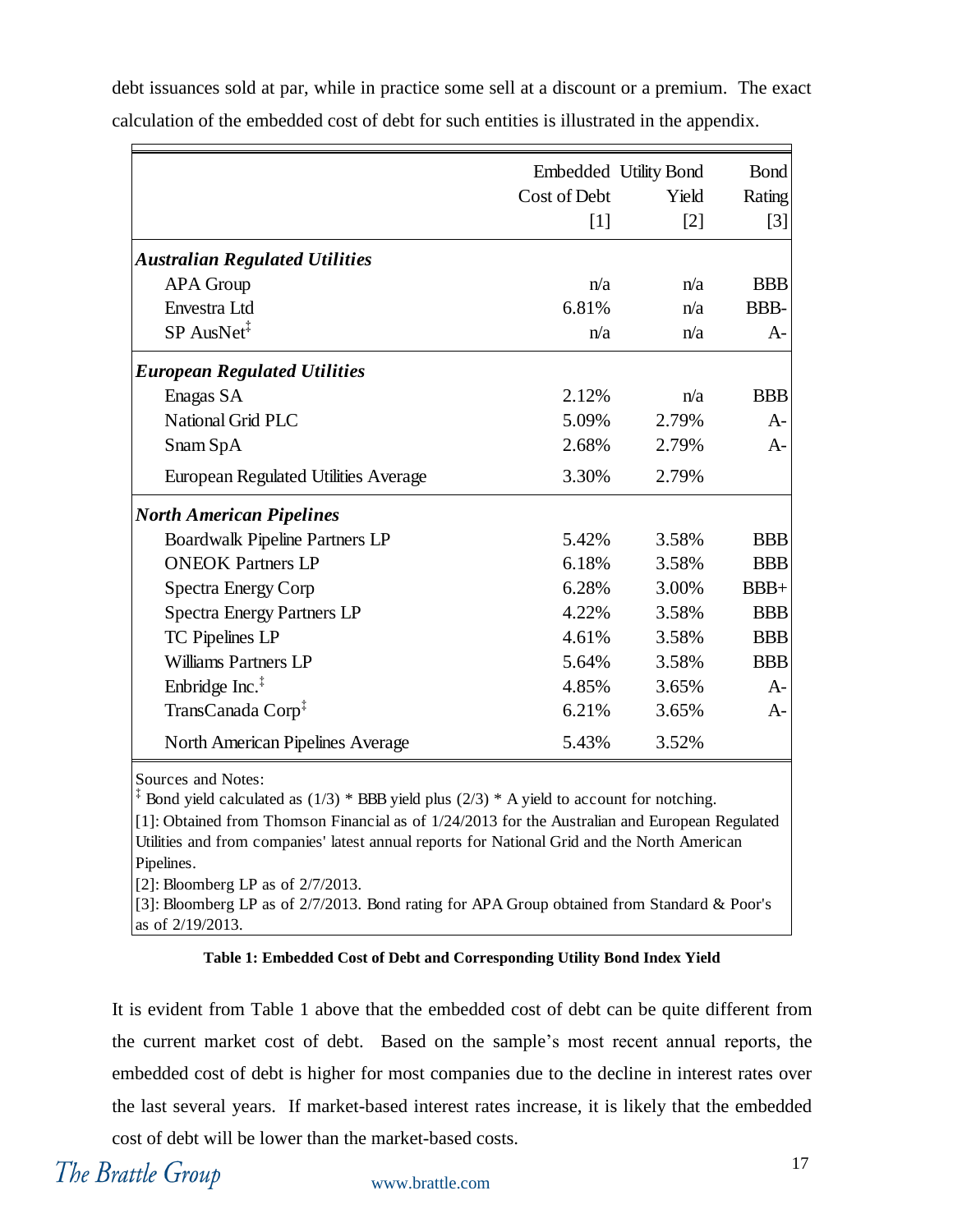[Table 1](#page-18-0) also makes it abundantly clear that the reliance on the embedded cost of debt for comparable companies requires a careful consideration of whether the entities considered are efficiently financed and of comparable risk to the target entity. The variability in the embedded cost of debt across entities even within an industry and country or region is substantial.

#### **C. OTHER EVIDENCE**

<span id="page-19-0"></span>Among the other evidence that can be used to determine the cost of debt is a review of recent debt issuances or the polling of one or more investment bankers about the likely cost of debt. As an example of the latter, we consider how the New Brunswick Energy and Utilities Board (NBEUB) determined the cost of debt for Enbridge Gas, New Brunswick, which is a gas distribution subsidiary of Enbridge Inc. In setting the allowed cost of debt for Enbridge Gas, New Brunswick, the NBEUB determined, based on evidence submitted by the company, that the company could not plausibly issue debt at the same rate as its parent, Enbridge Inc. Therefore, NBEUB asked investment banks to give a professional opinion on the likely debt financing costs for Enbridge Gas, New Brunswick relative to the company's embedded cost of debt. Based on the information obtained from the two investment banks, the NBEUB added 100 basis points (1%) to the embedded cost of debt of the parent company, Enbridge  $Inc.<sup>29</sup>$ 

It may also be possible to obtain information on bonds recently issued by comparable companies. Specifically, if the debt issuance market for rate regulated entities is sufficiently active, it is possible to collect information about the cost of debt from these issuances. In doing so, we caution that outside North America, the debt issuance market is often thin, and it may be difficult to find debt issuances from entities that are sufficiently comparable to a benchmark efficient entity with similar risks to that of the target entity in the provision of reference services. Thus, to use the approach in Australia, it will most likely require looking at not just Australian debt issuances but also at debt issuances in other countries where Australian rate regulated entities raise capital. Further, it is important to consider the maturity

 $29$  New Brunswick Board of Commissioners of Public Utilities (now NBEUB), "Decision in the Matter of an Application by Enbridge Gas New Brunswick Inc. for Approval of its Rates and Tariffs," June 23, 2000, pp. 23-25.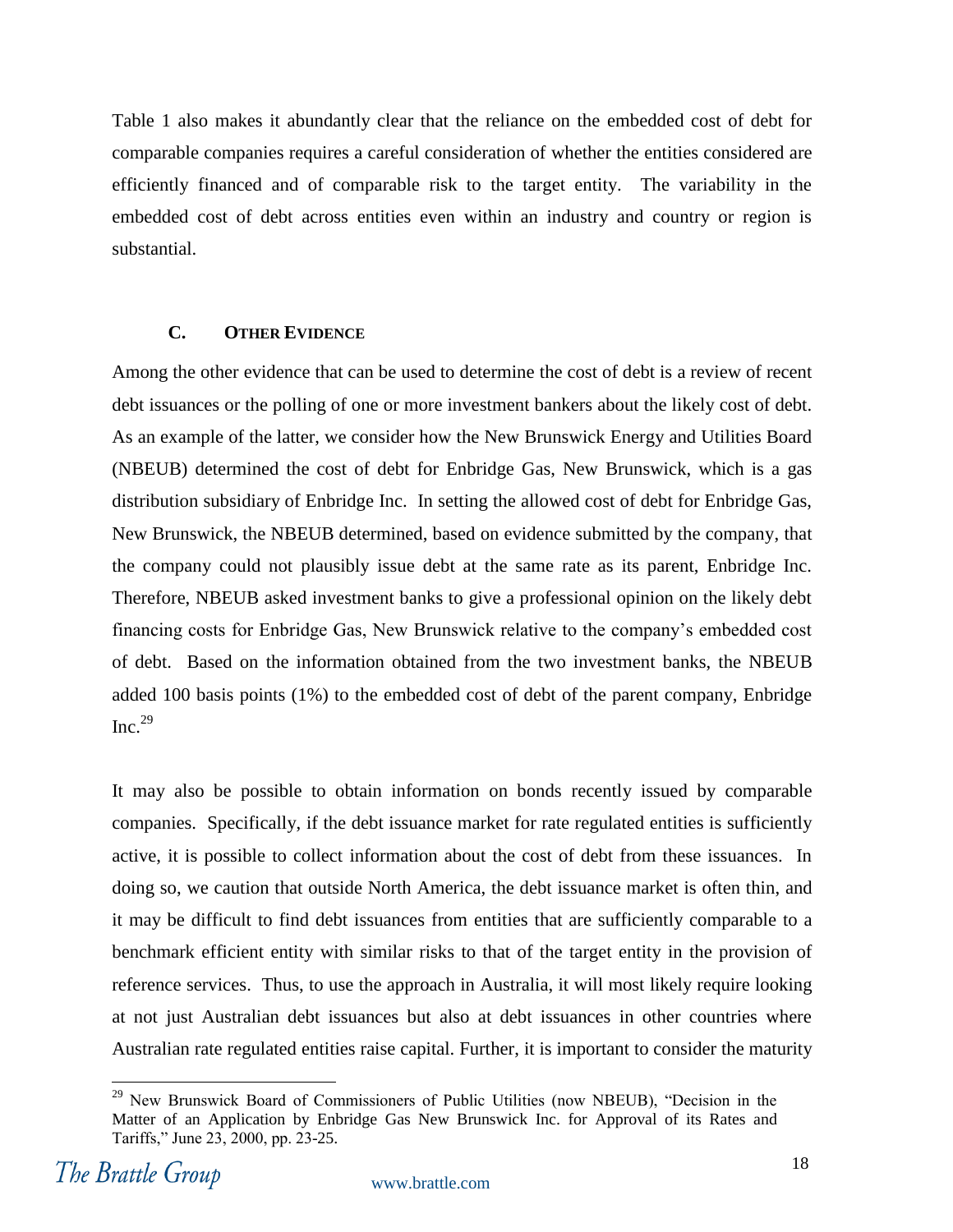of the bonds, whether the bonds are secured or unsecured, senior or junior, and generally what the total risk profile of the issuing entity is. Finally, the market for debt issuances can change quickly with especially more leveraged entities being vulnerable to market conditions. This was particularly true in the fall of 2008 and spring of 2009, where very few debt offerings materialized.

# <span id="page-20-0"></span>**III. CHARACTERISTICS OF COST OF DEBT ESTIMATION METHODS, MODELS, MARKET DATA AND OTHER EVIDENCE**

#### **A. FACTORS TO CONSIDER**

<span id="page-20-1"></span>Before we discuss the characteristics of each method, model, market data or other evidence, we emphasize that the cost of debt cannot be determined in isolation. There are, as acknowledged in Rule 87 (11) (b), important interactions between the cost of debt and the cost of equity through leverage. The overall cost of capital (WACC) of a company is the weighted average of the cost of debt and the cost of equity. As the leverage increases, larger weight is placed on the cost of debt. Therefore, risk of default increases and the cost of debt (and equity) increases. This change in relative weight generally does not change the overall cost of capital (absent taxes) and says nothing about the efficiency of an entity.<sup>30</sup> Therefore, the cost of debt for a benchmark efficient with similar risks to that of the target entity in the provision of reference services entity increases with leverage.

The cost of debt, unlike the cost of equity, depends on the totality of the risk (systematic and idiosyncratic) for the entity. Therefore, it is imperative to evaluate the risk characteristics of the entity and if needed adjust for differences in risks.<sup>31</sup> As an example, the New Brunswick decision above illustrates a case in which the regulator recognized that a specific utility faced risks that made its cost of debt different from that of its parent company (and different from other entities in its industry). In addition to leverage, company-specific facts such as the variability of its cash flow, the magnitude of its capital expenditures, and fundamental supply / demand dynamics affect debt costs. Furthermore, the access to and cost of debt may

 $30$  The WACC may change if the new capital structure is not within the broad middle range of capital structures over which the WACC is a minimum for a particular company.

<sup>31</sup> For a discussion of risk positioning of an individual rate regulated entity, see, *The Brattle Group*, ―Estimating the Cost of Equity for Regulated Companies,‖ prepared for the APIA, 17 February 2013, pp. 67-73.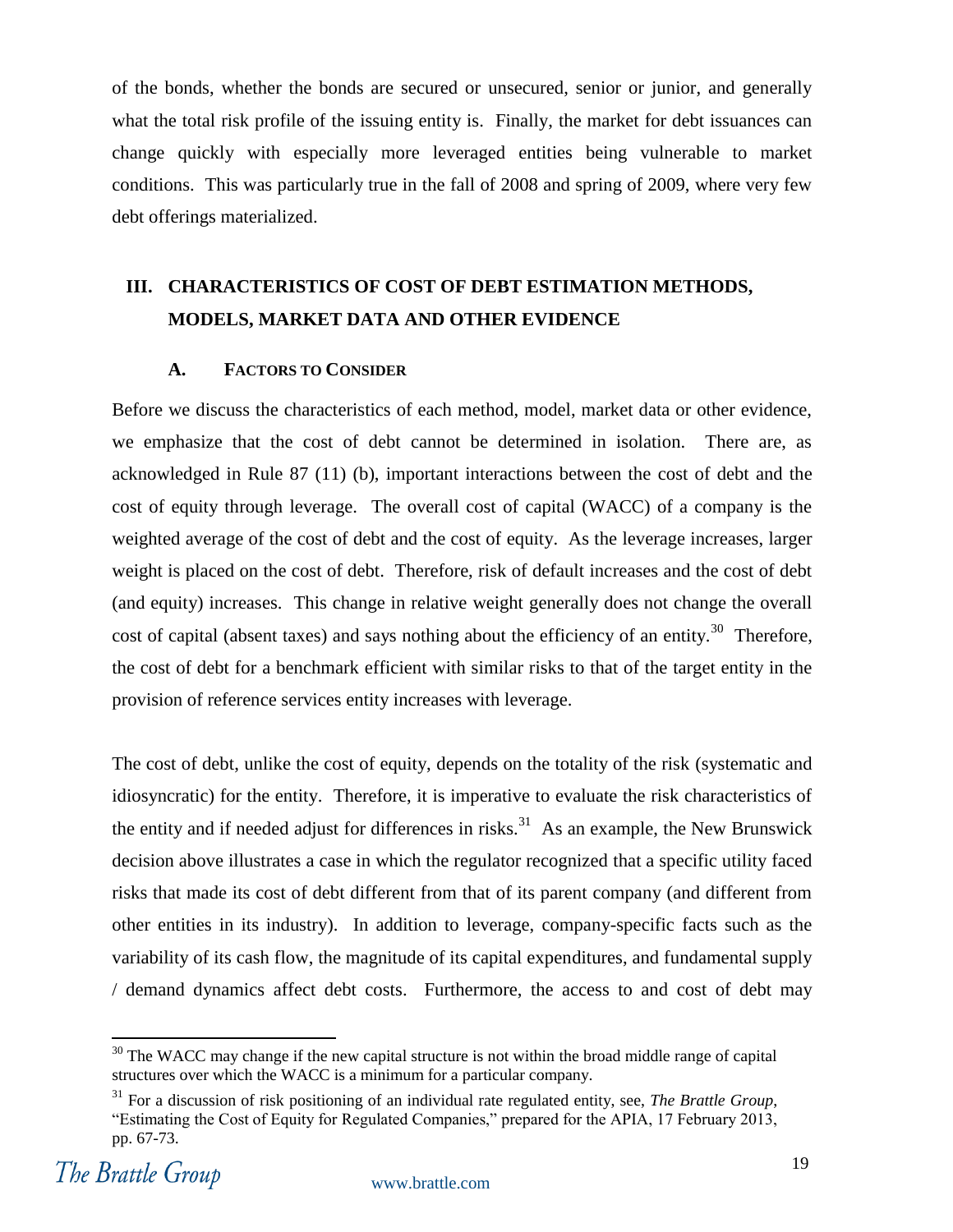depend on industry factors such as fundamental oil and gas prices and the level of inflation in the country or region where funds are raised. Thus, there is no one simple formula available to determine the expected cost of debt.

Under Rule 87 (11) (c), the approach to determining the cost of debt must consider the ―incentives that the return on debt may provide in relation to capital expenditure over the *access arrangement period*, including as to the timing of any capital expenditure." It is clear that if the rate of return differs from the cost at which the rate regulated entity can obtain financing, capital expenditures may be affected. For example, if the allowed cost of debt is set at a lower rate than that at which the entity can obtain debt financing, the entity will have an incentive to postpone capital expenditures until it can either file a new tariff request or until the allowed and the market costs of debt converge. Similarly, if the allowed cost of debt is set higher than the market cost of debt for a period of time, there is an incentive to pull capital expenditures forward in time to "catch up" on needed investments. Regardless of the direction of the bias, incentives to undertake capital expenditure are affected by the allowed cost of debt decision. The refinancing of debt is affected in the same manner as is capital expenditures - if the cost of debt is lower than the cost at which debt financing can be obtained, then refinancing may be postponed, done at maturities that are different from those the entity normally would use to balance its debt portfolio or the rate-regulated entity may delay capital expenditures to minimize the need for funds.

One consequence of the discussion above is that the notion of a benchmark efficient entity with similar risks to that of the target entity in the provision of reference services cannot readily be associated with a specific credit rating as entities necessarily will have different levels of gearing, cash flow variability, capital expenditures, and demand / supply fundamentals. Within any given rating and even within notched ratings, the range of companies can be quite broad, so simply relying on the yield on an index cannot be expected to measure the cost of debt for a benchmark efficient entity with similar risks.

Lastly, a key issue in choosing which method, model, data or other evidence to rely on is availability of needed information. For example, yield data on utility bonds of a variety of ratings is readily available in the U.S., but data for anything but A-rated entities is scarce in Canada and Europe. In Australia, we know of no source for yields specific to rate-regulated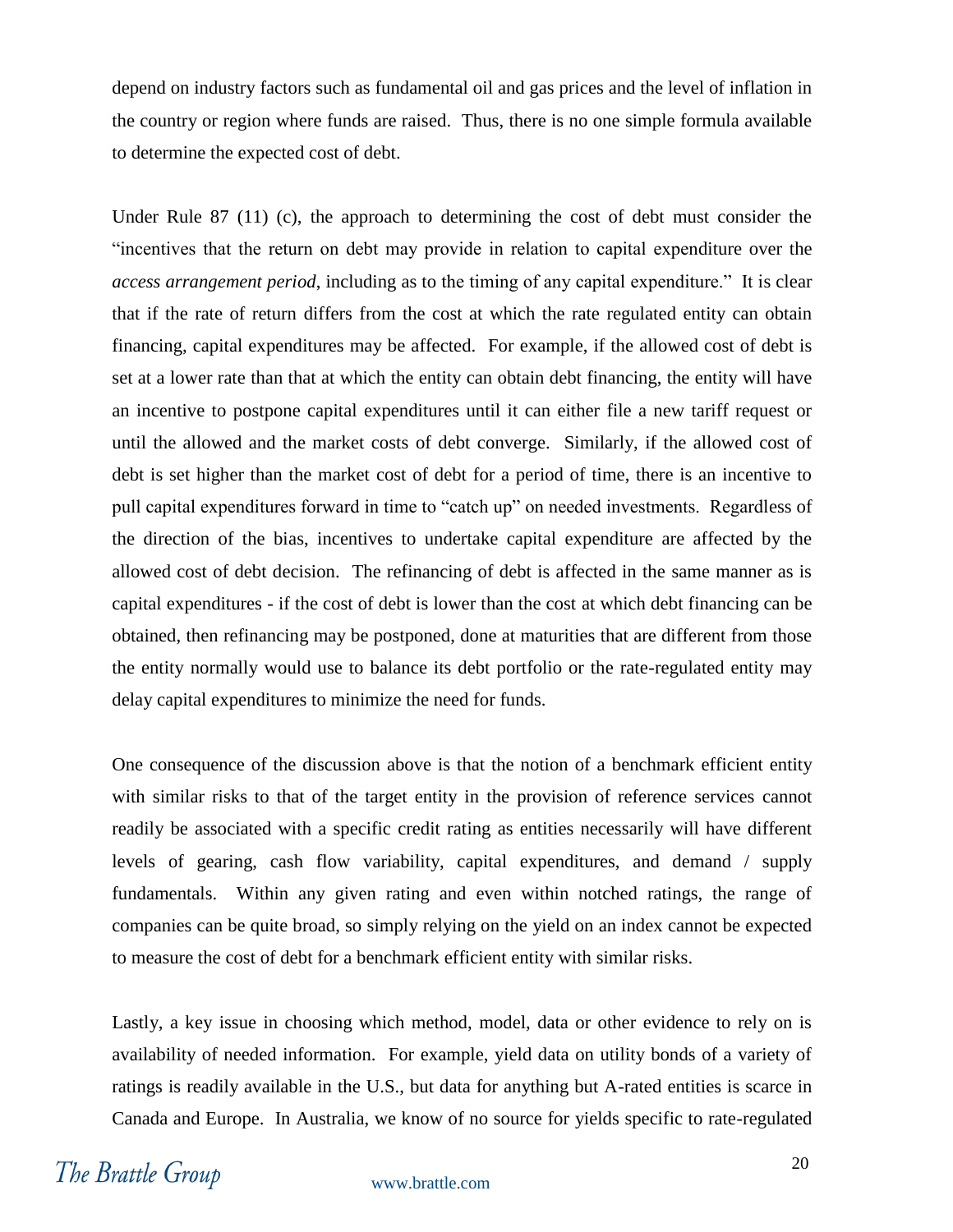entities, so the reliance on the yield of a group of companies becomes less transparent and likely requires adjustments for not only entity-specific risk but also for industry and country risks.

#### **B. SUMMARY CHARACTERISTICS OF EACH METHOD**

<span id="page-22-0"></span>Regardless of the approach used to determine the cost of debt, there are advantages and disadvantages. The following summarizes some of the key characteristics of the available estimation methods, models, data and other evidence.

#### **1. Market-Based Cost of Debt**

<span id="page-22-1"></span>*Average of Observed Yields*

- The market cost of debt reflects the debt financing cost in capital markets and thus is more aligned with the cost of debt that could be achieved by a company more exposed to competition.
- For a well-specified market index or group of comparable companies, it is easy to determine and audit the market cost of debt if such a group is available.
- Proponents argue that the reliance on market cost of debt gives the regulated entity an incentive to obtain the cheapest possible financing.
- The maturity of the available market cost of debt may not match the rate-regulated entity's maturity horizon.
- Currently observed yields may not be reflective of the cost of debt over the access period.
- It may not be feasible to find a group of comparable risk benchmark efficient entities from which to estimate the market cost of debt, i.e., the average yield does not take into account company-specific risks.
- If the market cost of debt differs from the cost at which the entity can obtain debt financing, the rate regulated entity faces incentives to move capital expenditures forward or backward in time or to have frequent tariff filings.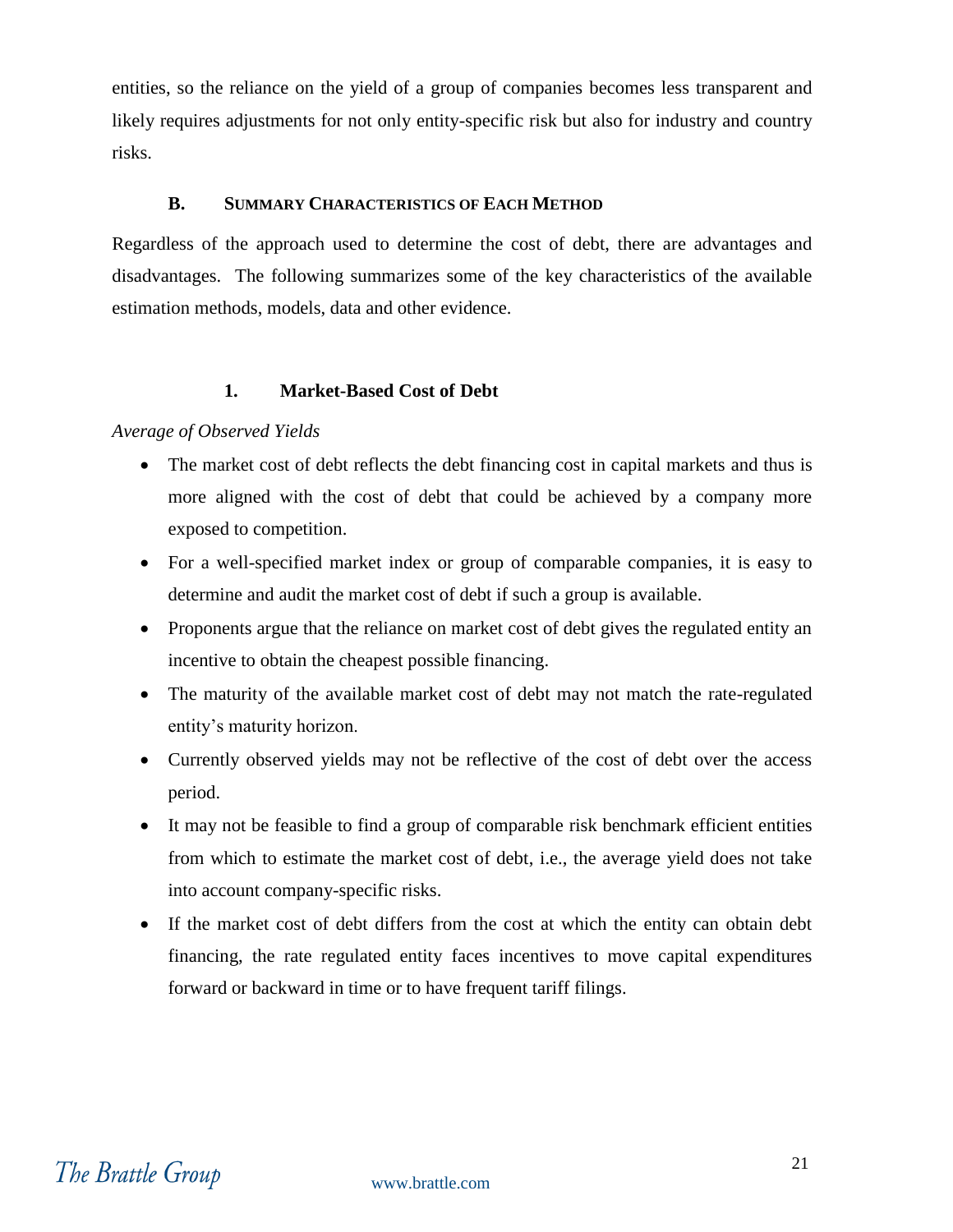Regulated entities could have an incentive to match the debt financing to the regulatory period rather than to what is optimal for an entity with very long-lived assets.<sup>32</sup>

#### *Risk-Free Rate Plus a Debt Premium*

- Assumes the cost of rate-regulated debt and government debt moves in sync.
- If a forecasted risk-free rate is used, the cost of debt estimate is forward looking.
- At any point in time the debt premium may be upward or downward biased relative to the market cost of debt.
- Estimating and auditing the cost of debt estimate is simple.
- In many countries a forecasted risk-free rate is only available few years out making the estimate less forward –looking.

In addition to the above characteristics, we urge caution in relying strictly on bond ratings to assess the efficient cost of debt because (i) the costs of debt and equity interact through leverage, (ii) the cost of debt depends on total risk, which varies by industry (including across different types of utilities) and across companies, and (iii) a specific rating covers a broad range of companies. We also note that using the government bond rate plus a debt premium is likely to cause additional difficulties if, for example, the country whose government debt is being used faces unique circumstances. As an example, Greek government debt has a higher yield than the debt of many Greek companies. At the same time, if a historical risk premium is added to the government debt yield, a higher cost of debt would be estimated.

#### **2. Embedded Cost of Debt**

- <span id="page-23-0"></span> The cost of debt can readily be calculated from rate-regulated entities' records although obtaining a sufficient group of benchmark efficient companies of similar risk may prove challenging.
- The cost of debt estimate is more stable over time.

 $\overline{a}$  $32$  We observe debt maturities that are relatively long in North America, where the use of embedded cost of debt is common. Shorter debt maturities are common in Australia and Europe, where market cost of debt is more frequently used.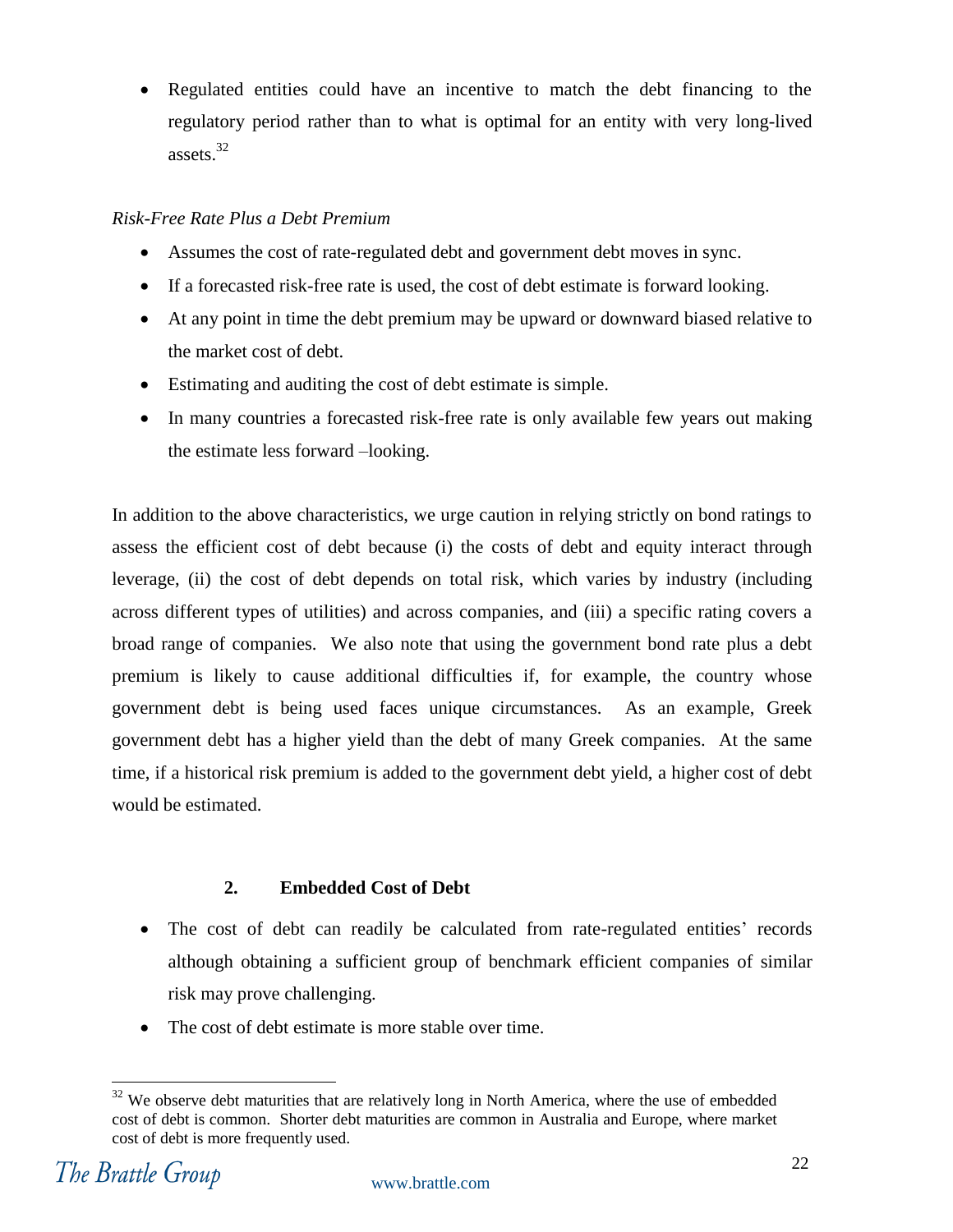- The rate-regulated entity's capital expenditure decisions are unaffected by the cost of debt allowance.
- The cost of debt does not necessarily reflect market cost (which is what non-regulated entities face).
- The rate-regulated entity has less incentive to refinance than when the cost of debt equals market cost of debt.
- The cost of debt estimate is less readily available as it relies on non-public records in Australia.<sup>33</sup>
- Because of the limited number of similar risk benchmark efficient entities available, the cost of debt estimate will likely need to be adjusted to take into account the riskcharacteristics of the entity. One way to do this is to use data obtained from investment banks.

In addition to the pros and cons above, we note that many of the advantages or disadvantages of using market-based cost of debt depends on the exact measurement of the market cost of debt. For example, the reliance on the risk-free rate plus a debt premium is associated with more problems than is the reliance on the yield of a well-defined index that is based on a reasonably large amount of bonds and companies in the relevant industry. Similarly, the embedded cost of debt is easier to track and audit if all debt is issued by one specific entity (the regulated entity or the parent) than if it is issued by a number of different parties. Finally, we note that some debt is subject to private placement and therefore the market cost of debt is not readily available.

#### **3. Market Data and Other Evidence**

<span id="page-24-0"></span>The characteristics of other evidence inherently depend on the nature of such evidence. The two most promising candidates in this category are the cost of recently issued debt by comparable companies and estimates on the likely cost of debt financing obtained from investment banks.

 $\overline{a}$ In North America, annual filings provide sufficient public data to easily determine that the embedded cost of debt.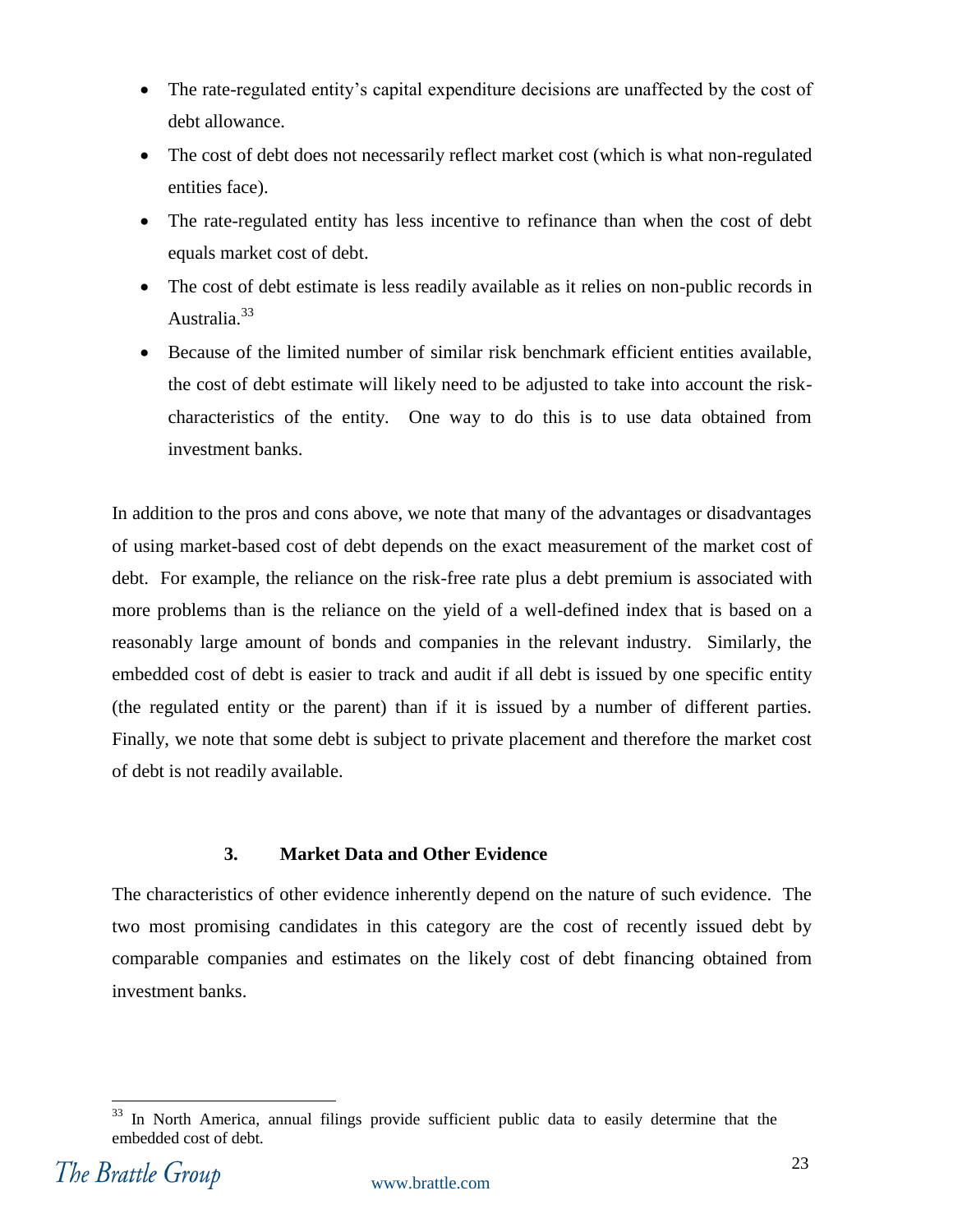- If data is available on recently issued debt of comparable companies, it provides a true estimate of the current cost of debt financing. Such data may be difficult to obtain - especially in a smaller market.
- Data obtained from recent debt issuances is readily auditable.
- Data obtained from recently issued debt is likely to vary substantially over time, so that the cost of debt varies substantially from one access period to the next.
- Estimates from investment banks can be obtained even when there are no current debt issuances, so data should readily be available.
- The data from investment banks is likely not readily auditable.
- Like the data from recent bond issuances, the data will depend substantially on current market conditions and is likely to vary substantially over time.

There is no unanimously correct cost of debt methodology. All methods, models, market data and other evidence have unique characteristics that make the methodology more or less useful in specific circumstances. However, to avoid any bias, it is important to maintain consistency across access periods. Most notably, if moving from an embedded cost of debt methodology to a market-based methodology, current debt should be grandfathered. If moving from a market-cost of debt methodology to embedded cost of debt or other methods, the impact is likely to be less severe, because the cost of debt estimate is already based on data that changes substantially over time.

#### <span id="page-25-0"></span>**IV. REGULATORY SURVEY**

#### **A. AUSTRALIA**

#### <span id="page-25-1"></span>*Jemena decision*

In the 2010 Jemena Gas Networks  $\left($ JGN $\right)$  decision,<sup>34</sup> the AER determined the cost of debt as the 20-day average yield on what the AER viewed as comparable 10-year corporate debt. The main points of substance in the case were that disputes that arose between JGN and the regulator were associated with the choice and derivation of the corporate bonds used. The key difficulty is that there are relatively few publicly-traded corporate bonds in the Australian capital market. The AER used fixed-rate BBB+ rated corporate bonds with remaining terms of more than two years that were issued in Australia by an Australian

 $\overline{a}$ <sup>34</sup> AER Jemena Decision.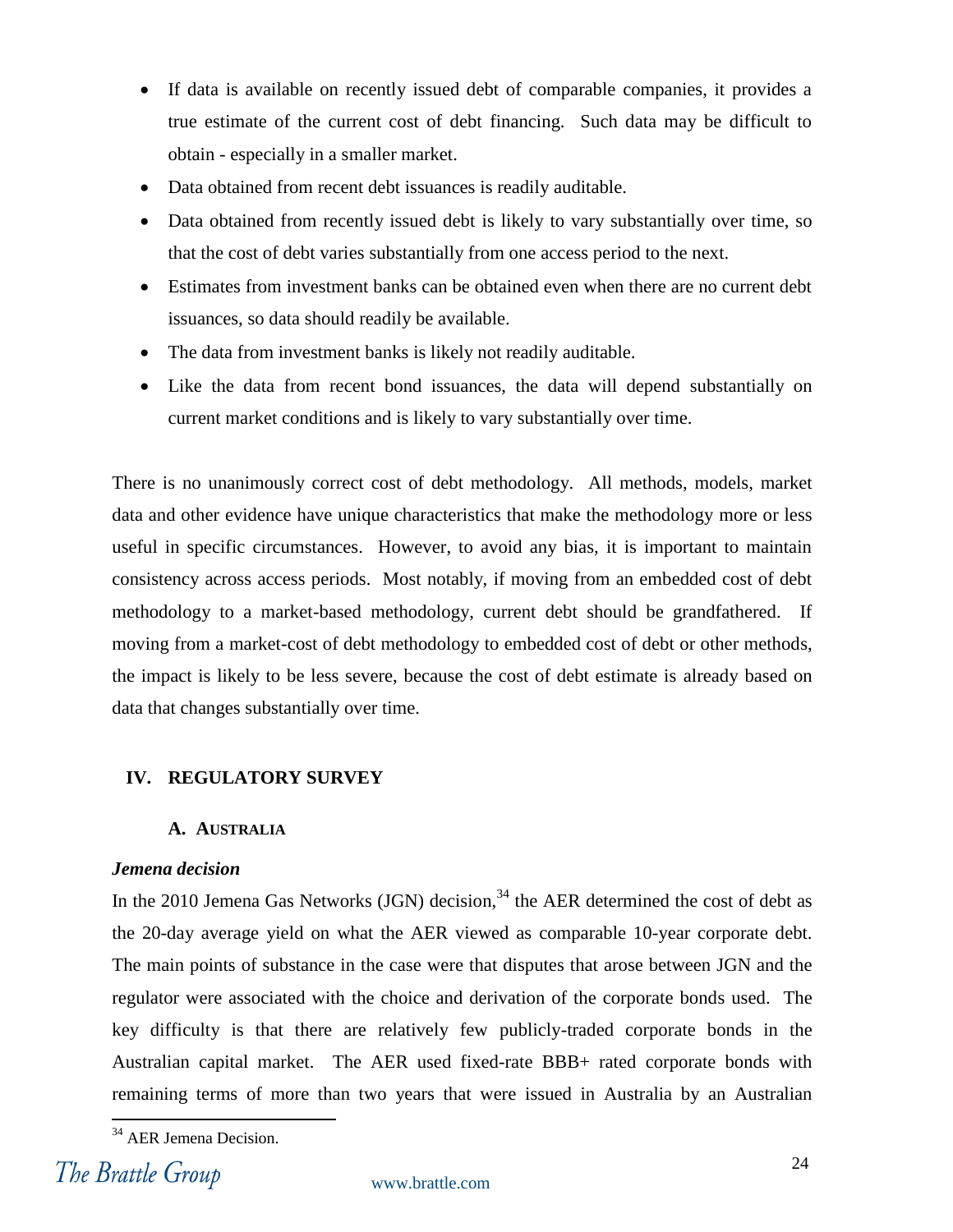company and conjointly priced by Bloomberg, CBASpectrum, and UBS. There were six such bonds. The AER eliminated one bond from the sample because it showed large swings in price. The AER then tested which of the "fair value curves" for BBB rated debt published by Bloomberg and CBASpectrum more closely matched the observed yields on the remaining five bonds. Since the CBASpectrum curve was a slightly better match, the AER selected that curve, and read the 10-year yield from that curve. [Figure 2](#page-26-0) below (taken from the AER decision) $35$  illustrates this process.



<span id="page-26-0"></span>**Figure 2: Replication of Fair Value and Observed Yield Analysis from AER Decision**

The AER determined a cost of debt of 8.78% by this process. It is apparent from [Figure 2](#page-26-0) above that the fair-value curves from which the AER determined the cost of debt did not match the yields on the bonds relied upon by AER particularly well, that the curves extrapolate well beyond the point at which there is any relevant market data, and that the resulting cost of debt is very sensitive to the methodology used to derive the fair value curve (the Bloomberg curve, which is ostensibly reporting the same thing as the CBASpectrum curve on which the AER relied, would have yielded a cost of debt closer to 10%).

<sup>35</sup> AER Jemena Decision, p. 198.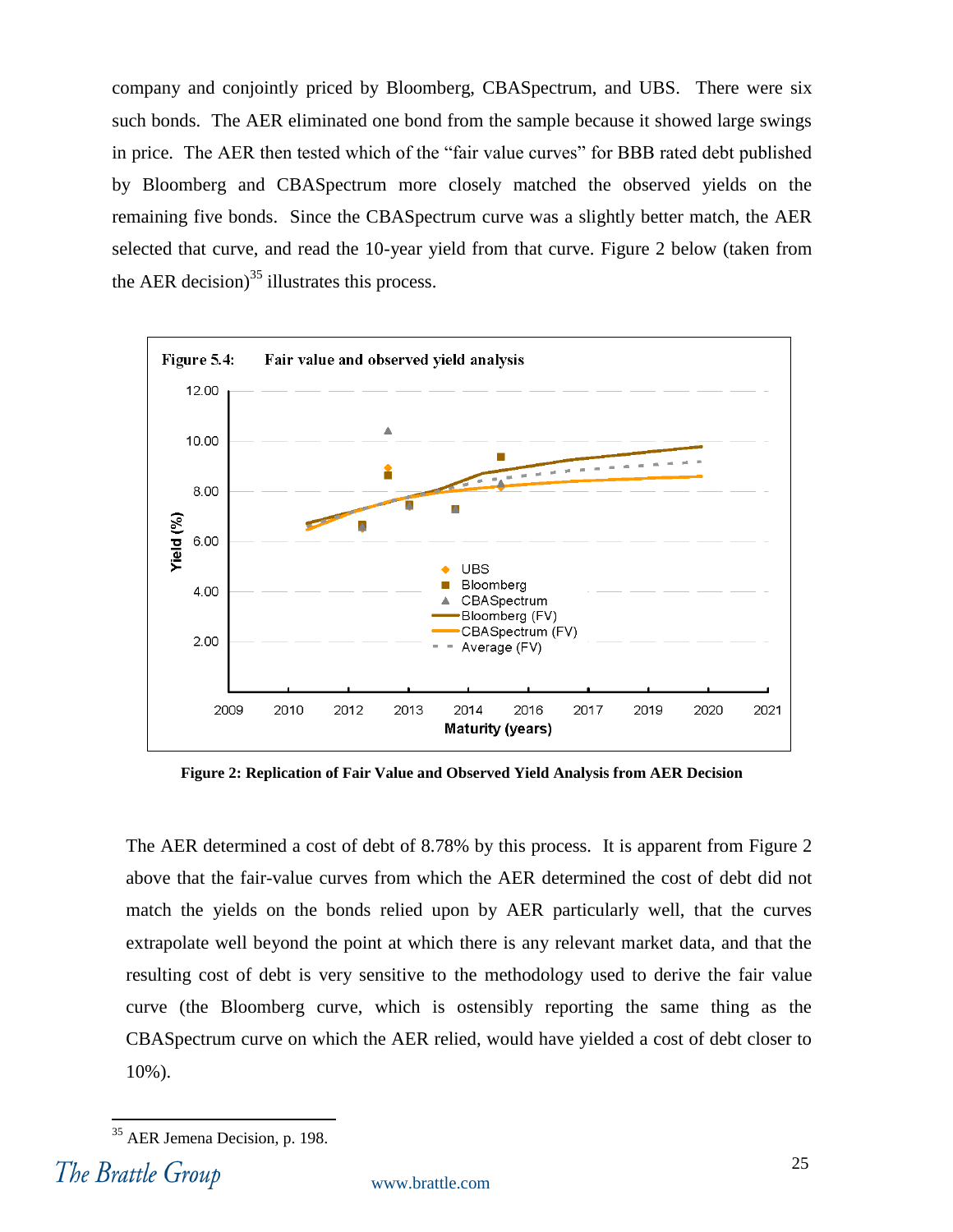In addition to dispute over which fair-value curve should be used, the choice of credit rating was also at issue in the case. JGN argued that gas networks are riskier than electricity networks, and that therefore it would be appropriate to use a benchmark entity with a lower credit rating than BBB+. The AER rejected this argument because there was little evidence on credit ratings of actual gas and electricity utilities in Australia, and because statistically there was no evidence to support the thesis that gas utilities have riskier revenues. The AER also pointed out that, in its WACC review (which was the origin of the decision to use a BBB+ rated bonds), the bond AER used was chosen conservatively, being towards the bottom of the range identified (BBB+ to A-).

The EUA $A^{36}$  submitted evidence which suggested that one Australian utility had been able to raise debt "offshore" at a cost significantly (280 bps) below the cost determined by the AER in setting rates for that utility. The AER dismissed this concern on the grounds that the Rules required the AER to set the cost of debt by reference to a benchmark utility, not the actual cost of debt of any one utility. $37$ 

The AER also included an allowance for debt-raising costs. On the basis of modeling the fees that would be incurred to raise debt equivalent to the debt-funded proportion of the asset base, the AER determined an allowance of approximately 9 bps.<sup>38</sup>

#### *Envestra*

In the Envestra decision, the AER similarly considered evidence from what was considered comparable bonds and fair value curves. The AER ultimately determined that the cost of debt should reflect evidence from both the Bloomberg BBB fair value curve (extrapolated) and a recently-issued bond from APA Group (a gas utility), equally weighted. This evidence is shown in the [Figure 3](#page-28-0) below (note that in this figure yields are expressed relative to the risk-free rate, so the Y-axis is the debt risk premium).<sup>39</sup>

 $36$  The Energy Users Association of Australia, a national association of large electricity and gas users.

<sup>37</sup> AER Jemena Decision, p. 184.

<sup>38</sup> AER Jemena Decision, p. 278.

<sup>&</sup>lt;sup>39</sup> Reproduced from the AER Envestra Decision, p. 49.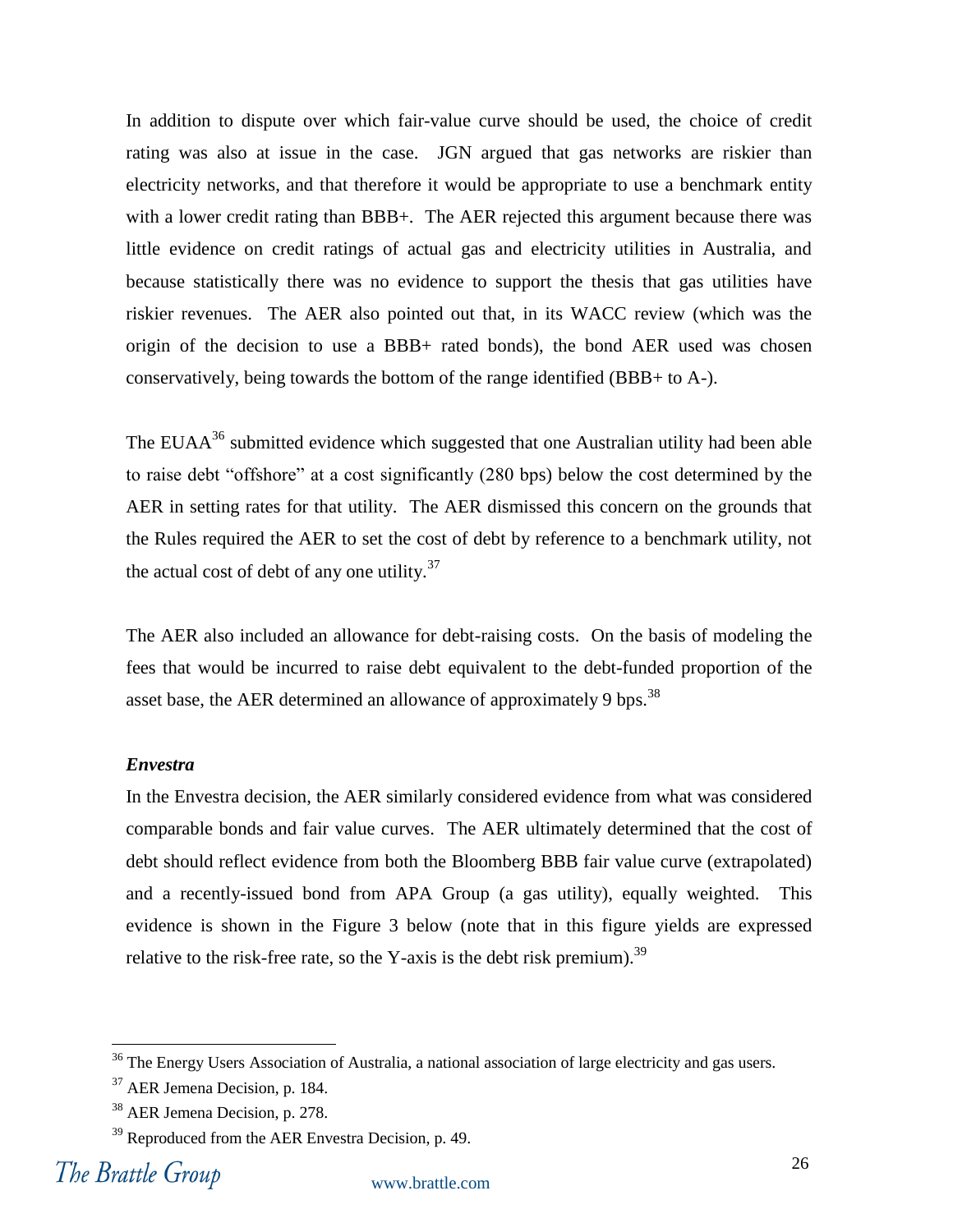

**Figure 3: Replication of Australian Corporate Bonds with Credit Ratings Ranging from BBB to A- from AER Envestra Decision**

<span id="page-28-0"></span>The AER placed weight on the yield of the APA Group bond because it had a similar (BBB vs. BBB+) credit rating to what was viewed as the benchmark utility, and because it was a 10-year bond. The AER also included an allowance for debt-raising costs, equivalent to approximately 11 bps.<sup>40</sup>

#### *DBNGP*

The ERA determined the cost of debt by a debt risk premium approach. The premium over government bonds was estimated from a sample of 15 corporate bonds with ratings in the BBB- to BBB+ range, and terms of 2.4 to 8.8 years. Four subsets of this group were considered, and four methods were used for calculating an average debt risk premium (in all cases, the debt risk premium was equal to the observed yield less the calculated yield on

<sup>40</sup> AER Envestra Decision, p. 77.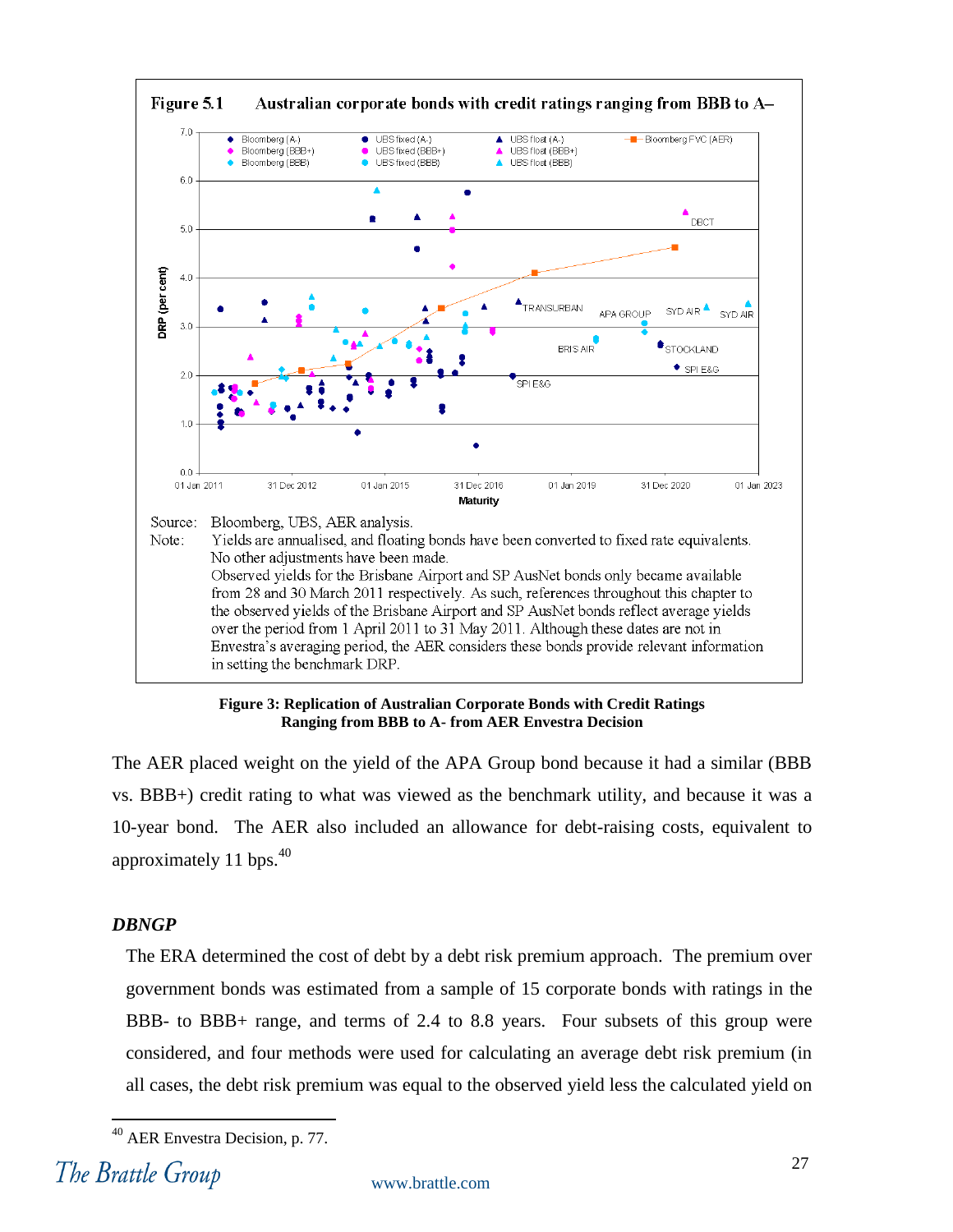a government bond of equivalent term). The results of this process are shown in [Figure 4](#page-29-0) below.<sup>41</sup>

| Table 37<br>Debt Risk Premiums under Various Scenarios and Weighted Average<br>Approach, (per cent) as at 30 September 2011 |                                    |                                    |                         |                         |                                         |  |  |
|-----------------------------------------------------------------------------------------------------------------------------|------------------------------------|------------------------------------|-------------------------|-------------------------|-----------------------------------------|--|--|
| <b>Weighted Average</b><br><b>Method</b>                                                                                    | Scenario 1<br>$(15 \text{ bonds})$ | Scenario 2<br>$(12 \text{ bonds})$ | Scenario 3<br>(5 bonds) | Scenario 4<br>(3 bonds) | Simple Average<br>of all 4<br>scenarios |  |  |
| Simple Average                                                                                                              | 3.107                              | 3.062                              | 3.084                   | 2.996                   | 3.062                                   |  |  |
| Term to Maturity<br><b>Weighted Average</b>                                                                                 | 3.146                              | 3.106                              | 3.083                   | 2.992                   | 3.082                                   |  |  |
| Amount Issued<br>Weighted Average                                                                                           | 3.162                              | 3.148                              | 3.064                   | 2.965                   | 3.085                                   |  |  |
| Median                                                                                                                      | 3.119                              | 2.999                              | 3.119                   | 2.940                   | 3.044                                   |  |  |
| Source: Authority's calculations                                                                                            |                                    |                                    |                         |                         |                                         |  |  |

#### **Figure 4: Debt Risk Premiums under Various Scenarios from ERA Decision**

<span id="page-29-0"></span>In [Figure 4](#page-29-0) above, Scenario 1 contained all 15 bonds, Scenario 2 excluded BBB- bonds, Scenario 3 excluded bonds shorter than 5 years, and Scenario 4 excluded both BBB- and shorter bonds. The ERA determined that the appropriate debt risk premium should be 3.082%, the simple average of the four scenarios with the term-to-maturity-weightedaverage (the bold row in the table above). Subsequently, following an appeal, the ERA revised its decision to 3.143%, which was based on a joint-weighted version of Scenario 2 (where the weights on each of the 12 bonds were proportional to the product of the amount issued and the term to maturity). $42$ 

The ERA also allowed debt-raising costs of 12.5 bps.

The ERA rejected evidence put forward by the DBP which suggested that Australian utilities would be likely to raise at least some debt outside Australia, *e.g*. in the U.S. DBP

 $\overline{a}$  $41$  Reproduced from the ERA DBNGP Decision, p. 149.

<sup>42</sup> Pages 8–10 of *Revised access arrangement decision pursuant to rule 64(4) of the National Gas Rules giving effect to the Economic Regulation Authority's proposed revisions to the Access Arrangement for the Dampier to Bunbury Natural Gas Pipeline Revised by reason of and pursuant to orders of the Australian Competition Tribunal made on 26 July 2012* (ERA, October 2012).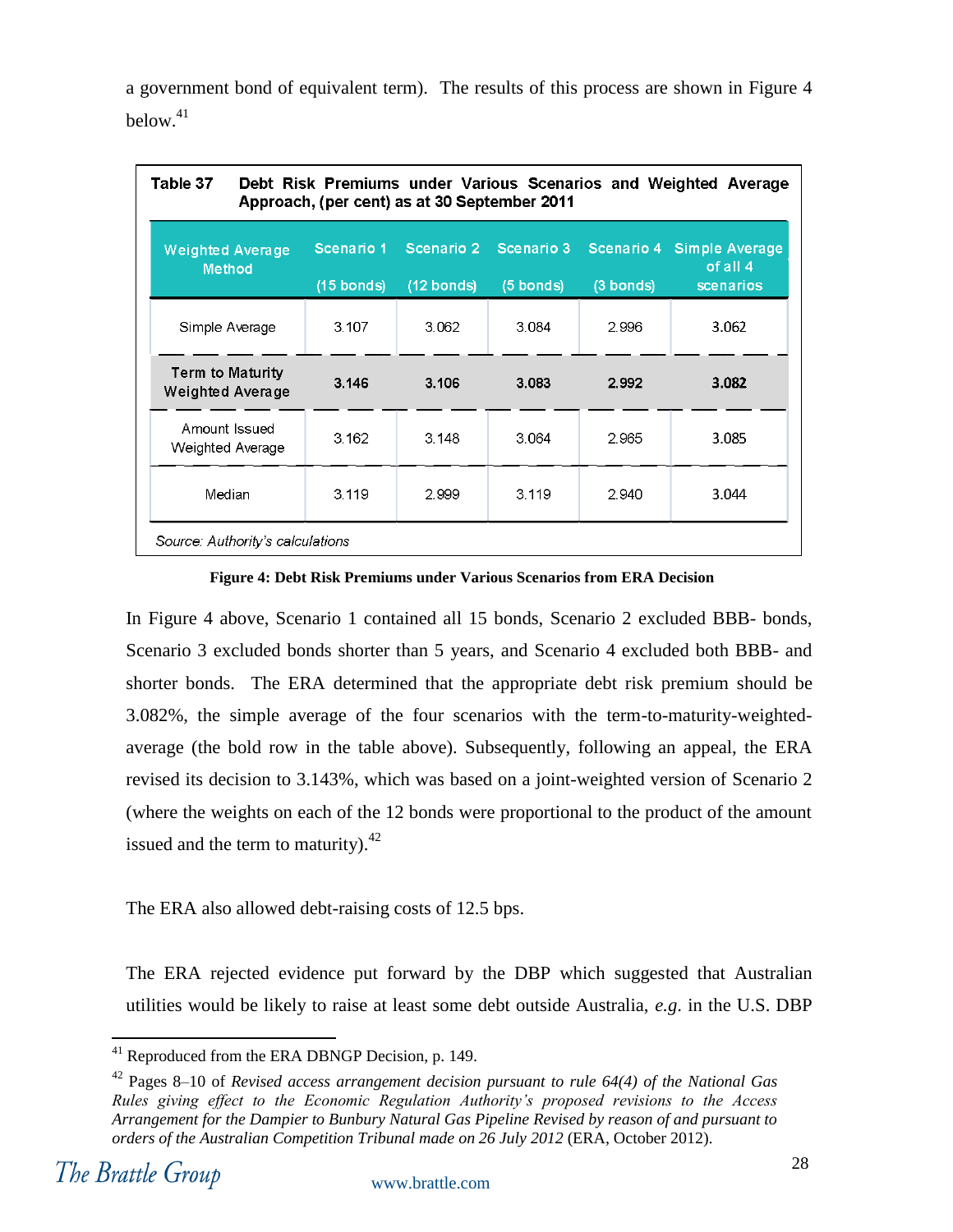presented evidence on the cost of doing so, swapped back into an Australian-dollarequivalent basis. The ERA rejected this evidence, in part because the methodology seemed to generate different weightings (on the different sources of debt finance) over time.<sup>43</sup>

Because of the smaller market for longer term debt in Australia, it is reasonable to expect that Australian companies benefit from raising some debt internationally. Further, because rate-regulated entities necessarily obtain funds for payment of interest and repayment of debt in AUD, the cost of swapping these funds back into AUD needs to be considered as long as it is efficient to raise funds internationally. In considering whether international debt funding is efficient, it is necessary to consider not only the yield on such debt, but also the maturities available, because companies benefit from financing their debt with a portfolio of debt instruments that span a range in terms of the maturities, exposure to country risk, etc.

#### **B. NORTH AMERICA: CANADA AND THE U.S.**

#### <span id="page-30-0"></span>*Standard Cost of Debt Determination*

Regulators in Canada and the U.S. usually allow the embedded cost of debt to include the amortization of any issuance premia or discount to be recovered in rates provided the debt was prudently incurred. The only substantial difference across U.S. regulators is whether they allow the embedded cost of debt to be determined solely from debt and debt costs that existed prior to the rate case or if they allow the debt and debt costs to be updated with information about upcoming debt offerings. In the latter case, the regulator commonly requires specific information about the amount of debt and its terms from the underwriter of the debt. Canadian regulators usually allow the amount and cost of debt to be updated for planned debt issuances.

North American pipelines generally issue significant amounts of debt with long maturities. As shown in [Table 2](#page-31-0) below, more than 80% of the debt held by a group of North American pipelines has more than 5 years to maturity, and many of these debt issuances have maturities in excess of 10 years. $44$ 

<sup>43</sup> See ERA DPNGP Decision, p. 146

 $44$  The North American companies listed in [Table 2](#page-31-0) are pipelines characterized by having substantial pipeline assets (oil, natural gas, or liquids), an investment grade bond rating, and no recent mergers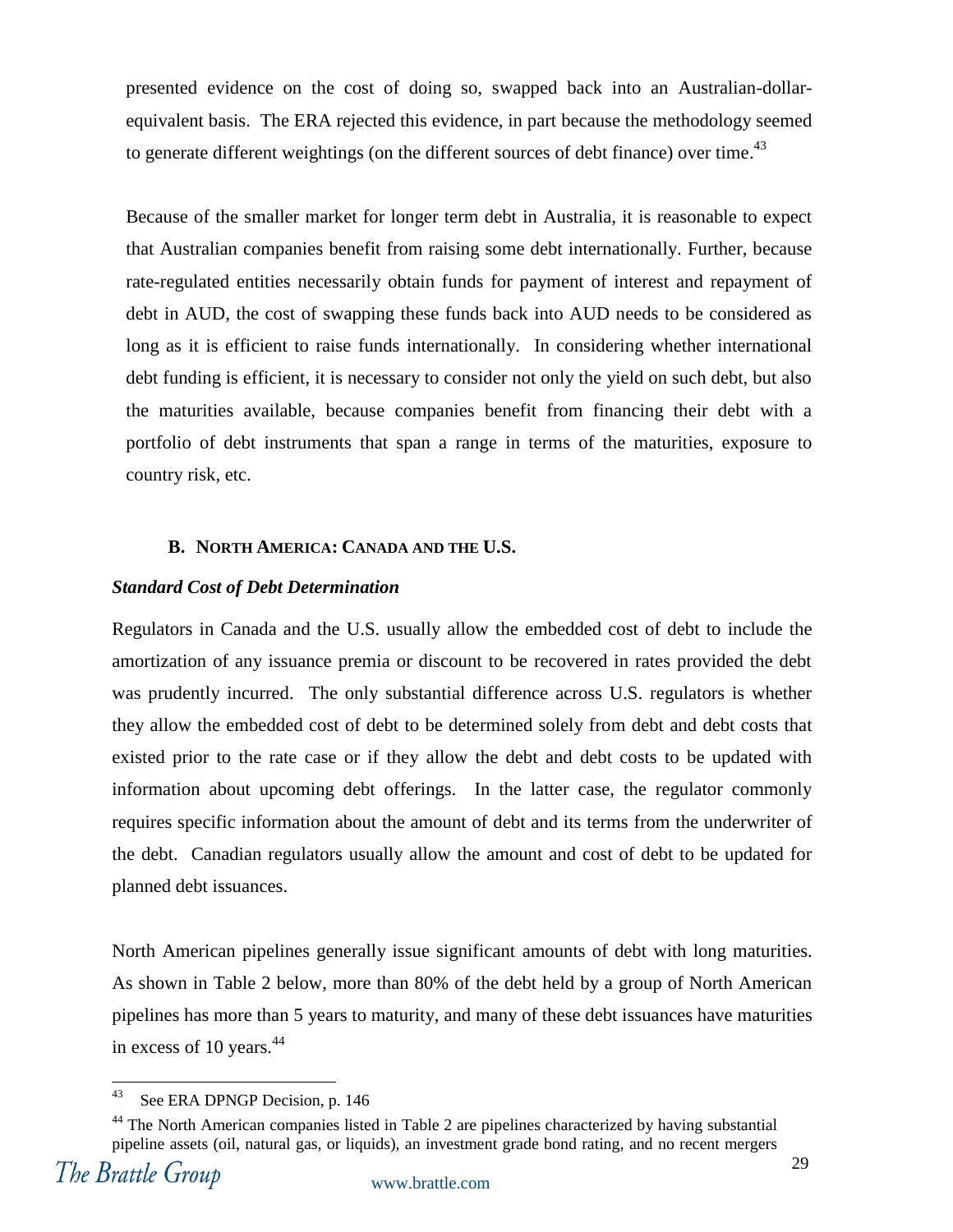|                                          |            | <b>Current Portion</b>   |         |                 |                          | More           |        |
|------------------------------------------|------------|--------------------------|---------|-----------------|--------------------------|----------------|--------|
|                                          |            | of Long Term             |         | Notes Less Than | $1$ to 5                 | Than 5         |        |
| Company                                  | Currency   | Debt                     | Payable | 1 Year          | Years                    | Years          | Total  |
|                                          |            | $[1]$                    | $[2]$   | $[3]$           | $[4]$                    | $[5]$          | [6]    |
| <b>Australian Regulated Utilities</b>    |            |                          |         |                 |                          |                |        |
| Envestra Ltd                             | <b>AUD</b> |                          | 91      | 91              |                          | 633            | 725    |
| Australian Regulated Utilities Total     |            |                          | 91      | 91              |                          | 633            | 725    |
| Australian Regulated Utilities Total (%) |            | 0%                       | 13%     | 13%             | 0%                       | 87%            | 100%   |
| <b>European Regulated Utilities</b>      |            |                          |         |                 |                          |                |        |
| Enagas SA                                | <b>USD</b> | $\overline{\phantom{a}}$ | 2,082   | 2,082           | 666                      |                | 2,748  |
| Fluxys Belgium                           | <b>USD</b> | 153                      | 40      | 193             | 133                      | 466            | 639    |
| National Grid PLC                        | <b>USD</b> |                          |         | $\overline{a}$  | 4,169                    | 4,958          | 9,127  |
| REN - Redes Energeticas Nacionais        | <b>USD</b> |                          | 69      | 69              |                          | $\overline{a}$ | 69     |
| Snam SpA                                 | <b>USD</b> | 2,089                    | 3,612   | 5,701           | 2,330                    | 5,659          | 11,602 |
| European Regulated Utilities Total       |            | 2,242                    | 5,804   | 8,046           | 7,298                    | 11,083         | 24,185 |
| European Regulated Utilities Total (%)   |            | 9%                       | 24%     | 33%             | 30%                      | 46%            | 100%   |
| <b>North American Pipelines</b>          |            |                          |         |                 |                          |                |        |
| Boardwalk Pipeline Partners LP           | <b>USD</b> | L,                       |         |                 | 1,350                    | 1,075          | 2,425  |
| <b>ONEOK Partners LP</b>                 | <b>USD</b> | 361                      |         | 361             | 1,100                    | 2,436          | 3,536  |
| Spectra Energy Corp                      | <b>USD</b> | 525                      | 1,052   | 1,577           | $\overline{\phantom{0}}$ | 10,607         | 11,659 |
| Spectra Energy Partners LP               | <b>USD</b> | 150                      | 58      | 208             | 250                      | 250            | 558    |
| TC Pipelines LP                          | <b>USD</b> | 3                        |         | 3               | 27                       | 349            | 376    |
| Williams Partners LP                     | <b>USD</b> | 324                      |         | 324             | 2,010                    | 5,018          | 7,028  |
| Enbridge Inc.                            | CAD        | 252                      | 548     | 800             | 2,568                    | 8,948          | 12,064 |
| TransCanada Corp                         | CAD        | 935                      | 1,880   | 2,815           | 397                      | 17,661         | 19,938 |
| North American Pipelines Total           |            | 2,550                    | 3,538   | 6,088           | 7,702                    | 46,344         | 57,584 |
| North American Pipelines Total (%)       |            | 4%                       | 6%      | 11%             | 13%                      | 80%            | 100%   |
| <b>MLP</b> Total                         |            | 838                      | 58      | 896             | 4,737                    | 9,128          | 13,923 |
| MLP Total (%)                            |            | 6%                       | 0%      | 6%              | 34%                      | 66%            | 34,663 |

Sources and Notes:

[1] - [2]: Bloomberg LP as of 1/25/2013.

 $[3] = [1] + [2].$ 

[4] - [5]: Obtained from Thomson financial for Australian and European companies and companies' latest annual reports for National Grid and the North American Pipelines.

 $[6] = [2] + [4] + [5].$ 

Spectra Energy Corp and TransCanada Corp list a range of maturity dates for various bonds in their annual reports.

When this occurred, the longest maturity was used.

Total percentages may not add up to 100%.

<span id="page-31-0"></span>**Table 2: Summary of Australian, European and North American Debt Maturities**

or acquisitions. We note that the majority of the companies are so-called Master Limited Partnerships (MLP), which are pass-through entities for U.S. tax purposes. Therefore, the corporate entities have no tax benefits of debt although their owners do. The Australian entities are the Australian pipelines for which we have recent decisions and the European rate-regulated entities are those recently reviewed by the Dutch regulator for the purpose of determining the generic WACC.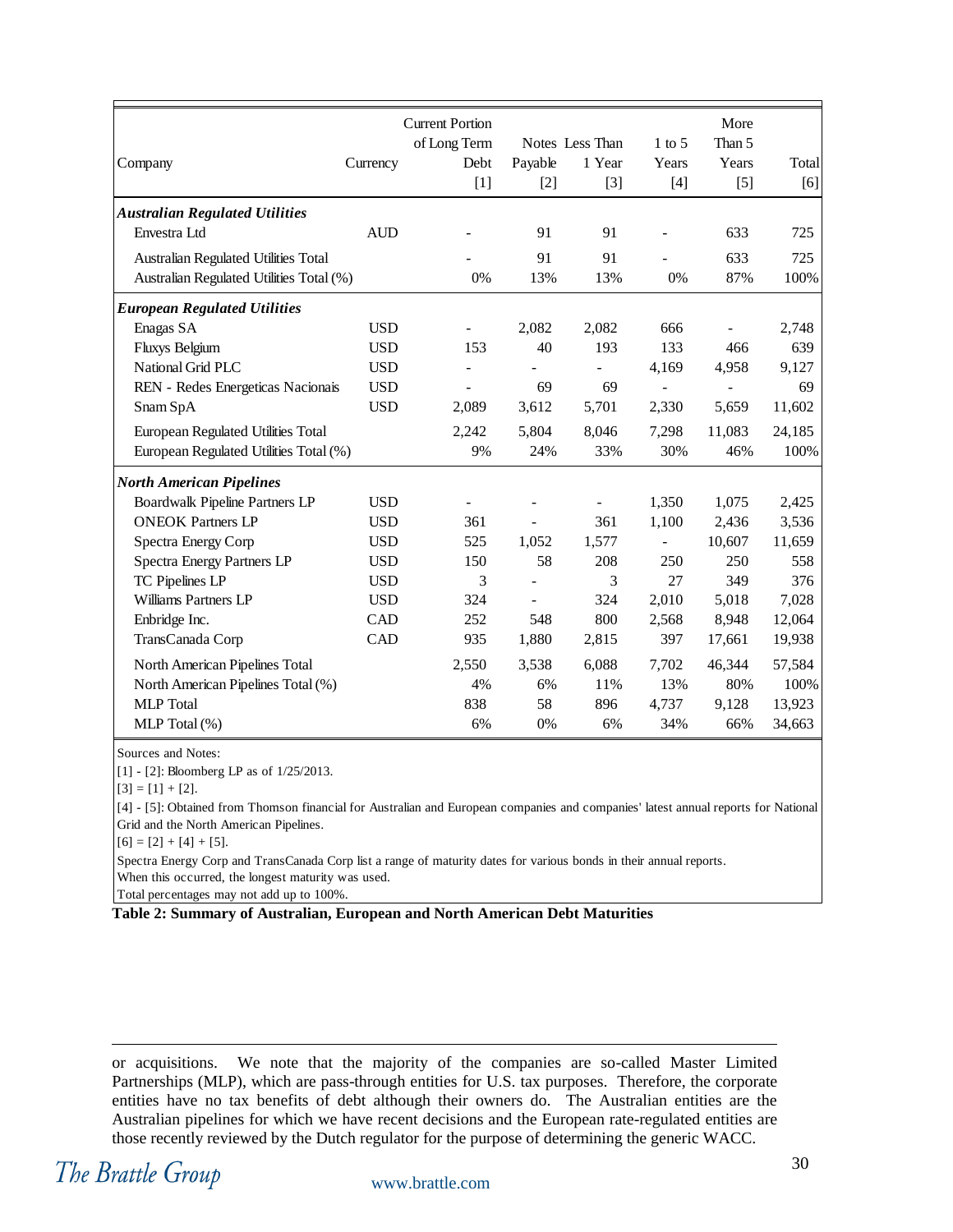#### *Instances Where Cost of Debt Differed from the Embedded Cost of Debt*

#### *National Energy Board*

The National Energy Board (NEB) is an independent federal agency in Canada that regulates international and interprovincial aspects of the oil, gas and electric utility industries. The NEB determines rates, including the cost of capital and capital structure, for interprovincial and international pipelines. The NEB has traditionally allowed regulated pipelines to recover their embedded cost of debt, but in its  $RH-1-2008$  decision,  $45$  the NEB allowed Trans Québec & Maritimes Pipelines Inc. to earn a WACC based on a market cost of debt. The cost of debt was set at the market cost of debt relying on the yield of an index of utility bonds. Specifically, the NEB noted

the market cost of debt was assumed to be equal to the current yield on an index of utility bonds corresponding to each sample company's debt rating.<sup>46</sup>

Using this principle, the NEB used a 15-day average yield on an index of bonds that have the same rating as the companies used to determine the cost of equity.

#### *Ontario Energy Board*

The Ontario Energy Board (OEB) regulates Ontario's electric and gas markets and utilities including some provincial pipelines.<sup>47</sup> While the OEB generally uses the utility's embedded cost of debt for rate making purposes, a formulaic approach is used to determine the deemed cost of long-term and short-term debt for entities that have no debt outstanding. This estimate is also used as a cap on inter-company borrowing costs that can be recovered in rates.<sup>48</sup> The deemed long-term cost of debt is determined as the Long Canada Bond Forecast from *Consensus Forecast<sup>49</sup>* plus a maturity premium plus the average spread of a long-term A-rated utility bond yield over the long Canada bond yield. Specifically,  $50$ 

$$
LTDR_t = LCBF_t + Average_{3\, months} (UtilBonds_t - CB_t)
$$
 (2)

<sup>45</sup> National Energy Board, *Reason for Decision, RH-1-2008*, issued March 2009 (RH-1-2008).

 $46$  RH-1-2008, p. 27.

 $47$  The OEB bases rates on a forecast test year and the forecasted cost of service.

<sup>48</sup> Ontario Energy Board, *EB-2009-084: Report of the Board on the Cost of Capital for Ontario's Regulated Utilities*, issued December 11, 2009 (EB-2009-0084), p. 59.

<sup>&</sup>lt;sup>49</sup> Consensus Forecast is a subscription service from Consensus Economics. The service provides consensus estimates on the 10-year Canadian government bond yield.

<sup>50</sup> EB-2009-0084, Appendix C.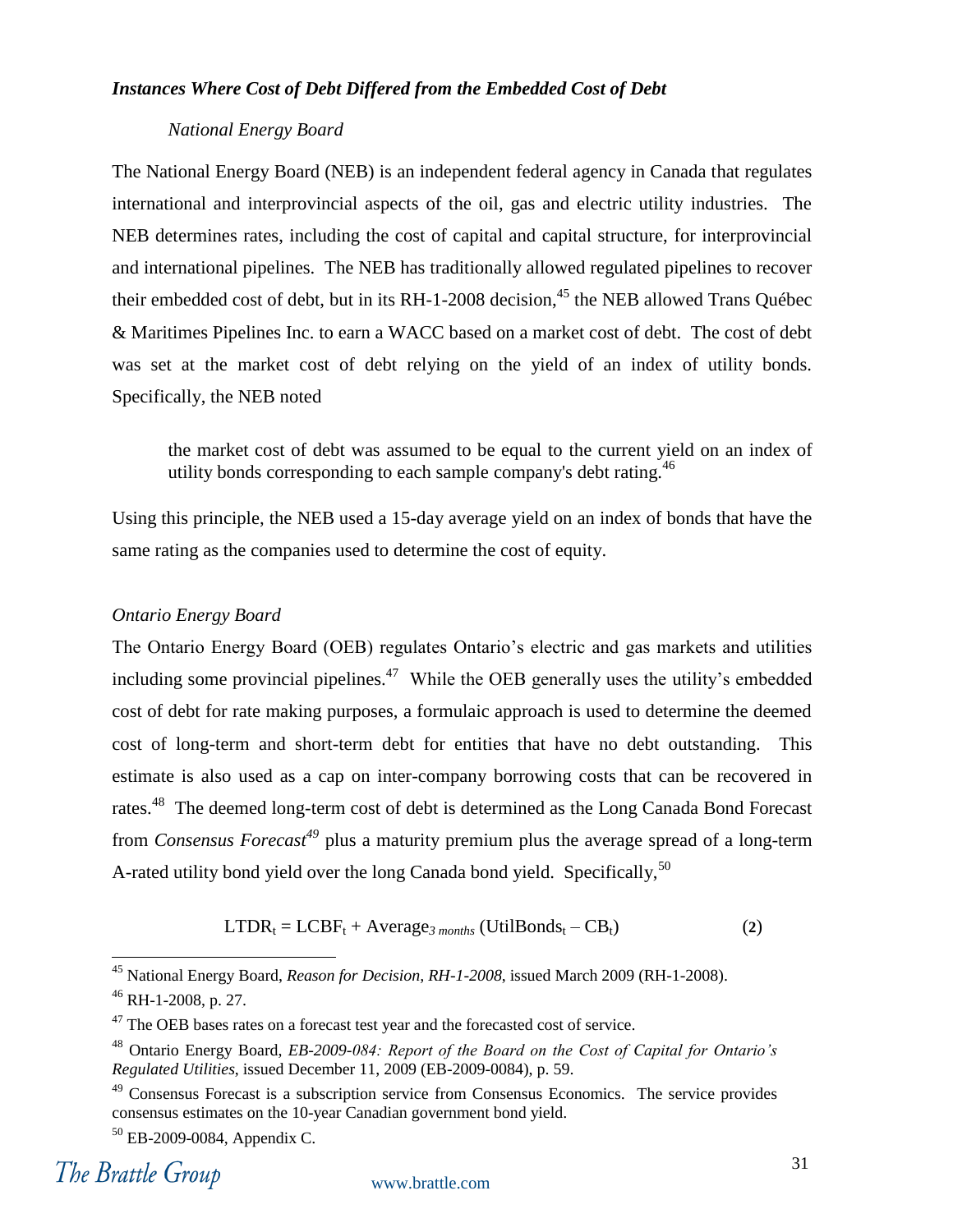Where LTDR is the Long-Term Deemed Debt Rate, LCBF is the Long Canada Bond Forecast for the year, UtilBonds is the realized yield on 30-year A-rated utility bonds, CB is the realized yield on 30-year Canada Bonds and the average is taken over three months prior to the date the rates are implemented. $51$ 

Similarly, the OEB determined a deemed short-term debt rate (STDR), which is the average 3-month bankers' acceptance rate plus a forecasted average spread of short-term debt issuances over the 3-month bankers' acceptance rate using R1-low Canadian utilities.<sup>52</sup> Specifically,  $53$ 

$$
STDR_t = Average (BA_t) + AnnualSpread_t
$$
 (3)

Where STDR is the Short-Term Deemed Debt Rate, BA is the 3-month Bankers' Acceptance rate, which is averaged over a month, and AnnualSpread is the average annual spread between debt issuances of an R1-low utility and 3-month Bankers' Acceptance rate. The AnnualSpread is obtained by OEB staff by contacting major banks whereas the 3-month Bankers' Acceptance rate is available from Cansim (Series V39071).

[Table 3](#page-33-0) below shows the OEB's estimate for the long-term cost of debt and the realized (market) cost of debt during the year the estimate was made.

|                                                                                                                                                                                                                                                                                                                                   |      | A-Rated<br>Utility Bond Deemed LT<br>Yield                        | Debt Rate |  |
|-----------------------------------------------------------------------------------------------------------------------------------------------------------------------------------------------------------------------------------------------------------------------------------------------------------------------------------|------|-------------------------------------------------------------------|-----------|--|
|                                                                                                                                                                                                                                                                                                                                   | 2012 | 4.77%                                                             | 5.01%     |  |
|                                                                                                                                                                                                                                                                                                                                   | 2011 | 5.21%                                                             | 5.32%     |  |
|                                                                                                                                                                                                                                                                                                                                   | 2010 | 5.92%                                                             | 5.87%     |  |
|                                                                                                                                                                                                                                                                                                                                   |      | Table 3: <sup>54</sup> OEB Cost of Debt and Comparable Bond Yield |           |  |
| <sup>51</sup> OEB obtains the UtilBond yield from Bloomberg (Series C29530Y) and the yield on long Canada<br>Bonds (CB) from Cansim (Series V39056).                                                                                                                                                                              |      |                                                                   |           |  |
| $52$ R1-low is a rating designation used by Dominion Bond Rating Services.                                                                                                                                                                                                                                                        |      |                                                                   |           |  |
| $53$ EB-2009-0084, Appendix D.                                                                                                                                                                                                                                                                                                    |      |                                                                   |           |  |
| <sup>54</sup> EB-2009-0084 "Cost of Capital Parameters Updates for 2010 Cost of Service Applications," 2/24/2010;<br>"Cost of Capital Parameters for 2011 Cost of Service Applications for Rates Effective May 1, 2011,"<br>3/3/2011; "Cost of Capital Parameters Updates for 2012 Cost of Service Applications," 11/10/2011; and |      |                                                                   |           |  |

**Table 3: <sup>54</sup> OEB Cost of Debt and Comparable Bond Yield**

<span id="page-33-0"></span><sup>&</sup>lt;sup>51</sup> OEB obtains the UtilBond yield from Bloomberg (Series C29530Y) and the yield on long Canada Bonds (CB) from Cansim (Series V39056).

 $52$  R1-low is a rating designation used by Dominion Bond Rating Services.

<sup>53</sup> EB-2009-0084, Appendix D.

 $54$  EB-2009-0084 "Cost of Capital Parameters Updates for 2010 Cost of Service Applications,"  $2/24/2010$ ; "Cost of Capital Parameters for 2011 Cost of Service Applications for Rates Effective May 1, 2011,"<br>3/3/2011; "Cost of Capital Parameters Updates for 2012 Cost of Service Applications," 11/10/2011; and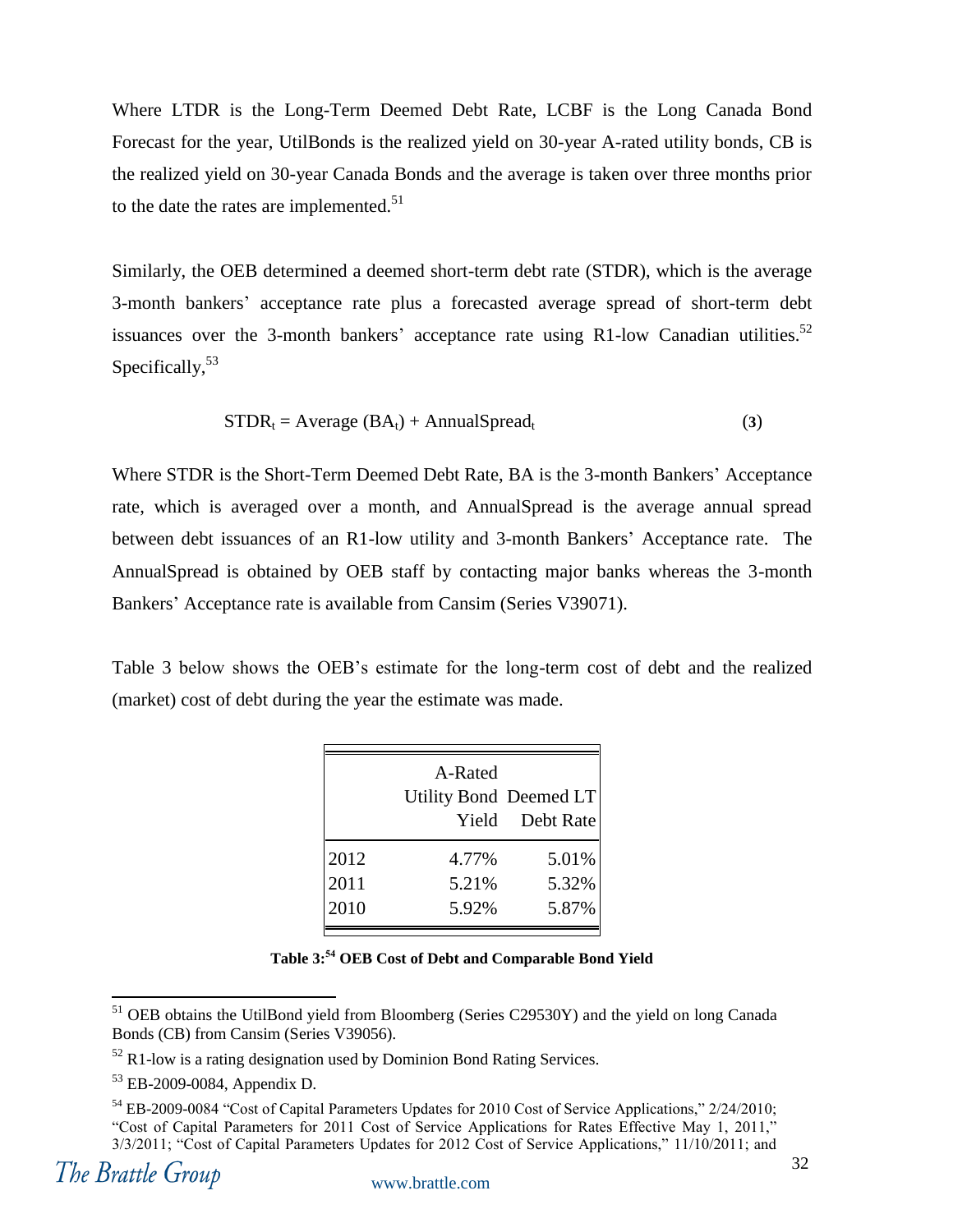[Table 3](#page-33-0) above shows that the OEB's cost of debt estimates vary around the realized utility bond yield in the year of the estimate. We note that the OEB estimates the cost of debt (and equity) for the entities it regulates in the late fall of the year prior.

#### *New Brunswick Energy and Utilities Board*

The interesting deviation from using the embedded cost of debt in New Brunswick relates to the cost of debt allowed for Enbridge Gas, New Brunswick. Enbridge Gas, New Brunswick is a subsidiary of Enbridge Inc. In setting the allowed cost of debt for Enbridge Gas, New Brunswick, the New Brunswick Energy and Utilities Board added 100 basis points (1%) to the embedded cost of debt of the parent company, Enbridge Inc. In making this determination, the regulator asked two investment banks to give a professional opinion on the likely debt financing cost of Enbridge Gas, New Brunswick relative to the embedded cost of debt of the parent company.

#### **C. EUROPE**

<span id="page-34-0"></span>Most European regulators use market information to determine the cost of debt that regulated entities are allowed to recover in rates. While we found no systematic disclosure of debt maturities, coupon rates, discounts or premia among European utilities, we notice that the information available on the maturity of debt outstanding by, for example, Flyxys in Belgium, NationalGrid in the U.K., Snam in Italy or Redes Energeticas Nacionais SGPS in Portugal indicates that debt maturities are much shorter that the maturities we see among North American pipelines. This is important because the maturity of a regulated entity's debt affects not only the cost of debt but also refinancing risks and the variability of interest expenses. Under a regime where embedded cost of debt is recovered, the maturity of the outstanding debt also affects the stability of rates.

#### *The U.K.: Ofgem*

In the U.K., the Office of Gas and Electricity Markets (Ofgem) is the entity that determines the allowed return for regulated electric and gas companies. In considering Ofgem's

<sup>―</sup>Cost of Capital Parameters Updates for 2012 Cost of Service Applications for Rates Effective May 1,  $2012$ ,"  $3/2/2012$ .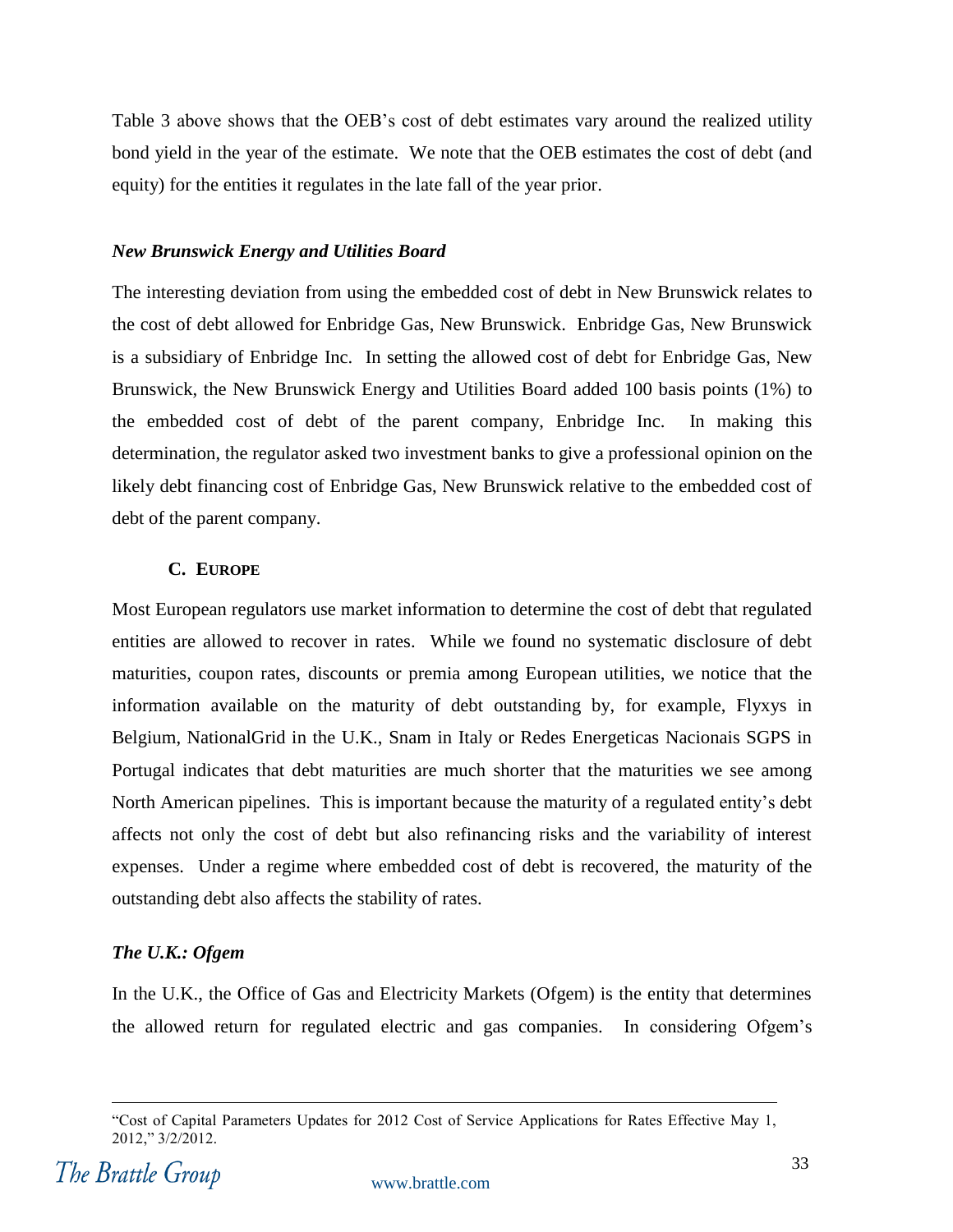approach, it is important to know that Ofgem relies on a real (rather than nominal) WACC and currently uses an 8-year regulatory cycle with some annual formula-based updates.

In determining the cost of debt that is included in rates, Ofgem uses a trailing average of historically observed yields on a broad index of bonds. In its most recent decision,<sup>55</sup> Ofgem specified the cost of debt as the simple 10-year trailing average of two so-called iBoxx indices of Sterling denominated corporate bonds.<sup>56</sup> Ofgem uses a real rather than a nominal cost of debt, so an inflation adjustment is made to the nominal value for a final real cost of debt of 2.92% for 2013-2014 (estimated in October 2012). The cost of debt is updated annually (*i.e*., rates will be adjusted each year to take account of changes in the 10-year trailing average adjusted yield).<sup>57</sup>

Ofgem does not make any allowance for issuance costs. The iBoxx indices are composed of a broad set of bonds and in Ofgem's view the characteristics of network companies and the regulatory regime within which they operate allow them to raise debt more cheaply than other companies of similar credit rating. Therefore Ofgem finds that the margin provided by the index will allow network companies to recover any costs that are not directly in the index.<sup>58</sup>

#### *The Netherlands: NMa and OPTA*

In the Netherlands, NMa regulates energy companies (including pipelines), while OPTA regulates communications markets in the Netherlands. The two agencies merged at the start of 2013.

To estimate a cost of debt for the regulated firms, the Dutch regulator considers the yield on debt issued by other A-rated European companies. The methodology specifies that the allowed cost of debt is the risk-free rate plus the average spread of the regulated firms' debt over the risk-free rate over the last three years. The risk-free rate is also calculated over a 3-

<sup>&</sup>lt;sup>55</sup> Ofgem, "RIIO-T1: Final Proposals for National Grid Electricity Transmission and National Grid Gas," December 17, 2012 (Ofgem Decision), pp. 25-26.

<sup>&</sup>lt;sup>56</sup> The iBoxx indices are fixed income indices published by MarkIt, a data and financial services provider with offices in many countries. The bond-based indices are available in several currencies including U.K. sterling.

<sup>57</sup> Ofgem Decision Table 3.1.

<sup>58</sup> Ofgem Decision p. 26.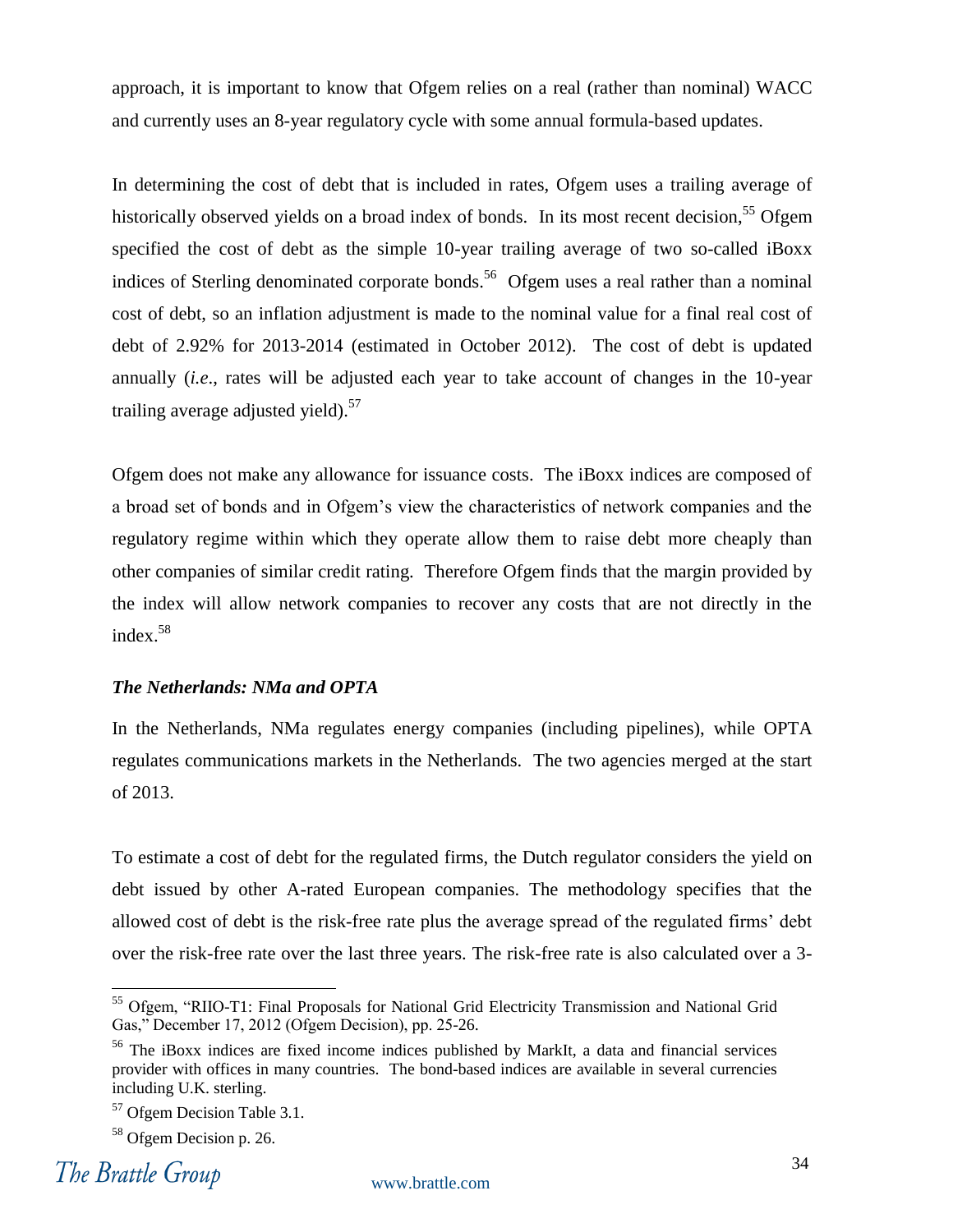year period. As the Dutch regulator relies on the German risk-free rate, the spread is over the German 10-year bond.

A-rated debt has remained reasonably stable over the three year reference period, moving in a band between 1.0-1.5%, while BBB+ debt has been more volatile. The spread is indicated in [Figure 5](#page-36-0) below, which shows that the most recent 3-year period misses the volatility seen at the end of 2008 and beginning of 2009.



**Figure 5: Credit Spread on European Rated Debt**

<span id="page-36-0"></span>Calculating the spread for each type of bond over a 3-year period and averaging the results, the NMa / OPTA obtain the spread added to the risk-free rate. The regulator takes the riskfree rate to be the average of the German risk-free rate over the most recent three years. The average spread is calculated as above and the regulator then adds another premium to cover issuance and other non-interest costs. Thus, the cost of debt is determined as the risk-free rate plus the average spread plus an allowance for issuance costs.

Looking to the methods used by various regulators, we can summarize the methods relied upon as shown in [Table 4](#page-37-2) below.

# The Brattle Group

#### www.brattle.com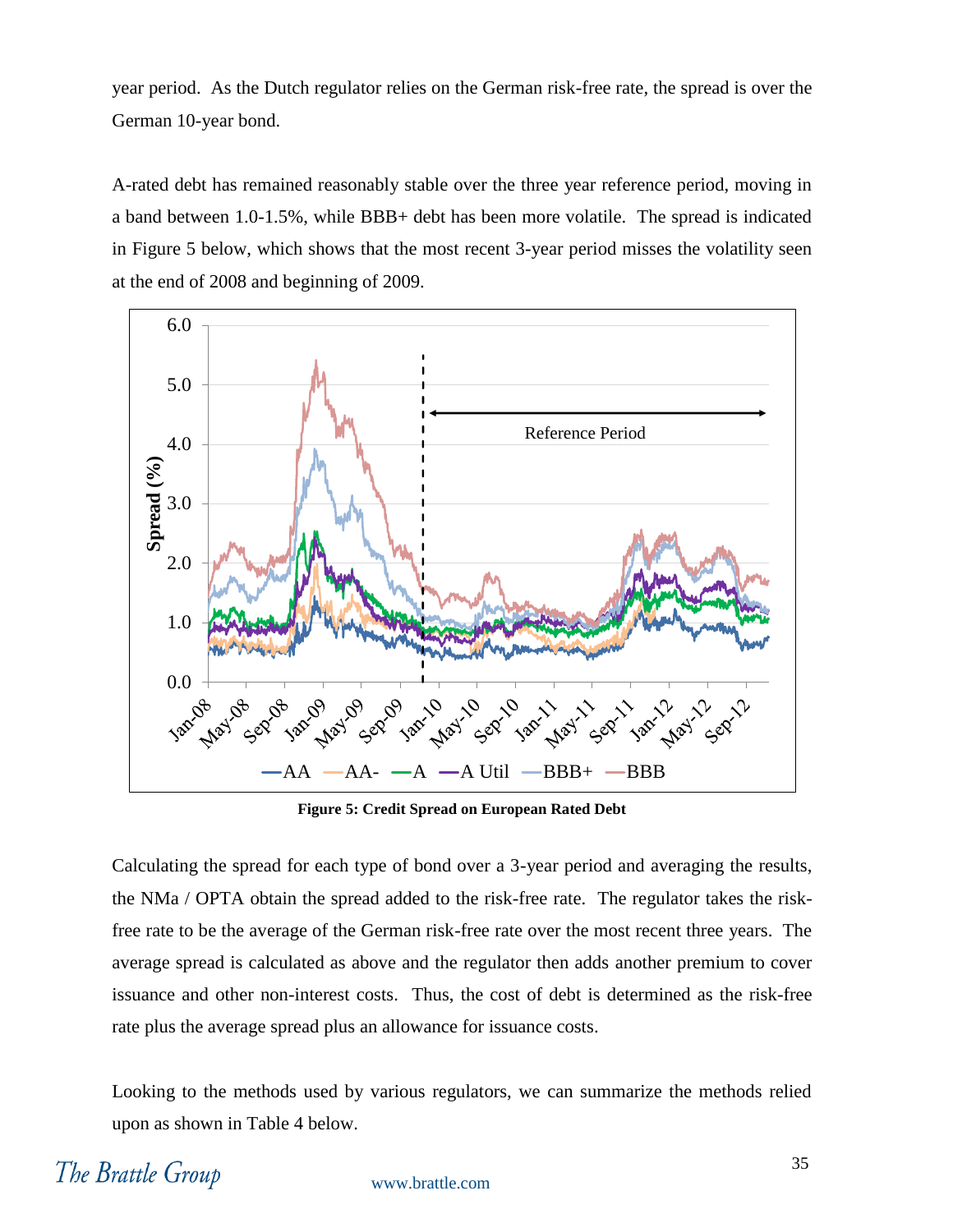| Regulator          | Primary Method                               | <b>Specifics</b>                                                                                                            |
|--------------------|----------------------------------------------|-----------------------------------------------------------------------------------------------------------------------------|
| <b>AER</b>         | <b>Current Market Cost of Debt</b>           | Average of corporate bond yields over a<br>relatively short time period                                                     |
| <b>ERAWA</b>       | Risk-Free Rate plus Premium                  | Current risk-free rate plus the average<br>premium estimated from 15 corporate bonds<br>and an allowance for issuance costs |
| U.S.               | <b>Embedded Cost of Debt</b>                 | Actual costs including any premia or discount                                                                               |
| Canada             | Embedded Cost of Debt                        | Actual cost including any premia or discount                                                                                |
| <b>OEB</b>         | Secondary method: forecasted<br>cost of debt | Forecasted 10-year government bond yield<br>plus historic utility debt premium                                              |
| Ofgem              | <b>Historical Market Cost of Debt</b>        | 10-year historic average of all Sterling<br>denominated bonds                                                               |
| <b>Netherlands</b> | Risk-Free Rate plus Premium                  | 3-year period and benchmark is other<br>European A-rated utilities                                                          |

**Table 4: Summary of Regulatory Approaches to Setting the Cost of Debt**

<span id="page-37-2"></span>From [Table 4,](#page-37-2) it is evident that there currently are a number of different approaches to determining the cost of debt.

#### <span id="page-37-0"></span>**V. USING THE METHODS AND LESSONS LEARNED**

#### **A. CHARACTERISTICS AND PRACTICES**

<span id="page-37-1"></span>In addition to the standard methodologies reviewed in [Table 4](#page-37-2) above, at least one Canadian regulator (New Brunswick Energy and Utilities Board) relies on information from investment bankers to determine a reasonable cost of debt allowance. Specifically, the regulator recognized that at its standard cost of debt allowance, the regulated entity would not be able to raise debt capital needed for infrastructure development. Additionally, in light of the financial crisis, the Portuguese regulator<sup>59</sup> recently changed its approach to estimating the cost of debt. Specifically, instead of using the Portuguese 10-year bond, where the yield spiked, the regulator started using either German or a combination of all AAA-rated Eurozone government bonds to determine the risk-free rate. Since the Portuguese regulator relies on the risk-free rate plus a debt premium to set the cost of debt, the method used to determine the cost of debt has changed. These examples illustrate that regulators have  $\overline{a}$ 

<sup>59</sup> Portugal Entidade Reguladora dos Serviços Energéticos (ERSE).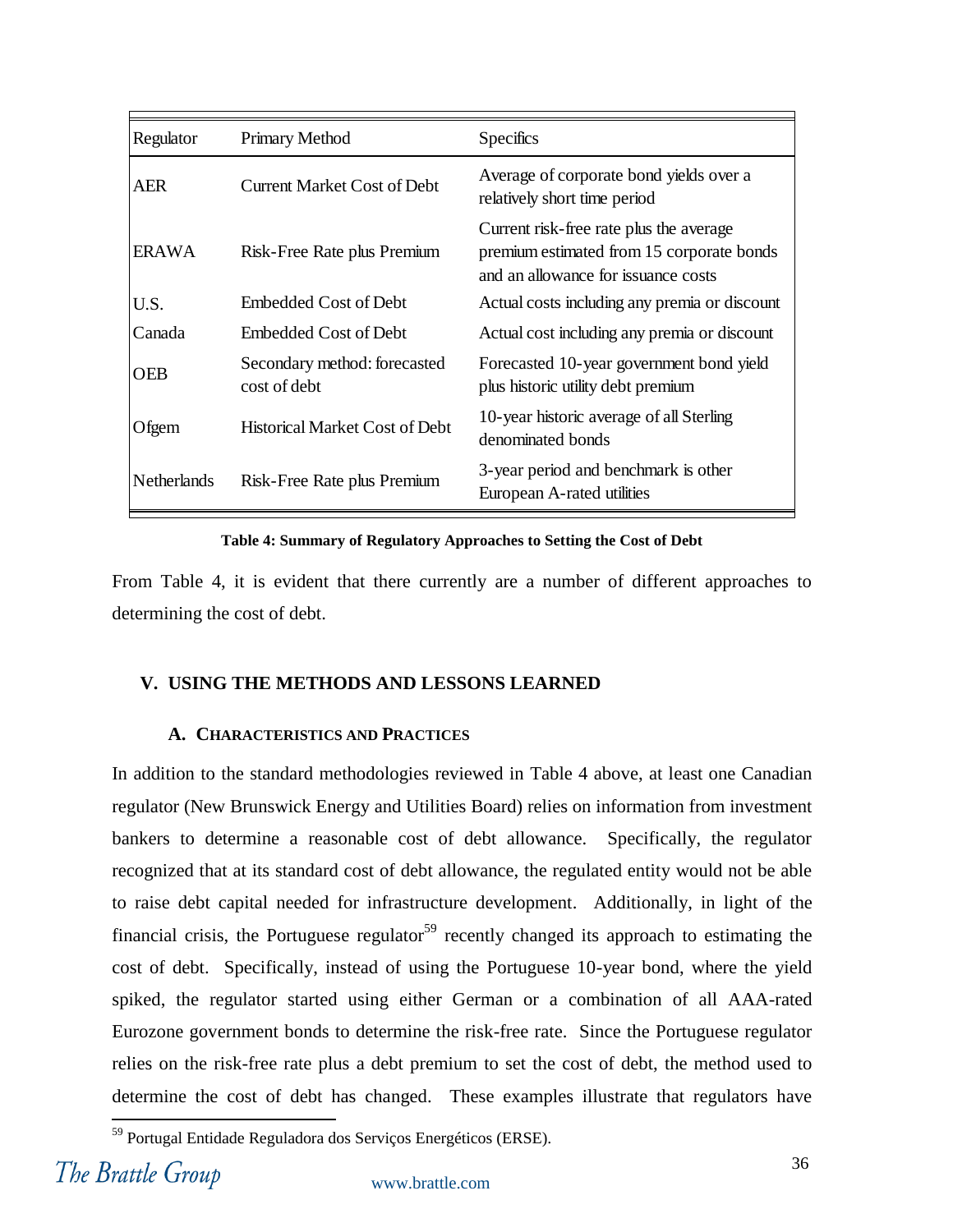recognized the need to be flexible and take country or company-specific circumstances into account.

Before discussing the methods, models, market data and other evidence in detail, we briefly summarize the characteristics of the methodologies discussed in Table 5 below.

|                                                  | <b>Evaluation Criteria</b>                                                                                                                                                                           |                                                                                                                                                                          |                                                                           |                                    |  |
|--------------------------------------------------|------------------------------------------------------------------------------------------------------------------------------------------------------------------------------------------------------|--------------------------------------------------------------------------------------------------------------------------------------------------------------------------|---------------------------------------------------------------------------|------------------------------------|--|
| Cost of Debt<br><b>Estimation Method</b>         | Underpinning                                                                                                                                                                                         | <b>Bias</b>                                                                                                                                                              | <b>Impact of Market</b><br>Conditions                                     | Forward or<br>Backward-<br>Looking |  |
| <b>Observed Yields</b>                           | Uses historical data                                                                                                                                                                                 | Aggregates diverse<br>entities' yield, which may<br>be biased for the risk<br>characteristics of the target                                                              | Sensitive to economic<br>conditions and inflation                         | <b>Backward</b>                    |  |
| <b>Risk-Free Rate Plus</b><br>Premium            | Assumes the the risk-free<br>rate and cost of debt<br>maintains a constant<br>spread                                                                                                                 | Biased if risk-free rate<br>impacted by monetary<br>policy or flight to quality<br>and if the (historical) risk<br>premium does not reflect<br>current market conditions | Very sensitive to<br>monetary policy, flight<br>to quality, and inflation | <b>Backward</b>                    |  |
| <b>Forecasted Risk-Free</b><br>Rate Plus Premium | Assumes the the risk-free<br>rate and cost of debt<br>maintains a constant<br>spread                                                                                                                 | Same as above, but risk-<br>free rate is less prone to<br>bias                                                                                                           | Same as above but less<br>sensitive                                       | Forward                            |  |
| <b>Embedded Cost</b>                             | Can be viewed as either:<br>- assuming the access<br>period cost of debt will be Historical financial<br>similar to the embedded<br>cost of debt<br>- treating debt cost as an<br>operating expense. | conditions affect the<br>current cost of debt                                                                                                                            | N/A                                                                       | <b>Backward</b>                    |  |
| <b>Investment Banks'</b><br>Forecasts            | Bank specific                                                                                                                                                                                        | Subject to individual<br>investment banks'<br>perception of market<br>conditions and company<br>factors                                                                  | Sensitive to monetary<br>policy, inflation, and<br>industry policy        | Forward                            |  |

**Table 5: Summary Characteristics of Cost of Debt Estimation Methodologies**

Looking at [Table 1](#page-18-0) in *Section II.B*, it is clear that there can be a substantial difference between the embedded cost of debt and the yield on a comparable utility bond index. This difference can easily increase if there is no index of utility bonds available to determine the market cost of debt or the debt premium needed. In this case it becomes imperative that the regulator looks to the reasonableness of the estimates obtained and ideally compares the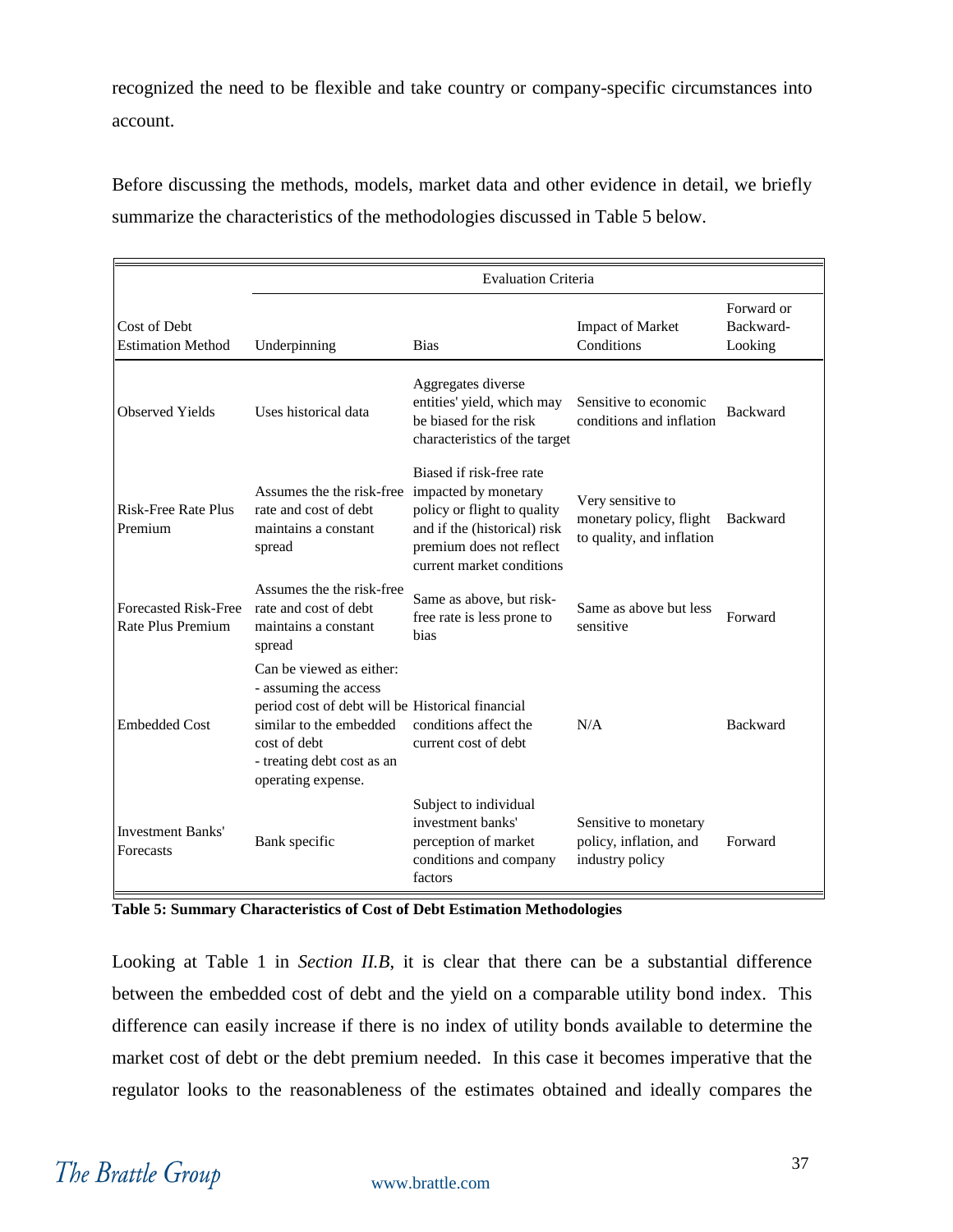results to either (i) the embedded cost of debt or (ii) the cost at which the regulated entity currently can raise debt (for example, using information from investment bankers).

We raise this issue because there is relatively little information available in the public domain about Australian bonds' maturities or yields. While we were able to approximate the embedded cost of debt for a number of pipelines in North America and have readily available utility bond indices by bond rating, we found only two publicly listed bonds for Envestra (using Bloomberg and Thompson Financial) and none for other Australian pipelines. Thus, there is very limited information available to determine the current or historical yield on utility bonds. As a result we recommend that regulatory entities in Australia (i) rely on embedded cost of debt, which is readily available and / or (ii) use a combination of the methods discussed above to assess the cost of debt.

#### **B. IMPACT OF ECONOMIC, INDUSTRY AND COMPANY FACTORS**

#### <span id="page-39-0"></span>*Economy-wide Factors*

In times of sharply declining or increasing debt cost, the reliance on market cost of debt necessarily leads to the regulated utility either issuing shorter maturities or a divergence between the actual incurred cost of debt and the allowed cost of debt. This may bias capital expenditure decisions. Further, in a market where data on market cost of debt is not readily available and where many entities issue debt overseas, it becomes necessary to derive an estimate relying on the market cost of data from overseas to capture the debt capital market. At the same time, Australian issuers are but a small portion of overseas market and therefore adjustment for country, industry, and company factors are likely needed. There may also be a need for efficiency adjustments although plausibly most entities that remain in operation are efficient.

As the spread between rate-regulated entities and the government bond yields changes or the risk characteristics of the risks of bonds change, the reliability of the various methods discussed in Section II above is affected. The effects are illustrated in [Table 6](#page-40-0) below. We note that by change in risk, we are referencing the change in the premia debt investors require and that [Table 6](#page-40-0) considers only the relative reliability, i.e., the methods discussed are not mutually exclusive.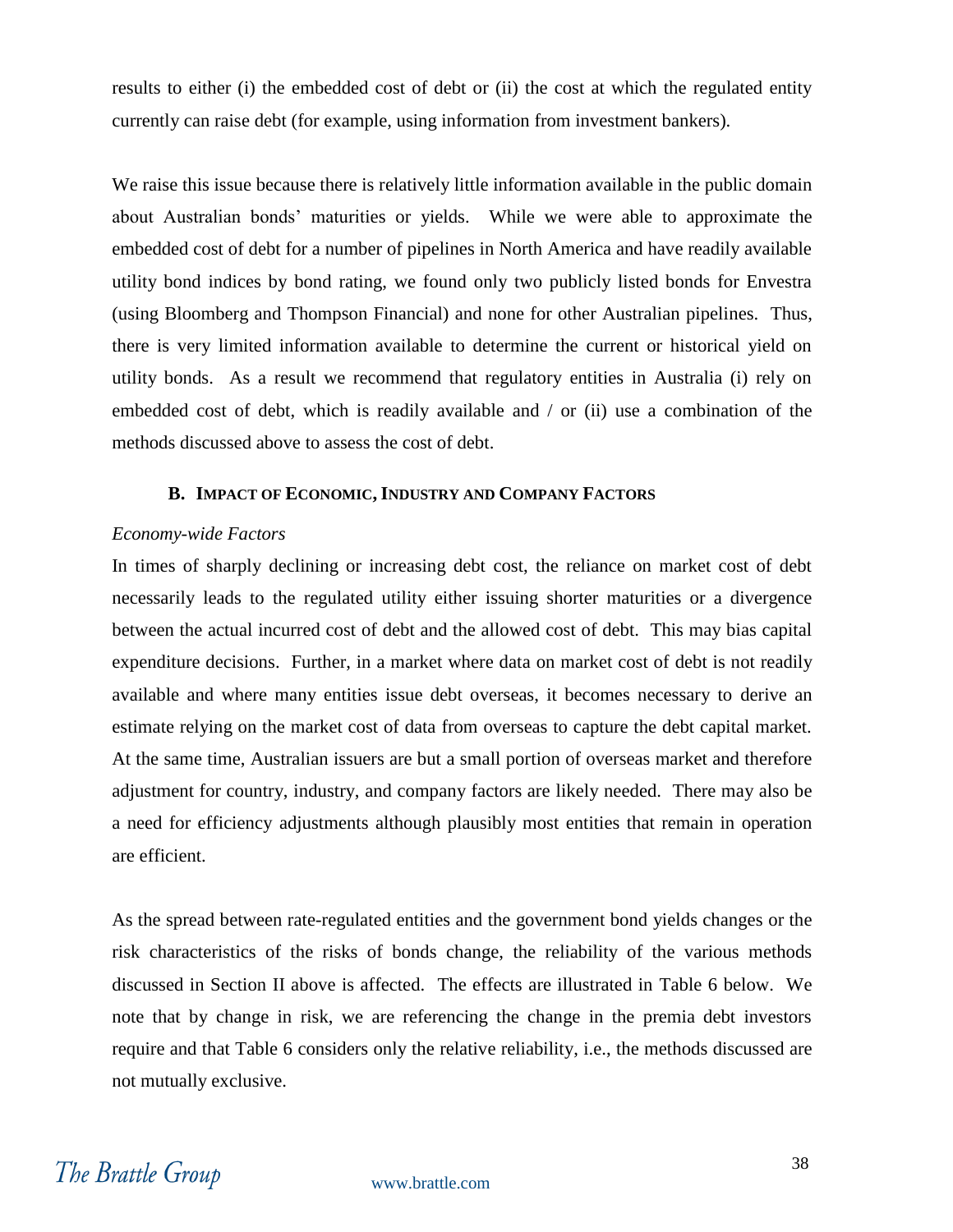|             | <b>Spread: Utility and Government Bond Yield</b> |                                    |                                                |                                   |  |  |  |  |
|-------------|--------------------------------------------------|------------------------------------|------------------------------------------------|-----------------------------------|--|--|--|--|
|             |                                                  | High                               | Average                                        | Low                               |  |  |  |  |
| Risk<br>le, | High                                             | Other                              | Forecast Risk-Free +<br>Premium                | Other                             |  |  |  |  |
| Change      | Average                                          | Forecast Risk-<br>$Free + Premium$ | $Risk\text{-}Free + Premium,$<br>Embedded Cost | Forecast Risk-Free<br>$+$ Premium |  |  |  |  |
|             | Low                                              | Embedded,<br>Other                 | $Risk\text{-}Free + Premium,$<br>Embedded      | Other                             |  |  |  |  |

<span id="page-40-0"></span>**Table 6: Reliability of the Cost of Debt Estimation Methods as Spreads or Risk Changes**

In a smaller debt market such as Australia, it may make sense to solicit input from investment banks or recent debt issuances to determine the cost of debt. This methodology is referenced as "Other" in [Table 6.](#page-40-0)

This will become especially useful if there are few comparable companies or if the target entity faces unique circumstances that may cause the cost of debt to be either higher or lower than that of available comparable companies.

#### *Industry Factors*

In addition to the economy-wide factors considered above, industry factors affect the cost of debt and the methodology chosen to best estimate a forward looking cost of debt. Industryspecific factors that affect the cost of debt and the estimation thereof include regulatory initiatives, supply and demand conditions for the industry, and gas prices. If, for example, regulatory initiatives are such that cash flow variability increases, then the cost of debt increases although the cost of debt in other industries would be unaffected. Similarly, the supply / demand conditions may be such that the industry needs to engage in large capital expenditures and thus is adding CapEx leverage, which increases the cost of debt. In those circumstances, the reliance on a generic model such as the risk-free rate plus a debt premium will not reflect the industry specific risks. Similarly, because it is unlikely that a sufficiently large sample of comparable companies can be found (especially in a smaller debt market), the average of the observed yield will also be biased. In these circumstances, the entity's own embedded cost of debt or other methods such as the yield on recently issued debt or investment banks' forecasts may prove useful.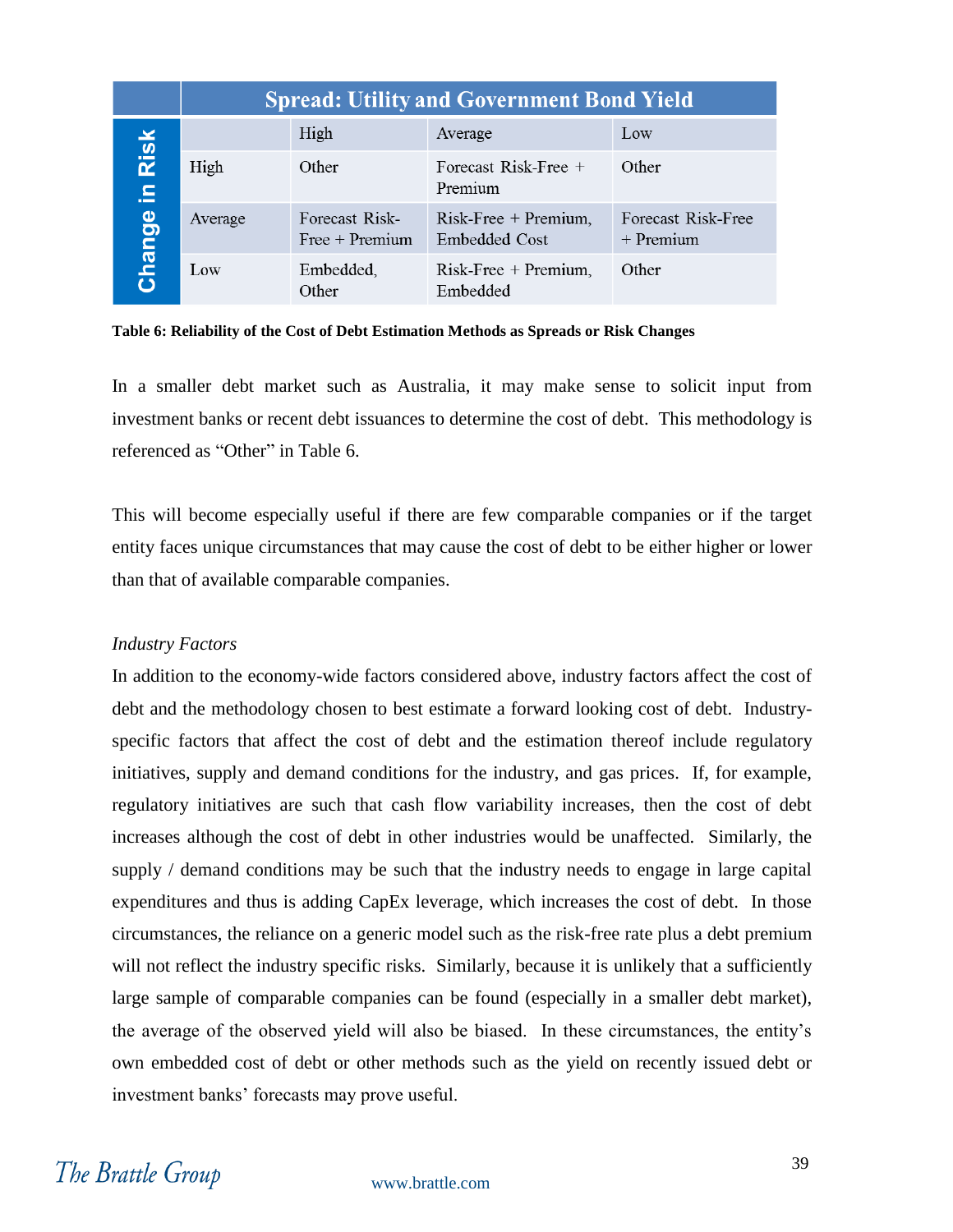#### *Company-Specific Factors*

We stress that there is an interaction of the cost of debt with the cost of equity through gearing as recognized in Rule 87. Similarly, each entity will have unique risk characteristics in the form of, for example, cash flow variability, demand / supply conditions, the need for capital expenditures, exposure to commodity markets, etc. Therefore, a forward-looking cost of debt estimate cannot be estimated without an assessment of the risks inherent in the rateregulated entity's operations. The higher the risk of an entity, the higher the entity's cost of debt is.

In summary, the cost of debt can be viewed either as an operating expense-like item and the embedded cost of debt of the entity itself becomes an obvious candidate for the cost of debt. This obviously would need to be subject to a prudence review. Alternatively, the cost of debt can be viewed as a component of the cost of capital, which is an opportunity cost. In the latter case, the question becomes how best to estimate the expected cost of debt assuming efficient financing. There is no one way to do so, and we therefore have described the pros and cons of some methods that have been used in the past. Each of these methods, models, market data and other evidence has strengths and weaknesses, so for the *allowed rate of return objective* "to be achieved regard must be had to relevant estimation methods, financial models, market data and other evidence."<sup>60</sup>

 $\overline{a}$  $60$  Rule 87, (5) part a.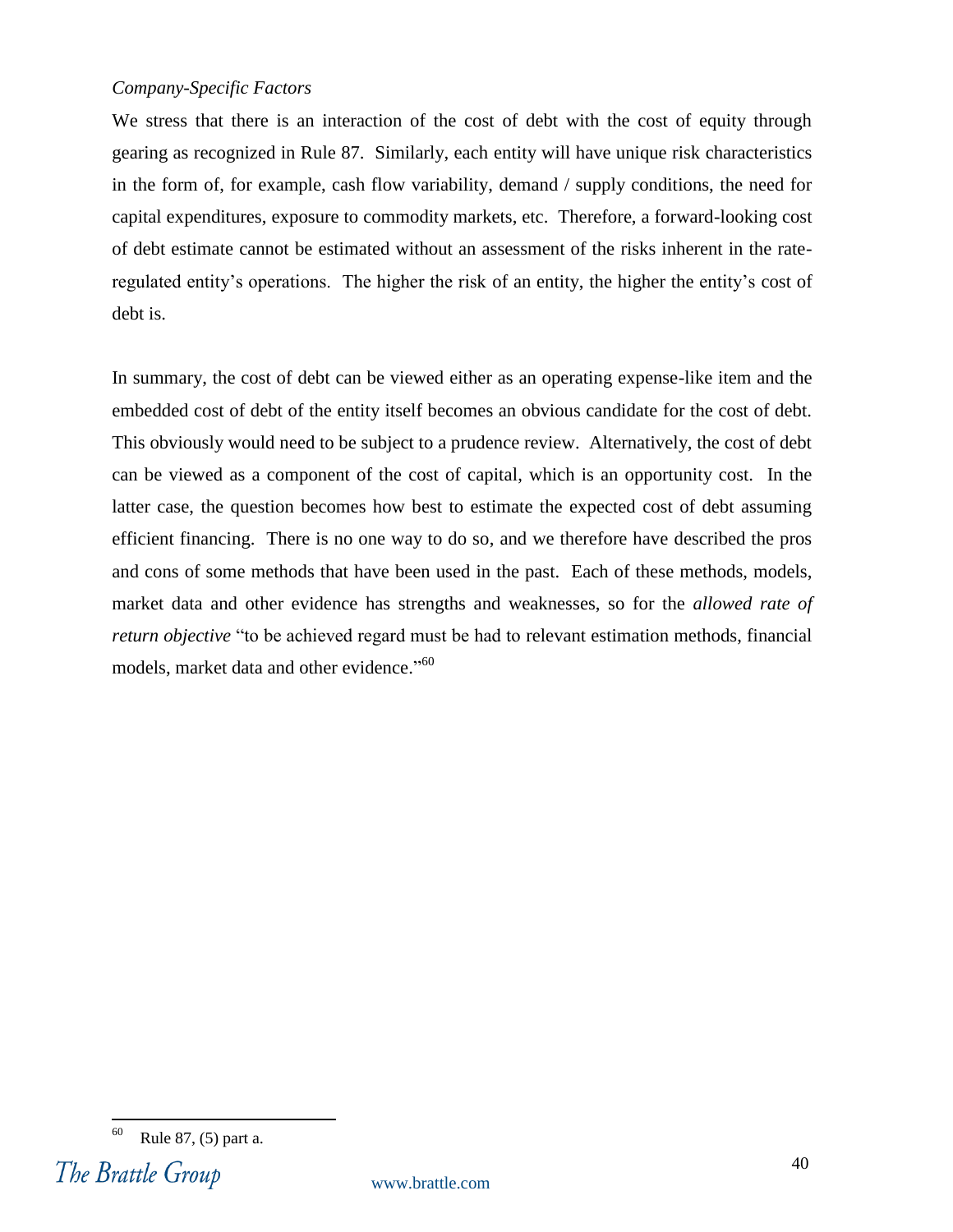#### <span id="page-42-0"></span>**APPENDIX: SPECIFICS ABOUT THE NUMERICAL ANALYSES**

#### **A. DETERMINING DEBT MATURITIES**

<span id="page-42-1"></span>In order to determine the distribution of embedded debt maturities, we examined the longterm debt issued by a sample of publicly traded regulated utilities across Australia, Europe, and North America.

For Australia, we created our company universe from three sources: the members of the Australian Pipeline Industry Association (APIA), utilities currently undergoing regulatory filings with the AER, and utilities used by the AER and the  $ERA$ .<sup>61</sup> We then restricted the sample of companies to only publicly-traded electricity and natural gas generation, distribution, and transmission companies.

For North America, we included all regulated pipelines that satisfy a series of criteria. To be included, an entity must be a publicly traded entity owning substantial pipeline assets that are subject to regulation. We included only companies with an investment grade bond rating (BBB- or higher from Standard & Poor's) and 2011 revenues in excess of \$300 million. Companies with large merger or acquisition activity or dividend cuts were eliminated.

Europe, like Australia, has a limited number of publicly traded pipelines, so we included regulated entities that were included in a recent filing for the NMa. Schedule 1 below list the companies we considered.

 $\overline{a}$ <sup>61</sup> See, for example, Economic Regulation Authority, *Final Decision on Proposed Revisions to the Access Arrangement for the Dampier to Bunbury Natural Gas Pipeline*, dated October 31, 2011, p. 128 and Deloitte Touche Tohmatsu Limited, *Attachment B – Refinancing, Debt Markets and Liquidity*, prepared for the AER on November 12, 2008, p. 27.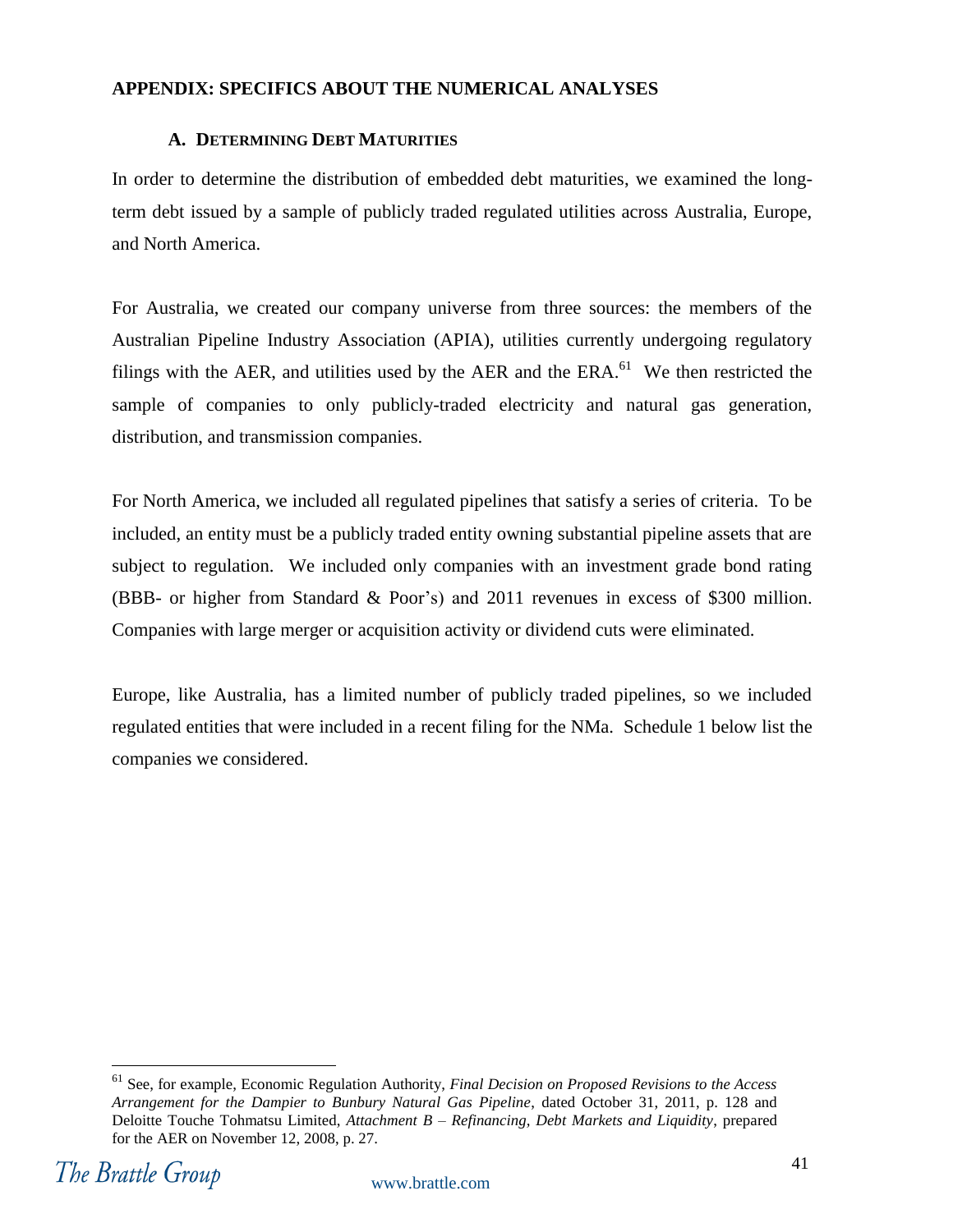| Company Name                      | Region        | <b>Business Segments</b>                                                       |
|-----------------------------------|---------------|--------------------------------------------------------------------------------|
| APA Group                         | Australia     | Natural Gas Pipeline                                                           |
| Envestra Ltd                      | Australia     | Natural Gas Distribution and<br>Transmission                                   |
| ERM Power Ltd                     | Australia     | Electric Generation                                                            |
| SP AusNet                         | Australia     | Electric Distribution and Transmission,<br>Natural Gas Distribution            |
| Boardwalk Pipeline Partners LP    | North America | Natural Gas Pipeline                                                           |
| <b>ONEOK Partners LP</b>          | North America | Natural Gas Pipeline                                                           |
| Spectra Energy Corp               | North America | Natural Gas Pipeline                                                           |
| Spectra Energy Partners LP        | North America | Natural Gas Pipeline                                                           |
| TC Pipelines LP                   | North America | Natural Gas Pipeline                                                           |
| Williams Partners LP              | North America | Natural Gas Pipeline                                                           |
| Enbridge Inc.                     | North America | Natural Gas Pipeline                                                           |
| TransCanada Corp                  | North America | Natural Gas Pipeline                                                           |
| Enagas SA                         | Europe        | Natural Gas Distribution, Storage, and<br>Transmission                         |
| Fluxys Belgium                    | Europe        | Natural Gas Pipeline                                                           |
| National Grid PLC                 | Europe        | Electric and Natural Gas Distribution<br>and Transmission                      |
| REN - Redes Energeticas Nacionais | Europe        | Electric Generation, Electric and Natural<br>Gas Distribution and Transmission |
| Snam SpA                          | Europe        | Natural Gas Distribution, Storage, and<br>Transmission                         |

**Schedule 1: Regulated Utilities in Australia, Europe, and North America**

We collected information on long-term debt held by the sample companies from their most recent annual reports and determined the debt maturities using information for all long-term debt mentioned in the annual reports.

#### **B. DETERMINING THE EMBEDDED COST OF DEBT**

<span id="page-43-0"></span>The embedded cost of debt of a company is calculated as follows. For each debt issuance, we obtain information about the coupon, the principal, the maturity, and any discount or premium obtained at issuance. The embedded cost of debt is then calculated as the weighted